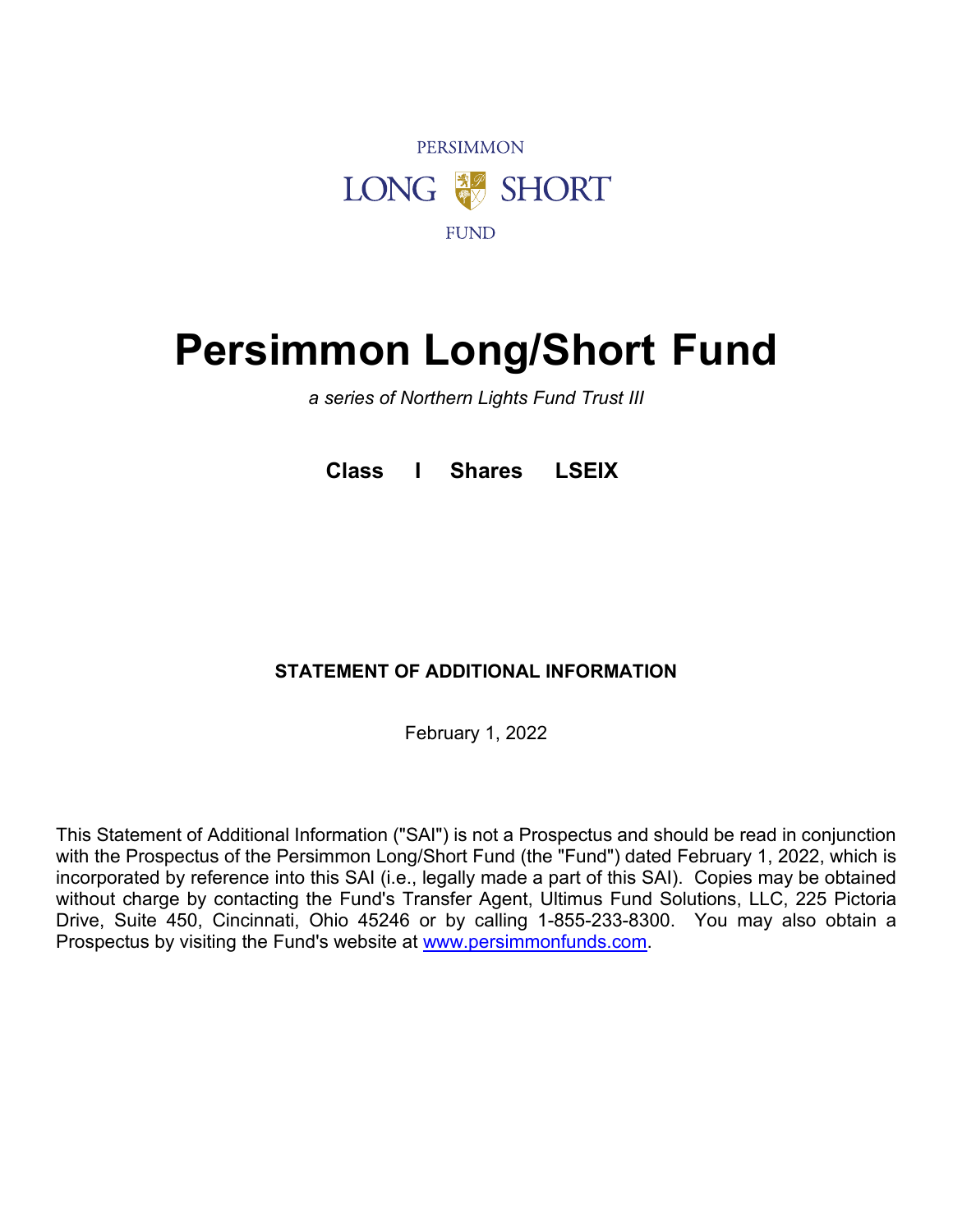# **TABLE OF CONTENTS**

<span id="page-1-0"></span>

| POLICIES AND PROCEDURES FOR DISCLOSURE OF PORTFOLIO HOLDINGS16 |
|----------------------------------------------------------------|
|                                                                |
|                                                                |
|                                                                |
|                                                                |
|                                                                |
|                                                                |
|                                                                |
| PURCHASE, REDEMPTION AND PRICING OF FUND SHARES22              |
|                                                                |
|                                                                |
| CONTROL PERSONS AND PRINCIPAL HOLDERS OF SECURITIES 33         |
|                                                                |
|                                                                |
|                                                                |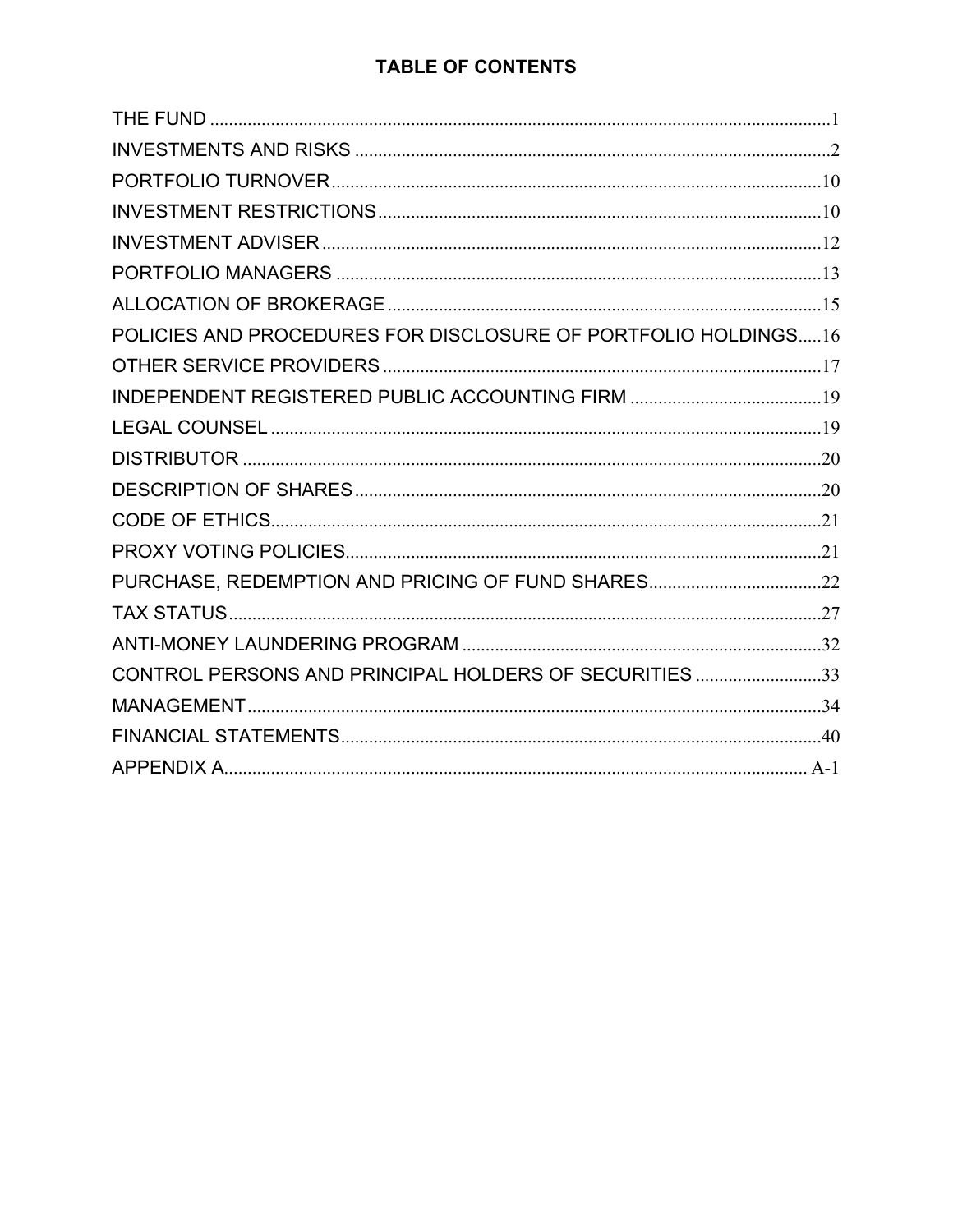The Persimmon Long/Short Fund is a diversified series of Northern Lights Fund Trust III, a Delaware statutory trust organized on December 5, 2011 (the "Trust"). The Trust is registered as an open-end management investment company. The Trust is governed by its Board of Trustees (the "Board").

The Fund may issue an unlimited number of shares of beneficial interest. All shares of the Fund have equal rights and privileges. Each share of the Fund is entitled to one vote on all matters as to which shares are entitled to vote. In addition, each share of the Fund is entitled to participate equally with other shares, on a class-specific basis, (i) in dividends and distributions declared by the Fund and (ii) on liquidation to its proportionate share of the assets remaining after satisfaction of outstanding liabilities. Shares of the Fund are fully paid, non-assessable and fully transferable and have no preemptive, conversion or exchange rights. Fractional shares have proportionately the same rights, including voting rights, as are provided for a full share.

Dakota Wealth Management, LLC (the "Adviser") is the Fund's investment adviser. The Fund's investment objectives, restrictions and policies are more fully described here and in the Prospectus. The Board may start other series and offer shares of a new fund under the Trust at any time.

The Fund is authorized to offer three classes of shares: Class A shares, Class C shares and Class I shares. Class A and Class C shares are not currently available for sale. Each share class represents an interest in the same assets of the Fund, has the same rights and is identical in all material respects except that (i) each class of shares may be subject to different (or no) sales loads; (ii) each class of shares may bear different (or no) distribution fees; (iii) each class of shares may have different shareholder features, such as minimum investment amounts; (iv) certain other class-specific expenses will be borne solely by the class to which such expenses are attributable, including transfer agent fees attributable to a specific class of shares, printing and postage expenses related to preparing and distributing materials to current shareholders of a specific class, registration fees paid by a specific class of shares, the expenses of administrative personnel and services required to support the shareholders of a specific class, litigation or other legal expenses relating to a class of shares, Board fees or expenses paid as a result of issues relating to a specific class of shares and accounting fees and expenses relating to a specific class of shares and (v) each class has exclusive voting rights with respect to matters relating to its own distribution arrangements. The Board may classify and reclassify the shares of the Fund into additional classes of shares at a future date.

<span id="page-2-0"></span>Under the Trust's Agreement and Declaration of Trust, each Trustee will continue in office until the termination of the Trust or his/her earlier death, incapacity, resignation or removal. Shareholders can remove a Trustee to the extent provided by the Investment Company Act of 1940, as amended (the "1940 Act"), and the rules and regulations promulgated thereunder. Vacancies may be filled by a majority of the remaining Trustees, except insofar as the 1940 Act may require the election by shareholders. As a result, no annual or regular meetings of shareholders will be held unless matters arise requiring a vote of shareholders under the Agreement and Declaration of Trust or the 1940 Act.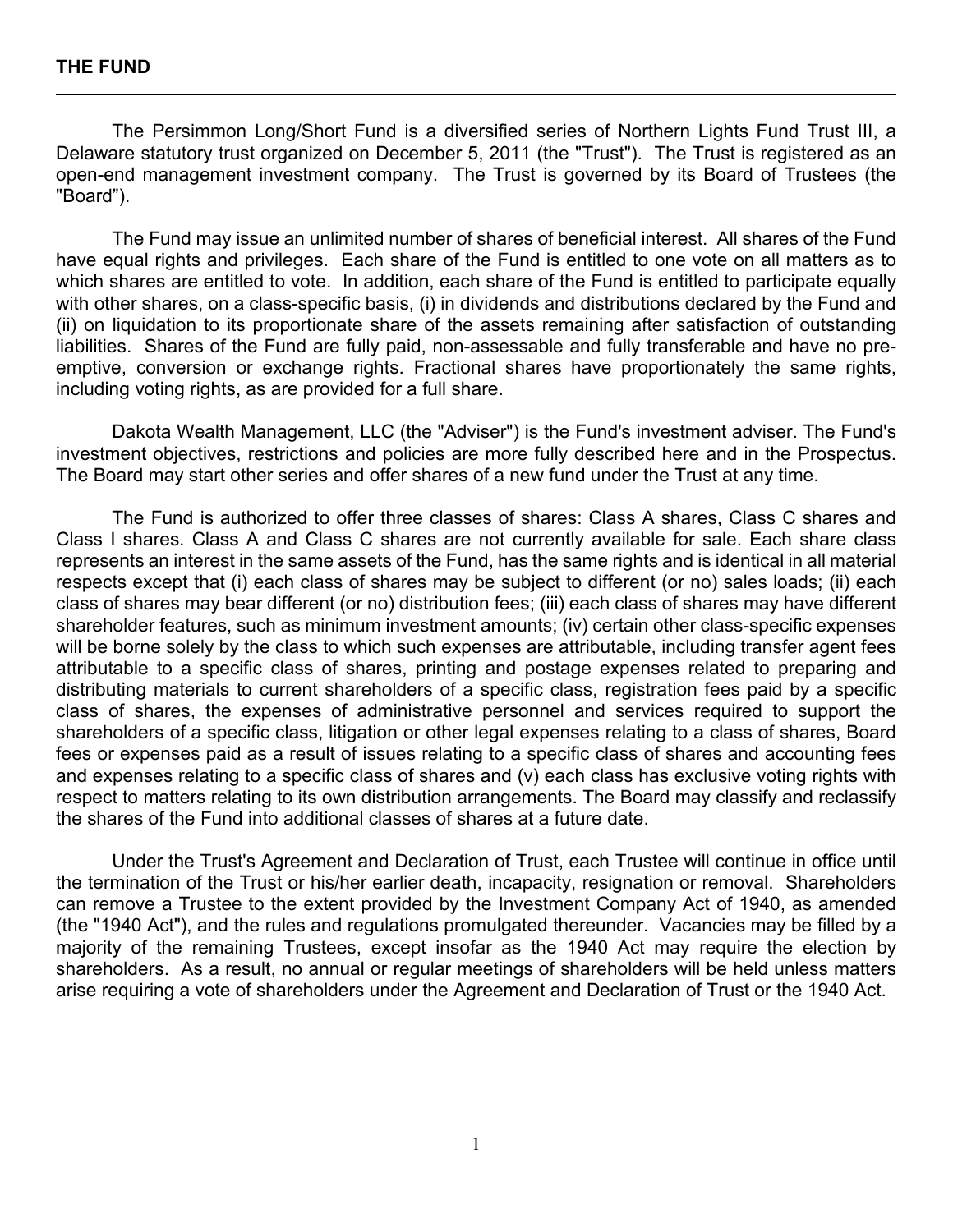#### **INVESTMENTS AND RISKS**

The investment objective of the Fund and the descriptions of the Fund's principal investment strategies are set forth under the "Investment Objective," "Principal Investment Strategies," and "Principal Investment Risks" sections of the Prospectus. The Fund's investment objective is not fundamental and may be changed by the Board upon 60 days' written notice to shareholders.

The following pages contain more detailed information about the types of instruments in which the Fund may invest, strategies the Adviser may employ in pursuit of the Fund's investment objective and a summary of related risks.

#### Equity Securities

Equity securities in which the Fund invests include common stocks, preferred stocks and securities convertible into common stocks, such as convertible bonds, warrants, rights, options, partnership interests and other investment companies including exchange traded funds ("ETFs"), American Depositary Receipts ("ADRs"), European Depositary Receipts ("EDRs") and Global Depositary Receipts ("GDRs"). The value of equity securities varies in response to many factors, including the activities and financial condition of individual companies, the business market in which individual companies compete and general market and economic conditions. Equity securities fluctuate in value, often based on factors unrelated to the value of the issuer of the securities, and such fluctuations can be significant.

#### Common Stock

Common stock represents an equity (ownership) interest in a company, and usually possesses voting rights and earns dividends. Dividends on common stock are not fixed but are declared at the discretion of the issuer. Common stock generally represents the riskiest investment in a company. In addition, common stock generally has the greatest appreciation and depreciation potential because increases and decreases in earnings are usually reflected in a company's stock price.

## Depositary Receipts

The Fund may invest in sponsored and unsponsored ADRs, which are receipts issued by an American bank or trust company evidencing ownership of underlying securities issued by a foreign issuer. ADRs, in registered form, are designed for use in U.S. securities markets. Unsponsored ADRs may be created without the participation of the foreign issuer. Holders of these ADRs generally bear all the costs of the ADR facility, whereas foreign issuers typically bear certain costs in a sponsored ADR. The bank or trust company depositary of an unsponsored ADR may be under no obligation to distribute shareholder communications received from the foreign issuer or to pass through voting rights. Many of the risks described below regarding foreign securities apply to investments in ADRs.

#### Income Trusts

The Fund may invest in income trusts which are investment trusts that hold assets that are income producing. The income is passed on to the "unitholders." Each income trust has an operating risk based on its underlying business. The term may also be used to designate a legal entity, capital structure and ownership vehicle for certain assets or businesses. Shares or "trust units" are traded on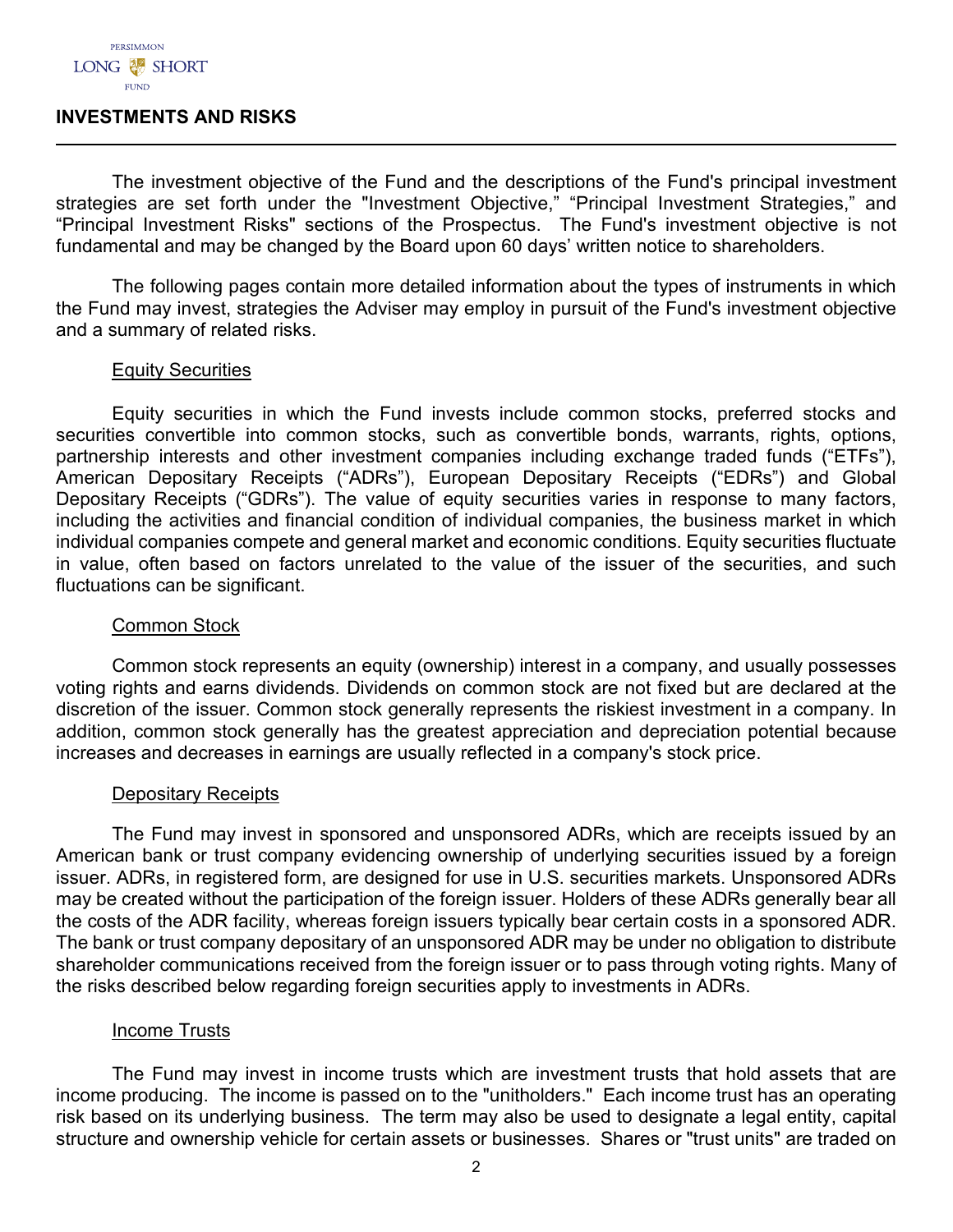

securities exchanges just like stocks. Income is passed on to the investors, called unitholders, through monthly or quarterly distributions. Historically, distributions have typically been higher than dividends on common stocks. The unitholders are the beneficiaries of a trust, and their units represent their right to participate in the income and capital of the trust. Income trusts generally invest funds in assets that provide a return to the trust and its beneficiaries based on the cash flows of an underlying business. This return is often achieved through the acquisition by the trust of equity and debt instruments, royalty interests or real properties. The trust can receive interest, royalty or lease payments from an operating entity carrying on a business, as well as dividends and a return of capital.

Each income trust has an operating risk based on its underlying business; and, typically, the higher the yield, the higher the risk. They also have additional risk factors, including, but not limited to, poorer access to debt markets. Similar to a dividend paying stock, income trusts do not guarantee minimum distributions or even return of capital. If the business starts to lose money, the trust can reduce or even eliminate distributions; this is usually accompanied by sharp losses in a unit's market value. Since the yield is one of the main attractions of income trusts, there is the risk that trust units will decline in value if interest rates offering in competing markets, such as in the cash/treasury market, increase. Interest rate risk is also present within the trusts themselves because they hold very long term capital assets (e.g. pipelines, power plants, etc.), and much of the excess distributable income is derived from a maturity (or duration) mismatch between the life of the asset, and the life of the financing associated with it. In an increasing interest rate environment, not only does the attractiveness of trust distributions decrease, but quite possibly, the distributions may themselves decrease, leading to a double whammy of both declining yield and substantial loss of unitholder value. Because most income is passed on to unitholders, rather than reinvested in the business, in some cases, a trust can become a wasting asset unless more equity is issued. Because many income trusts pay out more than their net income, the unitholder equity (capital) may decline over time. To the extent that the value of the trust is driven by the deferral or reduction of tax, any change in government tax regulations to remove the benefit will reduce the value of the trusts. Generally, income trusts also carry the same risks as dividend paying stocks that are traded on stock markets.

## Publicly Traded Partnerships

The Fund may invest in publicly traded partnerships ("PTPs"). PTPs are limited partnerships the interests in which (known as "units") are traded on public exchanges, just like corporate stock. PTPs are limited partnerships that provide an investor with a direct interest in a group of assets (generally, oil and gas properties). Publicly traded partnership units typically trade publicly, like stock, and thus may provide the investor more liquidity than ordinary limited partnerships. Publicly traded partnerships are also called master limited partnerships and public limited partnerships. A limited partnership has one or more general partners (they may be individuals, corporations, partnerships or another entity) which manage the partnership, and limited partners, which provide capital to the partnership but have no role in its management. When an investor buys units in a PTP, he or she becomes a limited partner. PTPs are formed in several ways. A non-traded partnership may decide to go public. Several non-traded partnerships may "roll up" into a single PTP. A corporation may spin off a group of assets or part of its business into a PTP of which it is the general partner, either to realize what it believes to be the assets' full value or as an alternative to issuing debt. A corporation may fully convert to a PTP, although since 1986 the tax consequences have made this an unappealing option; or, a newly formed company may operate as a PTP from its inception.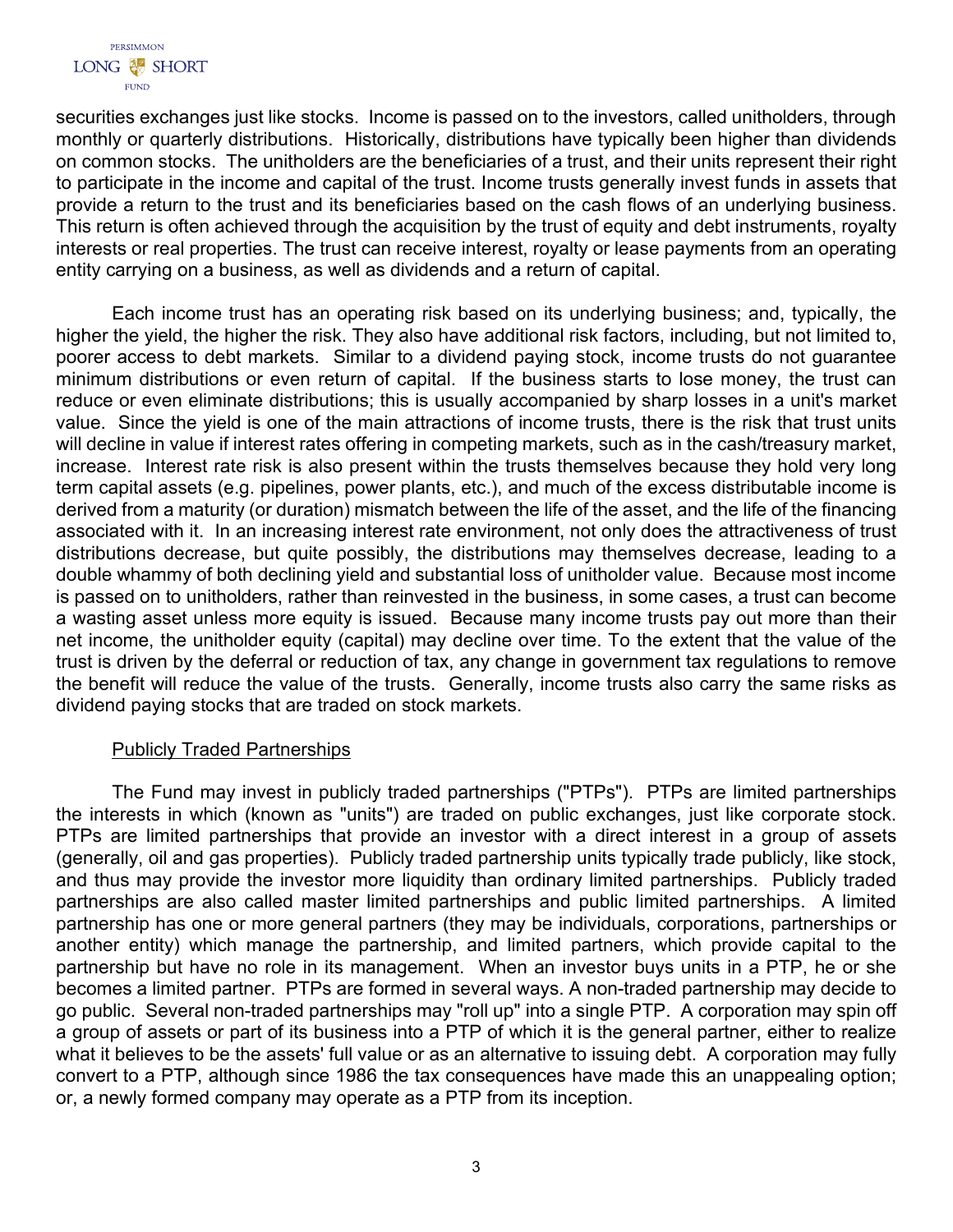There are different types of risks to investing in PTPs including regulatory risks and interest rate risks. Currently most partnerships enjoy pass through taxation of their income to partners, which avoids double taxation of earnings. If the government were to change PTP business tax structure, unitholders would not be able to enjoy the relatively high yields in the sector for long. In addition, PTPs which charge government-regulated fees for transportation of oil and gas products through their pipelines are subject to unfavorable changes in government-approved rates and fees, which would affect a PTPs revenue stream negatively. PTPs also carry some interest rate risks. During increases in interest rates, PTPs may not produce decent returns to shareholders.

# Real Estate Investment Trusts

The Fund may invest in securities of real estate investment trusts ("REITs"). REITs are publicly traded corporations or trusts that specialize in acquiring, holding and managing residential, commercial or industrial real estate. A REIT is not taxed at the entity level on income distributed to its shareholders or unitholders if it distributes to shareholders or unitholders at least 95% of its taxable income for each taxable year and complies with regulatory requirements relating to its organization, ownership, assets and income.

REITs generally can be classified as "Equity REITs", "Mortgage REITs" and "Hybrid REITs." An Equity REIT invests the majority of its assets directly in real property and derives its income primarily from rents and from capital gains on real estate appreciation, which are realized through property sales. A Mortgage REIT invests the majority of its assets in real estate mortgage loans and services its income primarily from interest payments. A Hybrid REIT combines the characteristics of an Equity REIT and a Mortgage REIT. Although the Fund can invest in all three kinds of REITs, its emphasis is expected to be on investments in Equity REITs.

Investments in the real estate industry involve particular risks. The real estate industry has been subject to substantial fluctuations and declines on a local, regional and national basis in the past and may continue to be in the future. Real property values and income from real property continue to be in the future. Real property values and income from real property may decline due to general and local economic conditions, overbuilding and increased competition, increases in property taxes and operating expenses, changes in zoning laws, casualty or condemnation losses, regulatory limitations on rents, changes in neighborhoods and in demographics, increases in market interest rates, or other factors. Factors such as these may adversely affect companies that own and operate real estate directly, companies that lend to such companies, and companies that service the real estate industry.

Investments in REITs also involve risks. Equity REITs will be affected by changes in the values of and income from the properties they own, while Mortgage REITs may be affected by the credit quality of the mortgage loans they hold. In addition, REITs are dependent on specialized management skills and on their ability to generate cash flow for operating purposes and to make distributions to shareholders or unitholders REITs may have limited diversification and are subject to risks associated with obtaining financing for real property, as well as to the risk of self-liquidation. REITs also can be adversely affected by their failure to qualify for tax-free pass-through treatment of their income under the Internal Revenue Code of 1986, as amended, or their failure to maintain an exemption from registration under the 1940 Act. By investing in REITs indirectly through the Fund, a shareholder bears not only a proportionate share of the expenses of the Fund, but also may indirectly bear similar expenses of some of the REITs in which it invests.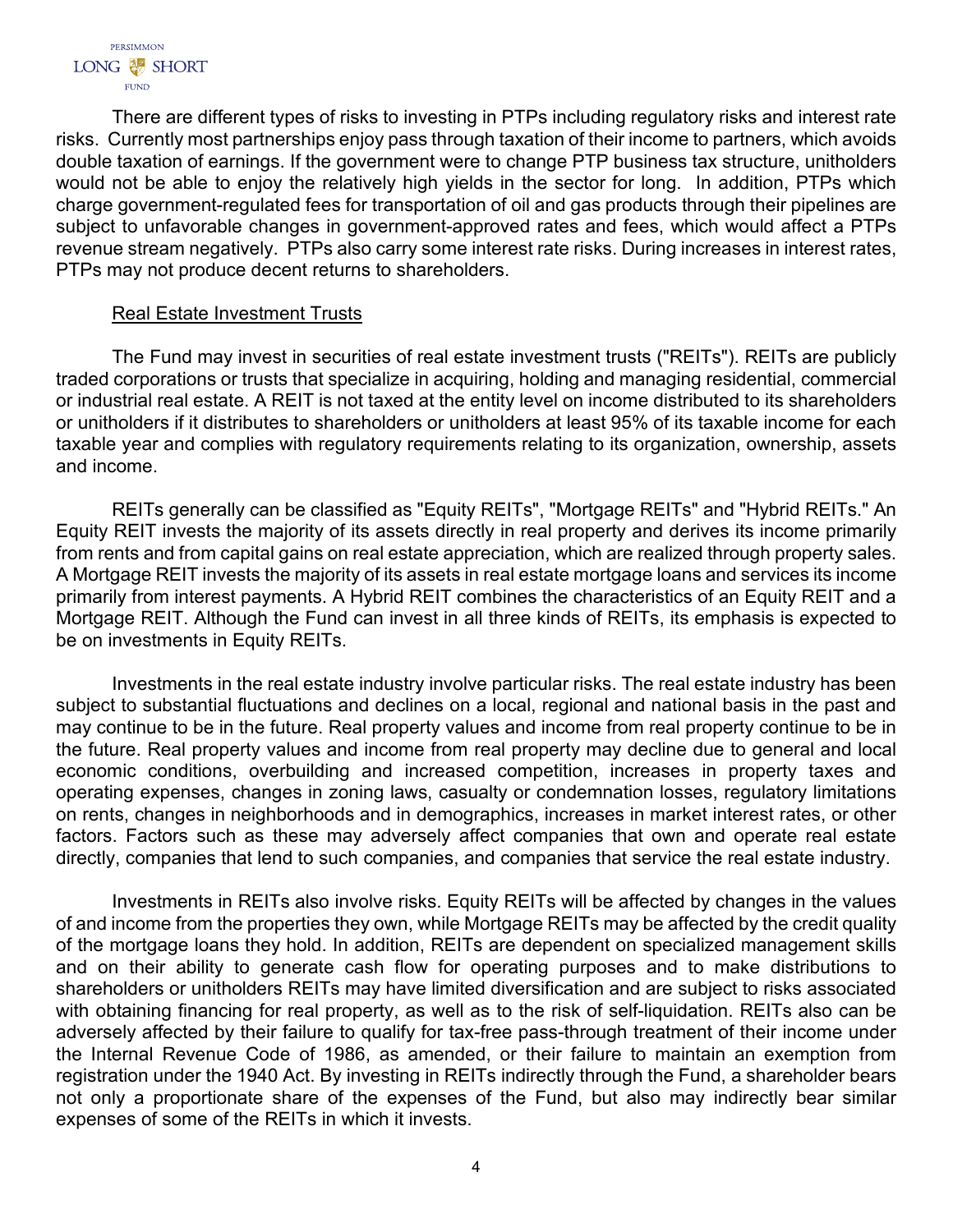## United States Government Obligations

These consist of various types of marketable securities issued by the United States Treasury, i.e., bills, notes and bonds. Such securities are direct obligations of the United States government and differ mainly in the length of their maturity. Treasury bills, the most frequently issued marketable government security, have a maturity of up to one year and are issued on a discount basis. The Fund may also invest in Treasury Inflation-Protected Securities ("TIPS"). TIPS are special types of treasury bonds that were created in order to offer bond investors protection from inflation. The values of the TIPS are automatically adjusted to the inflation rate as measured by the Consumer Price Index ("CPI"). If the CPI goes up by half a percent, the value of the bond (the TIPS) would also go up by half a percent. If the CPI falls, the value of the bond does not fall because the government guarantees that the original investment will stay the same. TIPS decline in value when real interest rates rise. However, in certain interest rate environments, such as when real interest rates are rising faster than nominal interest rates, TIPS may experience greater losses than other fixed income securities with similar duration.

## United States Government Agency Obligations

These consist of debt securities issued by agencies and instrumentalities of the United States government, including the various types of instruments currently outstanding or which may be offered in the future. Agencies include, among others, the Federal Housing Administration, Government National Mortgage Association ("GNMA"), Farmer's Home Administration, Export-Import Bank of the United States, Maritime Administration, and General Services Administration. Instrumentalities include, for example, each of the Federal Home Loan Banks, the National Bank for Cooperatives, the Federal Home Loan Mortgage Corporation ("FHLMC"), the Farm Credit Banks, the Federal National Mortgage Association ("FNMA"), and the United States Postal Service. These securities are either: (i) backed by the full faith and credit of the United States government (e.g., United States Treasury Bills); (ii) guaranteed by the United States Treasury (e.g., GNMA mortgage-backed securities); (iii) supported by the issuing agency's or instrumentality's right to borrow from the United States Treasury (e.g., FNMA Discount Notes); or (iv) supported only by the issuing agency's or instrumentality's own credit (e.g., Tennessee Valley Association). On September 7, 2008, the U.S. Treasury Department and the Federal Housing Finance Authority (the "FHFA") announced that FNMA and FHLMC had been placed into conservatorship, a statutory process designed to stabilize a troubled institution with the objective of returning the entity to normal business operations. The U.S. Treasury Department and the FHFA at the same time established a secured lending facility and a Secured Stock Purchase Agreement with both FNMA and FHLMC to ensure that each entity had the ability to fulfill its financial obligations. The FHFA announced that it does not anticipate any disruption in pattern of payments or ongoing business operations of FNMA and FHLMC.

Government-related guarantors (i.e., not backed by the full faith and credit of the United States government) include FNMA and FHLMC. FNMA is a government-sponsored corporation owned entirely by private stockholders. It is subject to general regulation by the Secretary of Housing and Urban Development. FNMA purchases conventional (i.e., not insured or guaranteed by any government agency) residential mortgages from a list of approved seller/servicers which include state and federally chartered savings and loan associations, mutual savings banks, commercial banks and credit unions and mortgage bankers. Pass-through securities issued by FNMA are guaranteed as to timely payment of principal and interest by FNMA but are not backed by the full faith and credit of the United States government.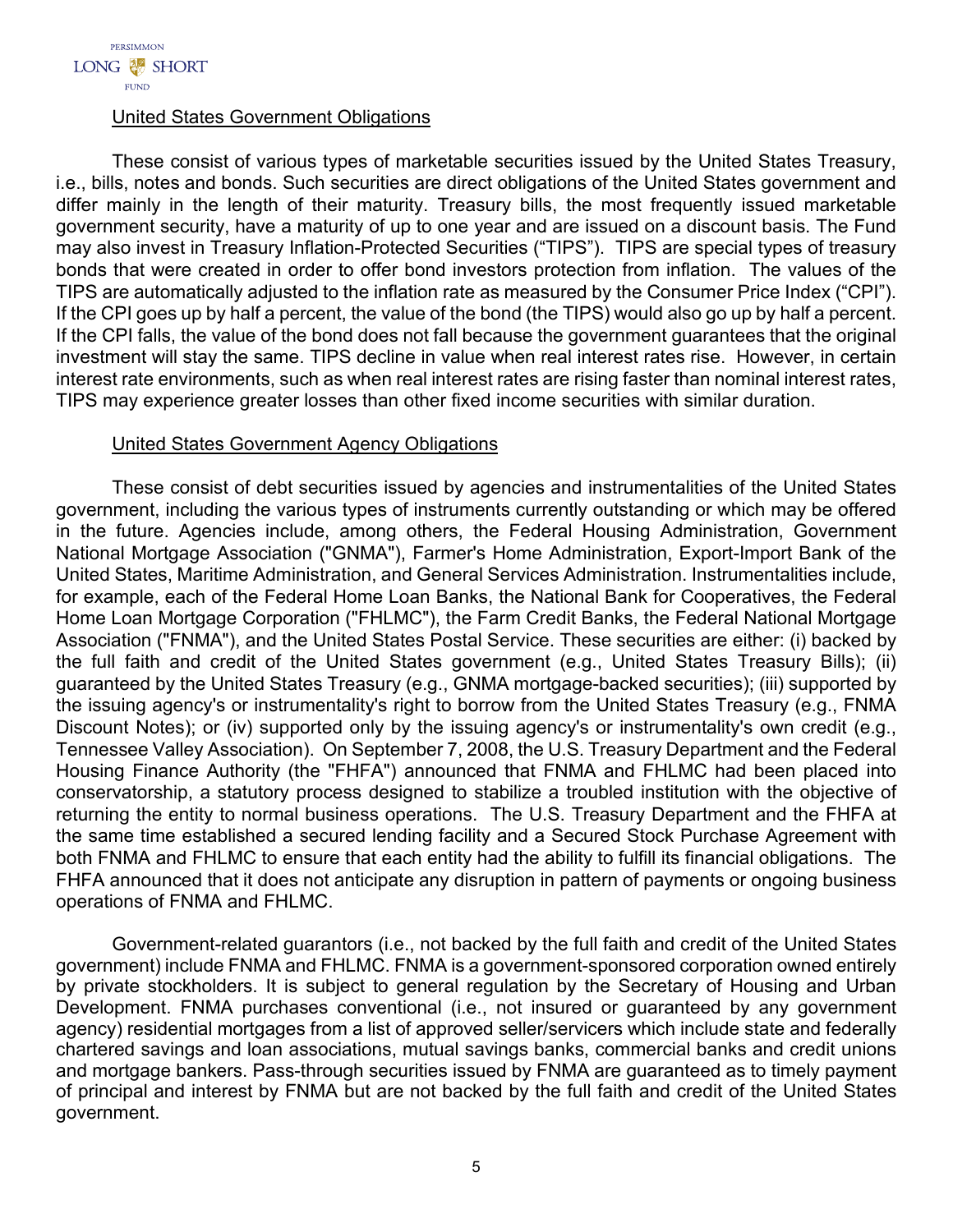FHLMC was created by Congress in 1970 for the purpose of increasing the availability of mortgage credit for residential housing. It is a government-sponsored corporation formerly owned by the twelve Federal Home Loan Banks and now owned entirely by private stockholders. FHLMC issues participation certificates ("PCs"), which represent interests in conventional mortgages from FHLMC's national portfolio. FHLMC guarantees the timely payment of interest and ultimate collection of principal, but PCs are not backed by the full faith and credit of the United States government. Commercial banks, savings and loan institutions, private mortgage insurance companies, mortgage bankers and other secondary market issuers also create pass-through pools of conventional residential mortgage loans. Such issuers may, in addition, be the originators and/or servicers of the underlying mortgage loans as well as the guarantors of the mortgage-related securities. Pools created by such nongovernmental issuers generally offer a higher rate of interest than government and government-related pools because there are no direct or indirect government or agency guarantees of payments in the former pools. However, timely payment of interest and principal of these pools may be supported by various forms of insurance or guarantees, including individual loan, title, pool and hazard insurance and letters of credit. The insurance and guarantees are issued by governmental entities, private insurers and the mortgage poolers.

# **Securities of Other Investment Companies**

The Fund may invest in securities issued by other investment companies. The Fund intends to limit its investments in accordance with applicable law or as permitted by Rule 12d-1-4. Among other things, such law would limit these investments so that, as determined immediately after a securities purchase is made by the Fund: (a) not more than 5% of the value of its total assets will be invested in the securities of any one investment company (the "5% Limitation"); (b) not more than 10% of the value of its total assets will be invested in the aggregate in securities of investment companies as a group (the "10% Limitation"); (c) not more than 3% of the outstanding voting stock of any one investment company will be owned by the Fund (the "3% Limitation"); and (d) not more than 10% of the outstanding voting stock of any one closed-end investment company will be owned by the Fund together with all other investment companies that have the same advisor. Under certain sets of conditions, different sets of restrictions may be applicable. As a shareholder of another investment company, the Fund would bear, along with other shareholders, its proportionate share of that investment company's expenses, including advisory fees. These expenses would be in addition to the advisory and other expenses that the Fund bears directly in connection with its own operations. Investment companies in which the Fund may invest may also impose a sales or distribution charge in connection with the purchase or redemption of their shares and other types of commissions or charges. Such charges will be payable by the Fund and, therefore, will be borne directly by the Fund's shareholders.

To the extent applicable, the Fund intends to rely on Section 12(d)(1)(F) and Rule 12d1-4 under the 1940 Act which in conjunction with one another allow registered investment companies (such as the Fund) to exceed the 3%, 5% and 10% Limitation and the 10% Limitations, provided the aggregate sales loads any investor pays (i.e., the combined distribution expenses of both the acquiring fund and the acquired funds) do not exceed the limits on sales loads established by Financial Industry Regulatory Authority ("FINRA") for funds of funds, and the registered investment company "mirror votes" any securities purchased pursuant to Section 12(d)(1)(F).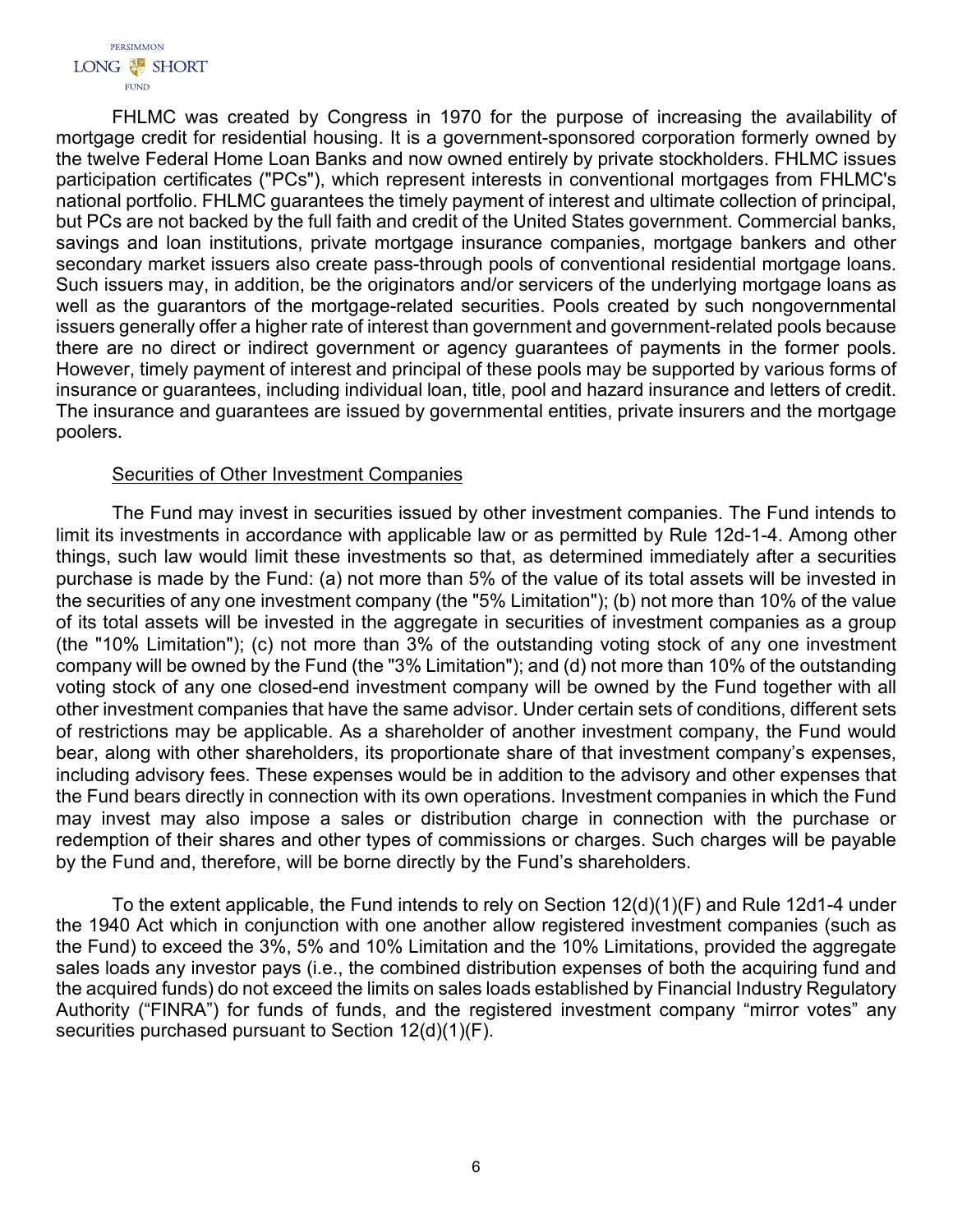# Exchange Traded Funds

The Fund may invest in ETFs. An ETF is a type of open-end fund, however, unlike a mutual fund, its shares are bought and sold on a securities exchange at market price and only certain financial institutions called authorized participants may buy and redeem shares of the ETF at net asset value. ETF shares can trade at either a premium or discount to net asset value. Each ETF like a mutual fund is subject to specific risks depending on the type of strategy (actively managed or passively tracking an index) and the composition of its underlying holdings. Investing in an ETF involves substantially the same risks as investing directly in the ETF's underlying holdings. ETFs pay fees and incur operating expenses, which reduce the total return earned by the ETFs from their underlying holdings. An ETF may not achieve its investment objective or execute its investment strategy effectively, which may adversely affect the Fund's performance.

## Futures Contracts

A futures contract provides for the future sale by one party and purchase by another party of a specified amount of a specific financial instrument (e.g., units of a stock index) for a specified price, date, time and place designated at the time the contract is made. Brokerage fees are paid when a futures contract is bought or sold and margin deposits must be maintained. Entering into a contract to buy is commonly referred to as buying or purchasing a contract or holding a long position. Entering into a contract to sell is commonly referred to as selling a contract or holding a short position.

Unlike when the Fund purchases or sells a security, no price would be paid or received by the Fund upon the purchase or sale of a futures contract. Upon entering into a futures contract, and to maintain the Fund's open positions in futures contracts, the Fund would be required to deposit with the Custodian or futures broker in a segregated account in the name of the futures broker an amount of cash, U.S. government securities, suitable money market instruments, or other liquid securities, known as "initial margin." The margin required for a particular futures contract is set by the exchange on which the contract is traded, and may be significantly modified from time to time by the exchange during the term of the contract. Futures contracts are customarily purchased and sold on margins that may range upward from less than 5% of the value of the contract being traded.

If the price of an open futures contract changes (by increase in underlying instrument or index in the case of a sale or by decrease in the case of a purchase) so that the loss on the futures contract reaches a point at which the margin on deposit does not satisfy margin requirements, the broker will require an increase in the margin. However, if the value of a position increases because of favorable price changes in the futures contract so that the margin deposit exceeds the required margin, the broker will pay the excess to the Fund.

These subsequent payments, called "variation margin," to and from the futures broker, are made on a daily basis as the price of the underlying assets fluctuate making the long and short positions in the futures contract more or less valuable, a process known as "marking to the market." The Fund expects to earn interest income on its margin deposits.

Although certain futures contracts, by their terms, require actual future delivery of and payment for the underlying instruments, in practice most futures contracts are usually closed out before the delivery date. Closing out an open futures contract purchase or sale is effected by entering into an offsetting futures contract sale or purchase, respectively, for the same aggregate amount of the identical underlying instrument or index and the same delivery date. If the offsetting purchase price is less than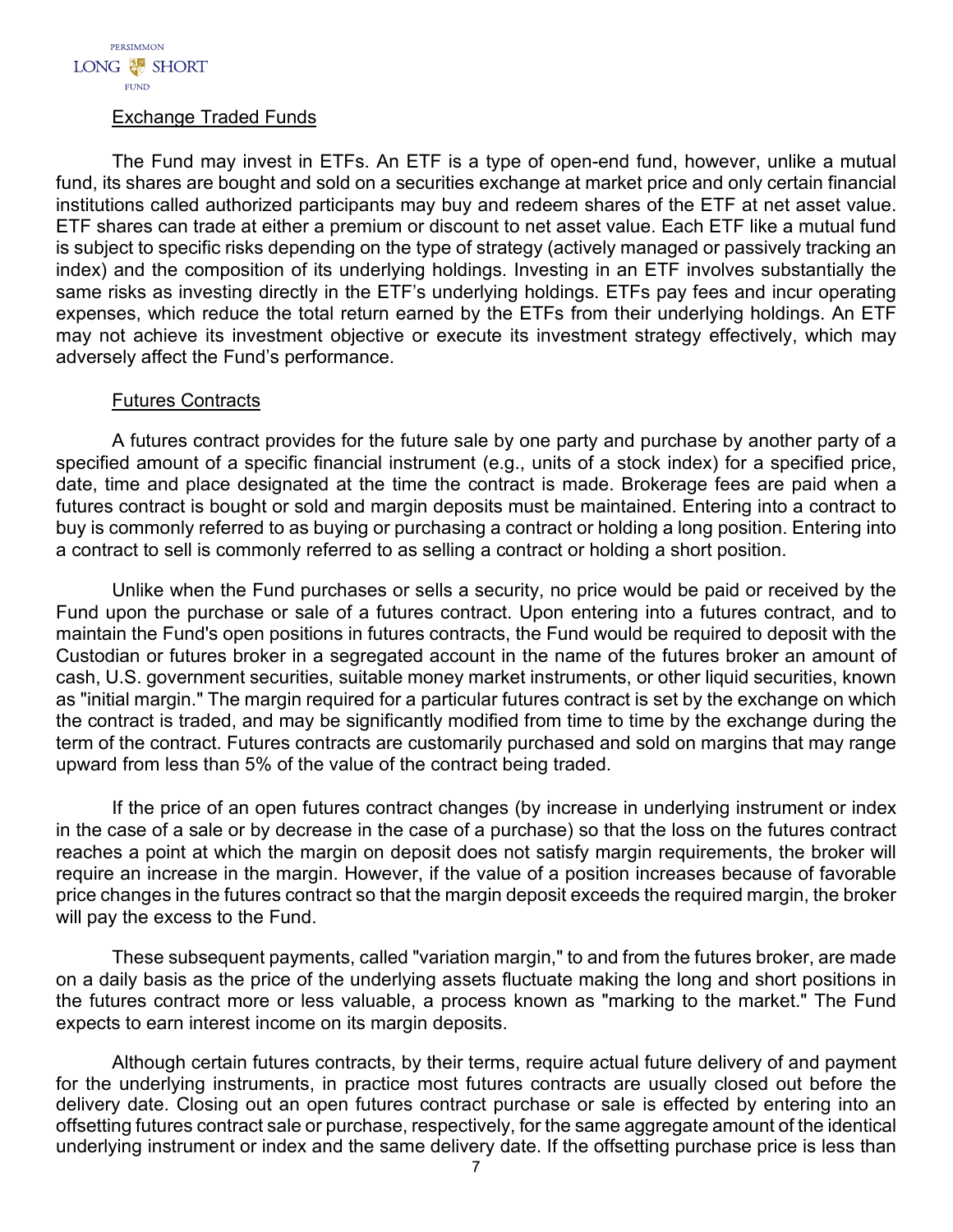the original sale price, the Fund realizes a gain; if it is more, the Fund realizes a loss. Conversely, if the offsetting sale price is more than the original purchase price, the Fund realizes a gain; if it is less, the Fund realizes a loss. The transaction costs must also be included in these calculations. There can be no assurance, however, that the Fund will be able to enter into an offsetting transaction with respect to a particular futures contract at a particular time. If the Fund is not able to enter into an offsetting transaction, the Fund will continue to be required to maintain the margin deposits on the futures contract.

Settlement of a stock index futures contract may or may not be in the underlying instrument or index. If not in the underlying instrument or index, then settlement will be made in cash, equivalent over time to the difference between the contract price and the actual price of the underlying asset at the time the stock index futures contract expires.

# *Regulation as a Commodity Pool Operator*

The Adviser, on behalf of the Fund, has filed with the National Futures Association, a notice claiming an exclusion from the definition of the term "commodity pool operator" under the Commodity Exchange Act, as amended, and the rules of the Commodity Futures Trading Commission promulgated thereunder, with respect to the Fund's operations. Accordingly, the Fund is not currently subject to registration or regulation as a commodity pool operator.

## When-Issued, Forward Commitments and Delayed Settlements

The Fund may purchase and sell securities on a when-issued, forward commitment or delayed settlement basis. In this event, the Custodian (as defined under the section entitled "Custodian") will segregate liquid assets equal to the amount of the commitment in a separate account. Normally, the Custodian sets aside portfolio securities to satisfy a purchase commitment. In such a case, the Fund may be required subsequently to segregate additional assets in order to assure that the value of the account remains equal to the amount of the Fund's commitment. It may be expected that the Fund's net assets will fluctuate to a greater degree when it sets aside portfolio securities to cover such purchase commitments than when it sets aside cash.

The Fund does not engage in these transactions for speculative purposes but only in furtherance of its investment objectives. Because the Fund segregates liquid assets to satisfy its purchase commitments in the manner described, the Fund's liquidity and the ability of the Adviser to manage them may be affected in the event the Fund's forward commitments, commitments to purchase whenissued securities and delayed settlements ever exceeded 15% of the value of its net assets.

The Fund purchases securities on a when-issued, forward commitment or delayed settlement basis only with the intention of completing the transaction. If deemed advisable as a matter of investment strategy, however, the Fund may dispose of or renegotiate a commitment after it is entered into, and may sell securities it has committed to purchase before those securities are delivered to the Fund on the settlement date. In these cases, the Fund may realize a taxable capital gain or loss. When the Fund engages in when-issued, forward commitment and delayed settlement transactions, it relies on the other party to consummate the trade. Failure of such party to do so may result in the Fund incurring a loss or missing an opportunity to obtain a price credited to be advantageous.

The market value of the securities underlying a when-issued purchase, forward commitment to purchase securities, or a delayed settlement and any subsequent fluctuations in their market value is taken into account when determining the market value of the Fund starting on the day the Fund agrees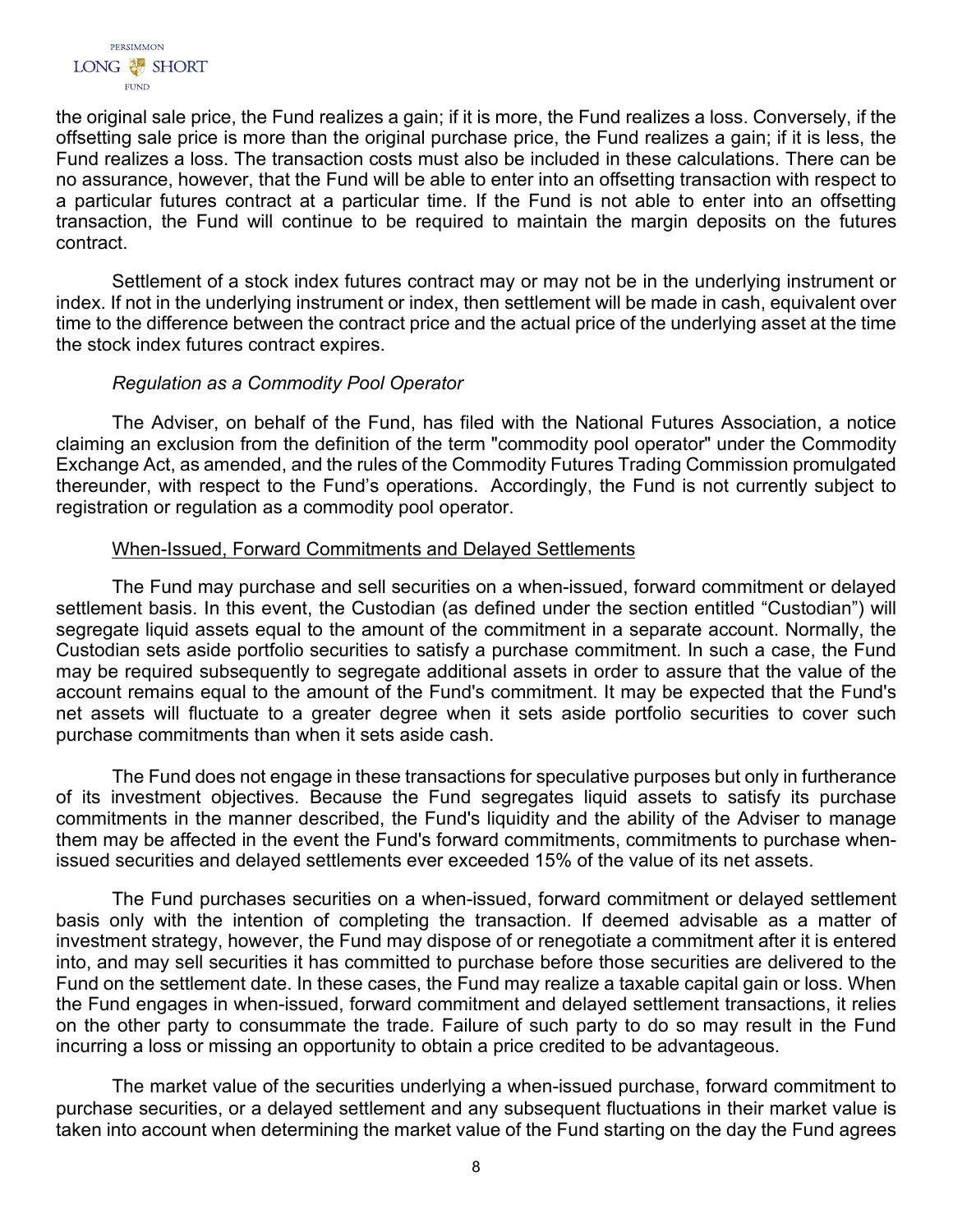

to purchase the securities. The Fund does not earn interest on the securities it has committed to purchase until it has paid for and delivered on the settlement date.

#### Short Sales

*Short Sales (excluding Short Sales "Against the Box").* The Fund may sell securities short. A short sale is a transaction in which the Fund sells securities it does not own in anticipation of a decline in the market price of the securities.

To deliver the securities to the buyer, the Fund must arrange through a broker to borrow the securities and, in so doing, the Fund becomes obligated to replace the securities borrowed at their market price at the time of replacement, whatever that price may be. The Fund will make a profit or incur a loss as a result of a short sale depending on whether the price of the securities decreases or increases between the date of the short sale and the date on which the Fund purchases the security to replace the borrowed securities that have been sold. The amount of any loss would be increased (and any gain decreased) by any premium or interest the Fund is required to pay in connection with a short sale.

The Fund's obligation to replace the securities borrowed in connection with a short sale will be secured by cash or liquid securities deposited as collateral with the broker. In addition, the Fund will place in a segregated account with its Custodian or a qualified sub-custodian an amount of cash or liquid securities equal to the difference, if any, between (i) the market value of the securities sold at the time they were sold short and (ii) any cash or liquid securities deposited as collateral with the broker in connection with the short sale (not including the proceeds of the short sale). Until it replaces the borrowed securities, the Fund will maintain the segregated account daily at a level so that (a) the amount deposited in the account plus the amount deposited with the broker (not including the proceeds from the short sale) will equal the current market value of the securities sold short and (b) the amount deposited in the account plus the amount deposited with the broker (not including the proceeds from the short sale) will not be less than the market value of the securities at the time they were sold short.

*Short Sales "Against The Box."* The Fund may engage in short sales "against the box." In a short sale, the Fund sells a borrowed security and has a corresponding obligation to the lender to return the identical security. The seller does not immediately deliver the securities sold and is said to have a short position in those securities until delivery occurs. The Fund may engage in a short sale if at the time of the short sale the Fund owns or has the right to obtain without additional cost an equal amount of the security being sold short. This investment technique is known as a short sale "against the box." It may be entered into by the Fund to, for example, lock in a sale price for a security the Fund does not wish to sell immediately. If the Fund engages in a short sale, the collateral for the short position will be segregated in an account with the Fund's custodian or qualified sub-custodian. No more than 10% of the Fund's net assets (taken at current value) may be held as collateral for short sales against the box at any one time.

The Fund may make a short sale as a hedge, when it believes that the price of a security may decline, causing a decline in the value of a security owned by the Fund (or a security convertible or exchangeable for such security). In such case, any future losses in the Fund's long position should be offset by a gain in the short position and, conversely, any gain in the long position should be reduced by a loss in the short position. The extent to which such gains or losses are reduced will depend upon the amount of the security sold short relative to the amount the Fund owns. There will be certain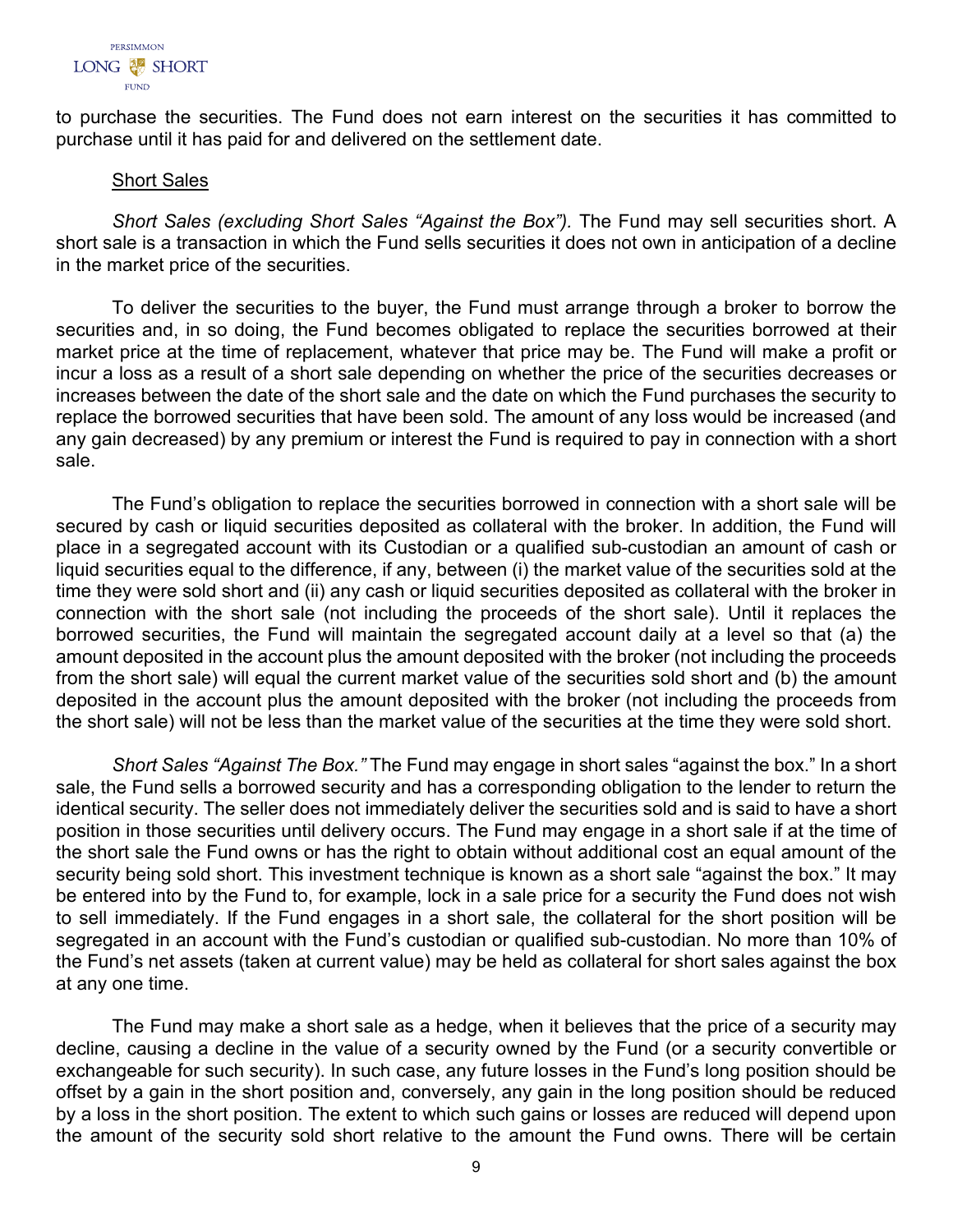

additional transaction costs associated with short sales "against the box," but the Fund will endeavor to offset these costs with the income from the investment of the cash proceeds of short sales.

If the Fund effects a short sale of securities at a time when it has an unrealized gain on the securities, it may be required to recognize that gain as if it had actually sold the securities (as a "constructive sale") on the date it effects the short sale. However, such constructive sale treatment may not apply if the Fund closes out the short sale with securities other than the appreciated securities held at the time of the short sale and if certain other conditions are satisfied. Uncertainty regarding the tax consequences of effecting short sales may limit the extent to which the Fund may effect short sales.

# <span id="page-11-0"></span>**PORTFOLIO TURNOVER**

The Fund may sell a portfolio investment soon after its acquisition if the Adviser believes that such a disposition is consistent with attaining the investment objective of the Fund. Portfolio investments may be sold for a variety of reasons, such as a more favorable investment opportunity or other circumstances bearing on the desirability of continuing to hold such investments. A high rate of portfolio turnover (over 100%) may involve correspondingly greater transaction costs, which must be borne directly by the Fund and ultimately by its shareholders. High portfolio turnover may result in the realization of substantial net capital gains. To the extent short-term capital gains are realized, distributions attributable to such gains will be ordinary income for federal income tax purposes. For the fiscal year ended September 30, 2020, the Fund's portfolio turnover rate was 227%. For the fiscal year ended September 30, 2021, the Fund's portfolio turnover rate was 6%. The Fund's decrease in portfolio turnover over the past fiscal year was due to two primary factors. The first factor was during the first fiscal quarter, of the fiscal year ended September 30, 2020, the portfolio transitioned to long portfolio from an active portfolio to replicate the S&P 500, which effectively turned the book over 1x. The second contributing factor was there were ample tax loss opportunities provided from the selloff in March of 2020, which resulted in the liquidation of a substantial portion of the notional long equity. The most recent fiscal year has seen a cohesiveness in the strategy and minimal opportunities for tax loss related selling.

# <span id="page-11-1"></span>**INVESTMENT RESTRICTIONS**

The Fund has adopted the following investment restrictions that may not be changed without approval by a "majority of the outstanding shares" of the Fund which, as used in this SAI, means the vote of the lesser of (a) 67% or more of the shares of the Fund represented at a meeting, if the holders of more than 50% of the outstanding shares of the Fund are present or represented by proxy, or (b) more than 50% of the outstanding shares of the Fund. The Fund may not:

- 1. Issue senior securities. This limitation is not applicable to activities that may be deemed to involve the issuance or sale of a senior security by the Fund, provided that the Fund's engagement in such activities is consistent with or permitted by the 1940 Act, the rules and regulations promulgated thereunder or interpretations of the SEC or its staff;
- 2. Borrow money, except (a) from a bank, provided that immediately after such borrowing there is an asset coverage of 300% for all borrowings of the Fund; or (b) from a bank or other persons for temporary purposes only, provided that such temporary borrowings are in an amount not exceeding 5% of the Fund's total assets at the time when the borrowing is made. This limitation does not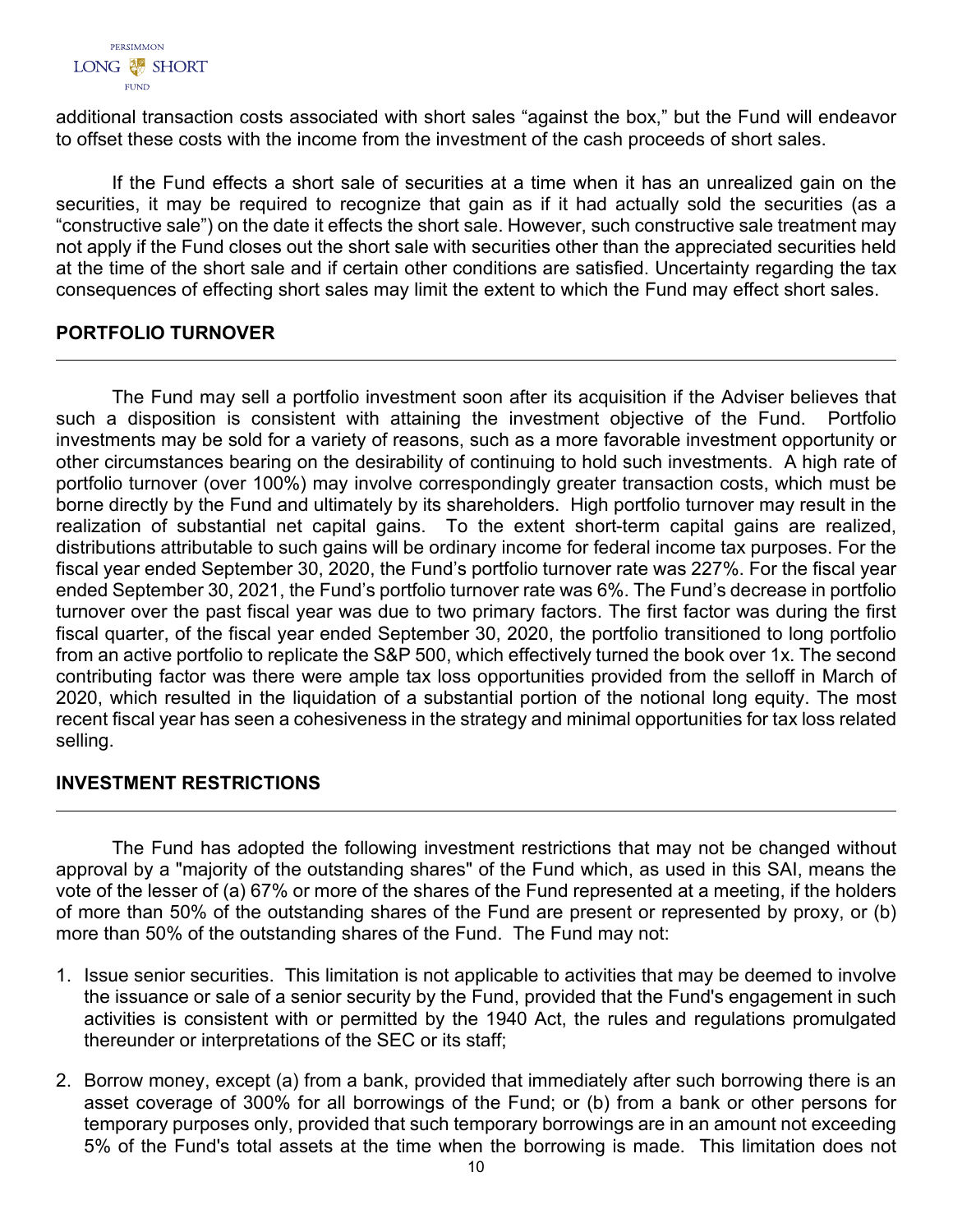

preclude the Fund from entering into reverse repurchase transactions, provided that the Fund has an asset coverage of 300% for all borrowings and repurchase commitments of the Fund pursuant to reverse repurchase transactions;

- 3. Purchase securities on margin, participate on a joint or joint and several basis in any securities trading account, or underwrite securities. This limitation does not preclude the Fund from obtaining such short-term credit as may be necessary for the clearance of purchases and sales of its portfolio securities, and except to the extent that the Fund may be deemed an underwriter under the Securities Act, by virtue of disposing of portfolio securities;
- 4. Purchase or sell real estate or interests in real estate. This limitation is not applicable to investments in marketable securities that are secured by or represent interests in real estate. This limitation does not preclude the Fund from investing in mortgage-related securities or investing in companies engaged in the real estate business or that have a significant portion of their assets in real estate (including real estate investment trusts);
- 5. Invest 25% or more of the market value of its assets in the securities of companies engaged in any one industry. This limitation does not apply to investment in the securities of the U.S. government, its agencies or instrumentalities;
- 6. Purchase or sell commodities (unless acquired as a result of ownership of securities or other investments or through commodity futures contracts), except that the Fund may purchase and sell futures contracts and options to the full extent permitted under the 1940 Act, sell foreign currency contracts in accordance with any rules of the Commodity Futures Trading Commission, invest in securities or other instruments backed by commodities, and invest in companies that are engaged in a commodities business or have a significant portion of their assets in commodities; or
- 7. Make loans to others, except (a) through the purchase of debt securities in accordance with its investment objectives and policies, (b) to the extent the entry into a repurchase agreement is deemed to be a loan, and (c) by loaning portfolio securities.

The Fund observes the following policies, which are not deemed fundamental and which may be changed without shareholder vote. The Fund may not:

- 1. Invest in any issuer for purposes of exercising control or management;
- 2. Invest in securities of other investment companies except as permitted under the 1940 Act;
- 3. Invest, in the aggregate, more than 15% of its net assets in securities with legal or contractual restrictions on resale, securities, which are not readily marketable and repurchase agreements with more than seven days to maturity. However, if more than 15% of Fund assets (defined as net assets plus the amount of any borrowing for investment purposes) are illiquid, the Adviser will reduce illiquid assets such that they do not represent more than 15% of Fund assets, subject to timing and other considerations which are in the best interests of the Fund and its shareholders; or
- 4. Mortgage, pledge, hypothecate or in any manner transfer, as security for indebtedness, any assets of the Fund except as may be necessary in connection with borrowings described in limitation (1) above. Margin deposits, security interests, liens and collateral arrangements with respect to transactions involving options, futures contracts, short sales and other permitted investments and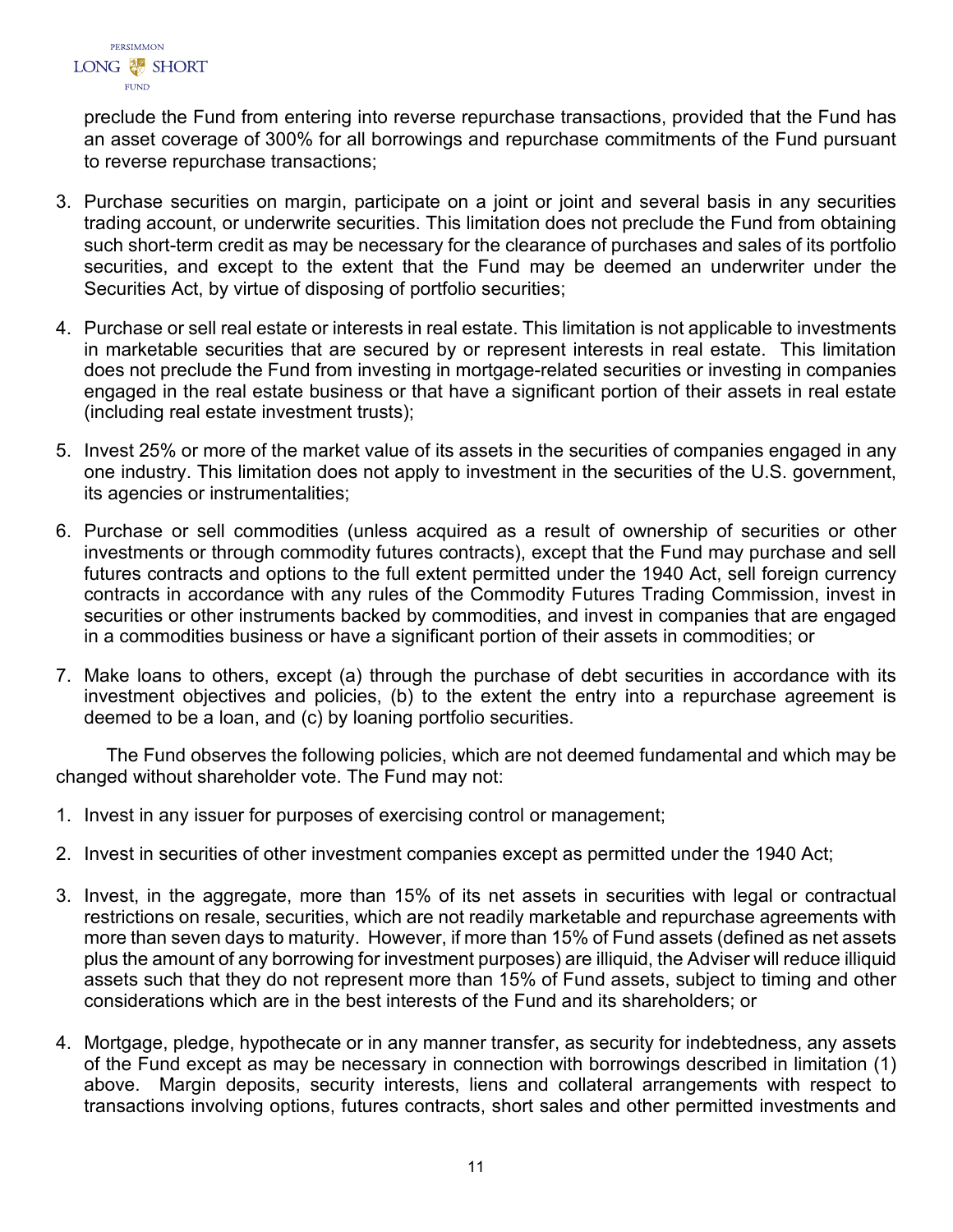

techniques are not deemed to be a mortgage, pledge or hypothecation of assets for purposes of this limitation.

If a restriction on the Fund's investments is adhered to at the time an investment is made, a subsequent change in the percentage of Fund assets invested in certain securities or other instruments, or change in average duration of the Fund's investment portfolio, resulting from changes in the value of the Fund's total assets, will not be considered a violation of the restriction; provided, however, that the asset coverage requirement applicable to borrowings shall be maintained in the manner contemplated by applicable law.

# <span id="page-13-0"></span>**INVESTMENT ADVISER**

## *Investment Adviser and Advisory Agreement*

Dakota Wealth Management, LLC, located at 11376 N. Jog Road, Palm Beach Gardens, FL 33418, serves as investment adviser to the Fund. Subject to the oversight of the Board, the Adviser is responsible for the overall management of the Fund's investment portfolio both directly, including selecting investments and ensuring that investments are made in accordance with the Fund's investment objective, policies and restrictions. The Adviser was established in 2018 for the purpose of advising individuals and institutions. As of September 30, 2021, the Adviser had approximately \$1,814,544,000 in assets under management. The Adviser acquired Persimmon Capital Management L.P., the Fund's previous adviser, and the Fund's shareholders approved Dakota Wealth Management, LLC as the new investment adviser to the Fund on October 15, 2021. The same portfolio managers of the Fund employed by the previous adviser continue to service the Fund under the Adviser.

Pursuant to an investment advisory agreement between the Trust, on behalf of the Fund, and the Adviser (the "Advisory Agreement"), the Fund pays the Adviser, on a monthly basis, an annual advisory fee equivalent to 1.25% of the Fund's average daily net assets. There was no change in the advisory fee from the previous adviser's last advisory fee. From January 31, 2019 through December 31, 2020 the previous adviser received an annual fee equal to 1.75%.

An interim Advisory Agreement for the Fund was approved by the Board at a meeting held on September 7, 2021 before a new Advisory Agreement was subsequently approved by the Fund's shareholders. The Advisory Agreement shall continue in effect for two (2) years initially and thereafter shall continue from year to year provided such continuance is approved at least annually by (a) a vote of the majority of the Independent Trustees, cast in person at a meeting specifically called for the purpose of voting on such approval and by (b) the majority vote of either all of the Trustees or the vote of a majority of the outstanding shares of the Fund. The Advisory Agreement may be terminated without penalty on no more than 60 days' written notice by a vote of a majority of the Trustees or the Adviser, or by holders of a majority of that Trust's outstanding shares. The Advisory Agreement shall terminate automatically in the event of its assignment.

The Adviser has contractually agreed to reduce its fees and to reimburse expenses, at least until January 31, 2023, to ensure that total annual fund operating expenses after fee waiver and/or Expense Reimbursement (excluding (i) any front-end or contingent deferred loads; (ii) brokerage fees and commissions, (iii) acquired fund fees and expenses; (iv) borrowing costs (such as interest and dividend expense on securities sold short); (v) taxes; and (vi) extraordinary expenses, such as litigation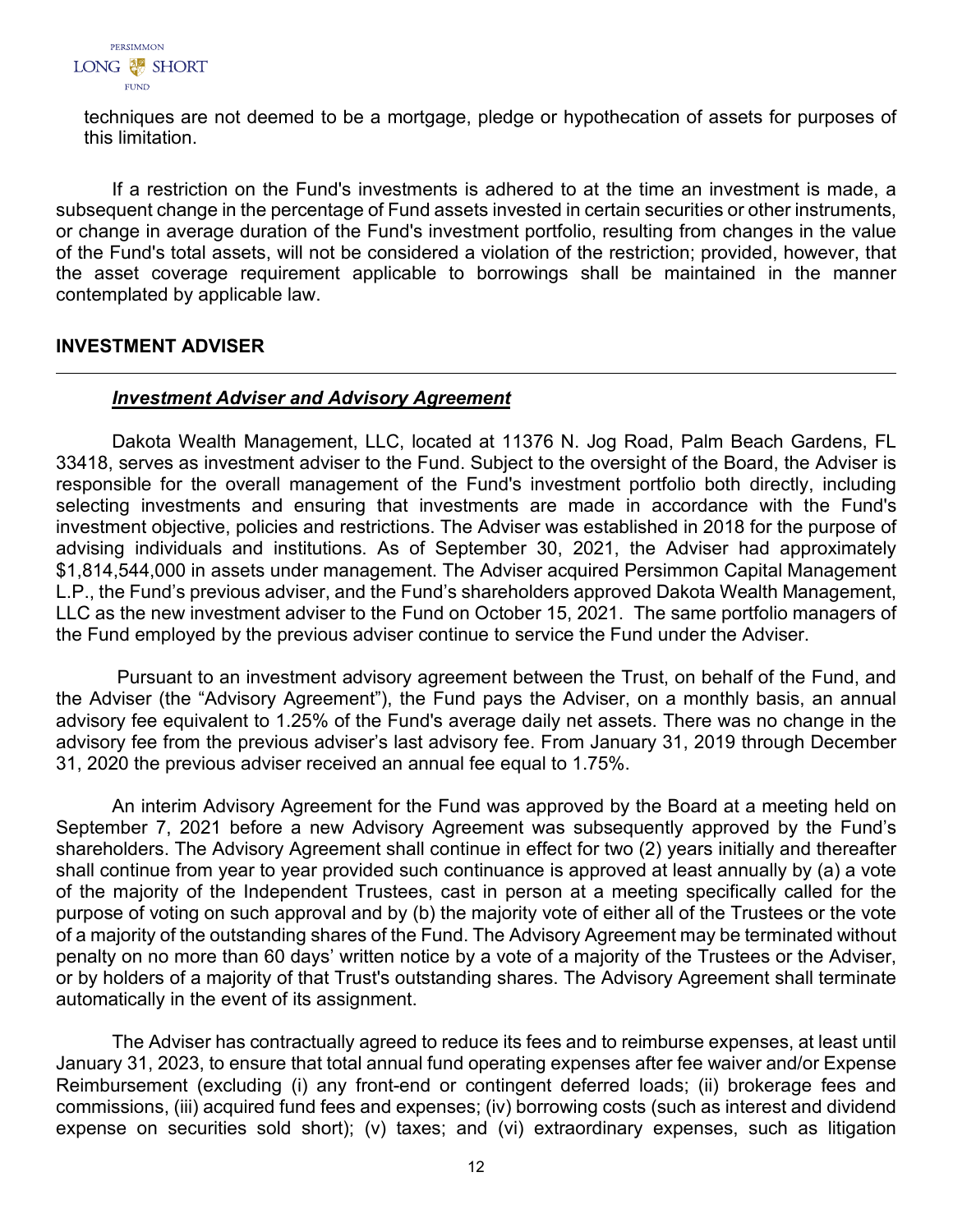

expenses (which may include indemnification of Fund officers and Trustees, contractual indemnification of Fund service providers (other than the Adviser))) will not exceed 1.99% of average daily net assets attributable to Class I shares (the "expense limitation"). From January 21, 2019 through December 31, 2020, the expense limitation was at 2.49%. Fee waivers and expense reimbursements are subject to possible recoupment from the Fund in future years on a rolling three year basis (within the three years after the fees have been waived or reimbursed) if such recoupment can be achieved within the lesser of the expense limits then in place or in place at time of waiver. Fee waiver and reimbursement arrangements can decrease the Fund's expenses and boost its performance.

The table below provides information about the advisory fees earned by the Adviser by the Fund for the past three years:

| <b>Fiscal Year Ended</b> | <b>Management</b><br>Fee | <b>Fees Earned by</b><br>the Adviser | <b>Advisory</b><br><b>Fees</b><br><b>Waived</b> | <b>Net Fees</b><br><b>Earned by</b><br>the Adviser | <b>Advisory Fees</b><br><b>Waived/Expenses</b><br><b>Reimbursed</b> |
|--------------------------|--------------------------|--------------------------------------|-------------------------------------------------|----------------------------------------------------|---------------------------------------------------------------------|
| September 30,<br>2021    | 1.25%                    | \$526,783                            | \$0                                             | \$526,783                                          | \$0                                                                 |
| September 30,<br>2020    | $1.75\%***$              | \$544,330                            | \$0                                             | \$585,233*                                         | \$0                                                                 |
| September 30,<br>2019    | $1.75\%$ ***             | \$532,068                            | \$0                                             | \$545,845**                                        | \$0                                                                 |

\* During the year ended September 30, 2020, the Adviser recaptured \$40,903 of prior waived fees.

\*\* During the year ended September 30, 2019, the Adviser recaptured \$13,777 of prior waived fees.

\*\*\* For the period November 28, 2018 to December 31, 2020, the Fund's management fee was 1.75%. The Fund's management fee was reduced to 1.25% on January 1, 2021.

# <span id="page-14-0"></span>**PORTFOLIO MANAGERS**

Representatives of the Adviser serve as portfolio managers of the Fund. The Fund's portfolio managers are:

| <b>Investment Adviser</b>     | <b>Portfolio Managers</b> |
|-------------------------------|---------------------------|
| Dakota Wealth Management, LLC | Greg Horn                 |
|                               | <b>Timothy Melly</b>      |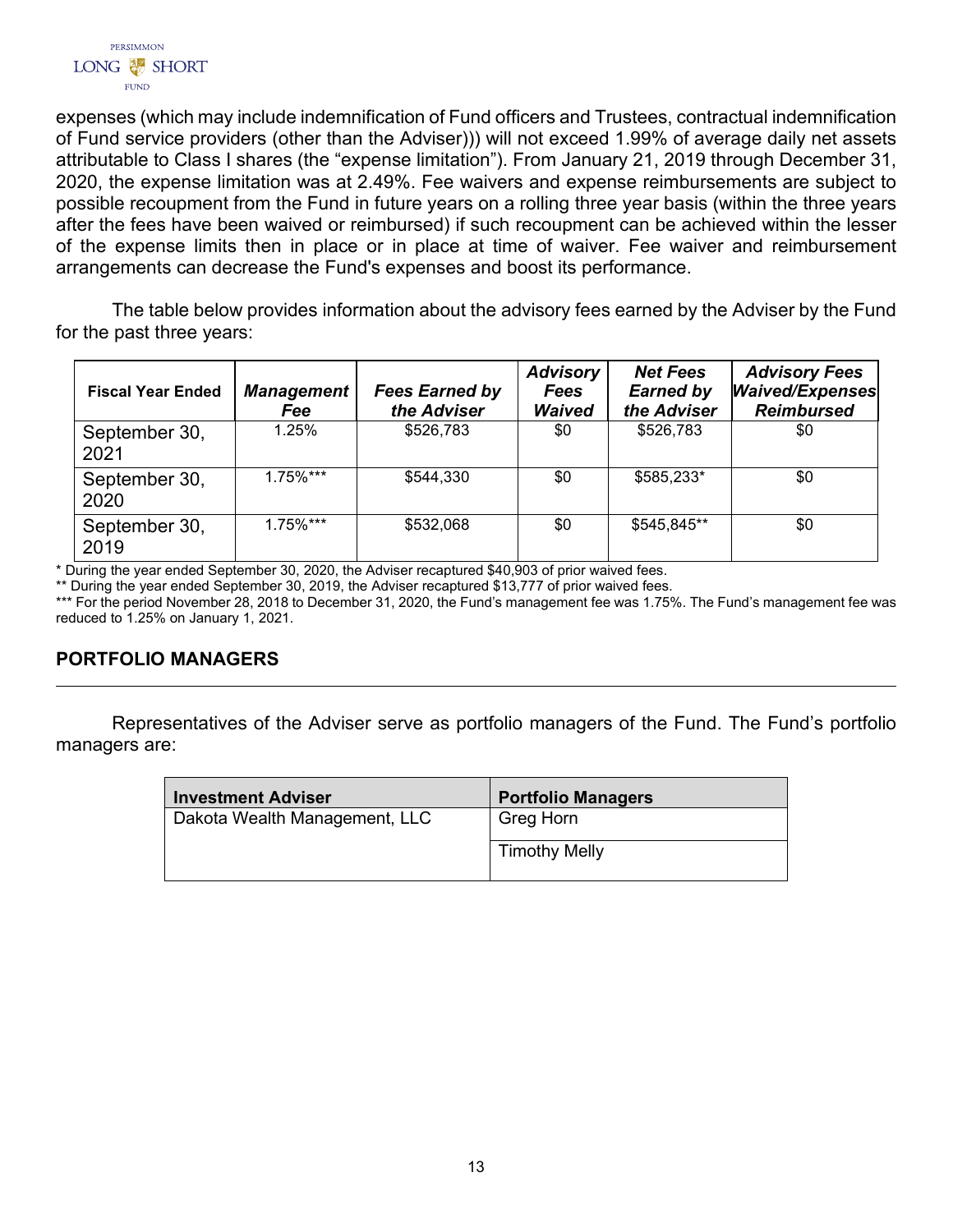

As of September 30, 2021, they were responsible for the portfolio management of the following types of accounts in addition to the Fund:

| Dakota Wealth Management, LLC |                      |       |                     |                            |        |                       |  |  |
|-------------------------------|----------------------|-------|---------------------|----------------------------|--------|-----------------------|--|--|
| Other                         |                      |       |                     |                            |        |                       |  |  |
|                               | Registered           |       |                     |                            |        |                       |  |  |
|                               | Investment           |       | <b>Other Pooled</b> |                            |        |                       |  |  |
|                               | Companies            |       |                     | <b>Investment Vehicles</b> |        | <b>Other Accounts</b> |  |  |
| Portfolio                     |                      | Total |                     |                            |        | Total                 |  |  |
| Manager                       | Number Assets Number |       |                     | <b>Total Assets</b>        | Number | <b>Assets</b>         |  |  |
| Greg Horn                     |                      | \$0   | 3                   | \$19,000,000               | 350    | \$235,000,000         |  |  |
| <b>Timothy Melly</b>          | 0                    | \$0   | 3                   | \$19,000,000               |        | \$0                   |  |  |

#### *Adviser Portfolio Managers*:

Of the accounts above, none are subject to a performance fee.

## *Conflicts of Interest*

In general, when a portfolio manager has responsibility for managing more than one account, potential conflicts of interest may arise. Those conflicts could include preferential treatment of one account over others in terms of allocation of resources or of investment opportunities. For instance, the Adviser may receive fees from certain accounts that are higher than the fee it receives from the Fund, or it could receive a performance-based fee on certain accounts. The procedures to address conflicts of interest, if any, are described below.

## *Adviser*

The Adviser attempts to avoid conflicts of interest that may arise as a result of the management of multiple client accounts. From time to time, the Adviser may recommend or cause a client to invest in a security in which another client of the Adviser has an ownership position. The Adviser has adopted certain procedures intended to treat all client accounts in a fair and equitable manner. To the extent that the Adviser seeks to purchase or sell the same security for multiple client accounts, the Adviser may aggregate, or bunch, these orders where it deems this to be appropriate and consistent with applicable regulatory requirements. When a bunched order is filled in its entirety, each participating client account will participate at the average share prices for the bunched order. When a bunched order is only partially filled, the securities purchased will be allocated on a pro-rata basis to each account participating in the bunched order based upon the initial amount requested for the account, subject to certain exceptions. Each participating account will receive the average share price for the bunched order on the same business day.

## *Compensation*

## Dakota Wealth Management, LLC

Messrs. Horn and Melly are each compensated through a combination of base salary, discretionary bonus and equity participation in the Adviser.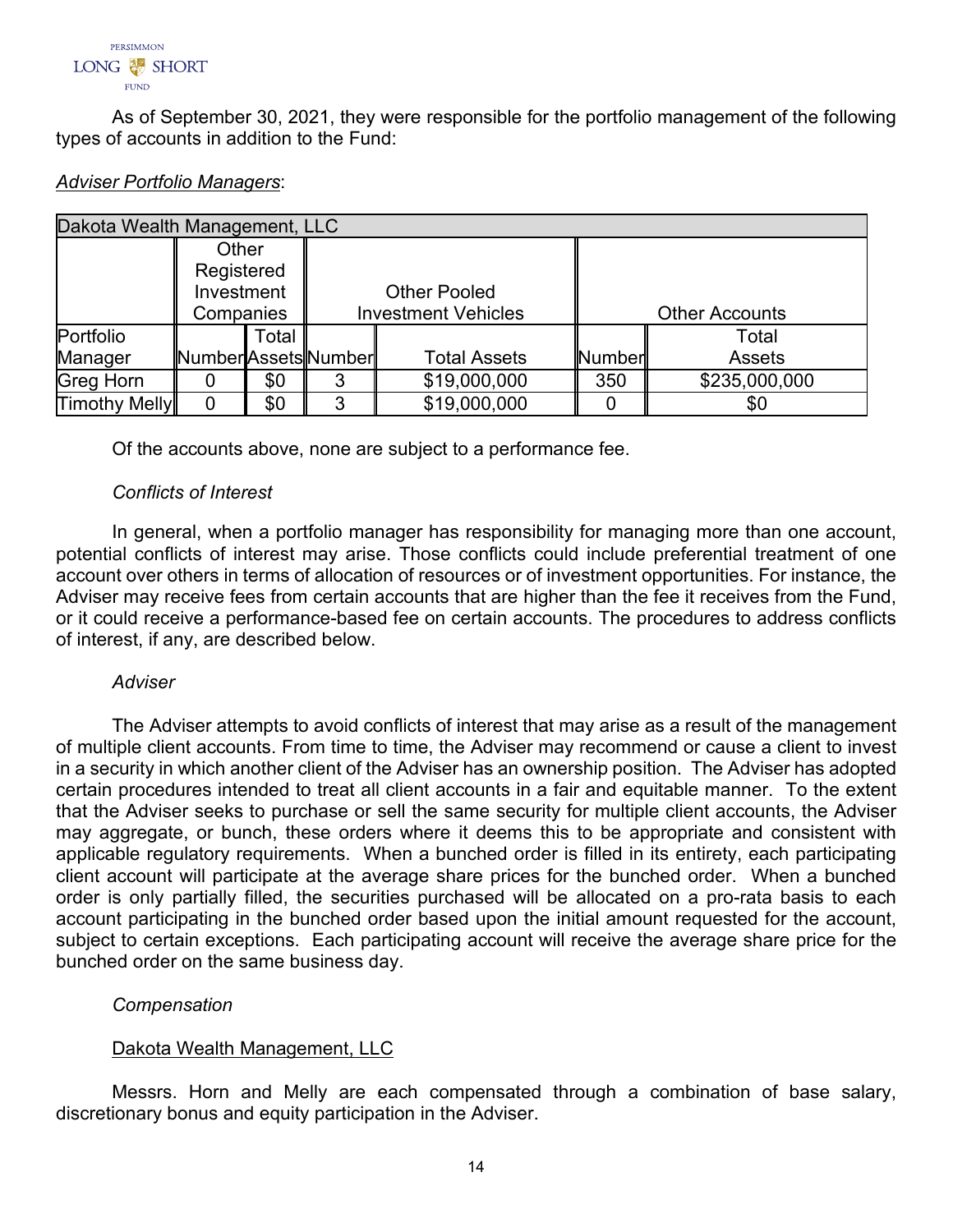

# *Ownership of Securities*.

The following table shows the dollar range of equity securities of the Fund beneficially owned by each portfolio manager as of September 30, 2021:

| <b>Portfolio Manager</b> | <b>Dollar Range of Shares Beneficially Owned</b> |
|--------------------------|--------------------------------------------------|
| Greg Horn                | \$500,001-\$1,000,000                            |
| <b>Timothy Melly</b>     | \$100,001-\$500,000                              |

# <span id="page-16-0"></span>**ALLOCATION OF BROKERAGE**

Specific decisions to purchase or sell securities for the Fund are made by the Portfolio Managers who are employees of the Adviser. Generally, the Adviser are authorized by the Trustees to allocate the orders placed by it on behalf of the Fund to brokers or dealers who may, but need not, provide research or statistical material or other services to the Fund or the Adviser for the Fund's use. Such allocation is to be in such amounts and proportions as the Adviser may determine.

In selecting a broker or dealer to execute each particular transaction, the Adviser will generally take the following into consideration:

- the best net price available;
- the reliability, integrity and financial condition of the broker or dealer;
- the size of and difficulty in executing the order; and
- the value of the expected contribution of the broker or dealer to the investment performance of the Fund on a continuing basis.

Brokers or dealers executing a portfolio transaction on behalf of the Fund may receive a commission in excess of the amount of commission another broker or dealer would have charged for executing the transaction if the Adviser determines in good faith that such commission is reasonable in relation to the value of brokerage and research services provided to the Fund. In allocating portfolio brokerage, the Adviser may select brokers or dealers who also provide brokerage, research and other services to other accounts over which the Adviser exercises investment discretion. Some of the services received as the result of Fund transactions may primarily benefit accounts other than the Fund, while services received as the result of portfolio transactions effected on behalf of those other accounts may primarily benefit the Fund. For the fiscal year ended September 30, 2019, the Fund paid brokerage commissions of \$18,613. For the fiscal year ended September 30, 2020, the Fund paid brokerage commissions of \$9,040. For the fiscal year ended September 30, 2021, the Fund paid brokerage commissions of \$429. Brokerage commissions within the strategy are driven in a given year by the opportunities to harvest tax losses within the long portfolio as well as the degree to which the fund is hedged throughout the year. With a strong market backdrop, tax losses selling was subdued, which resulted in futures based commission as the primary contributor to the decrease in brokerage commissions paid during the recent fiscal years.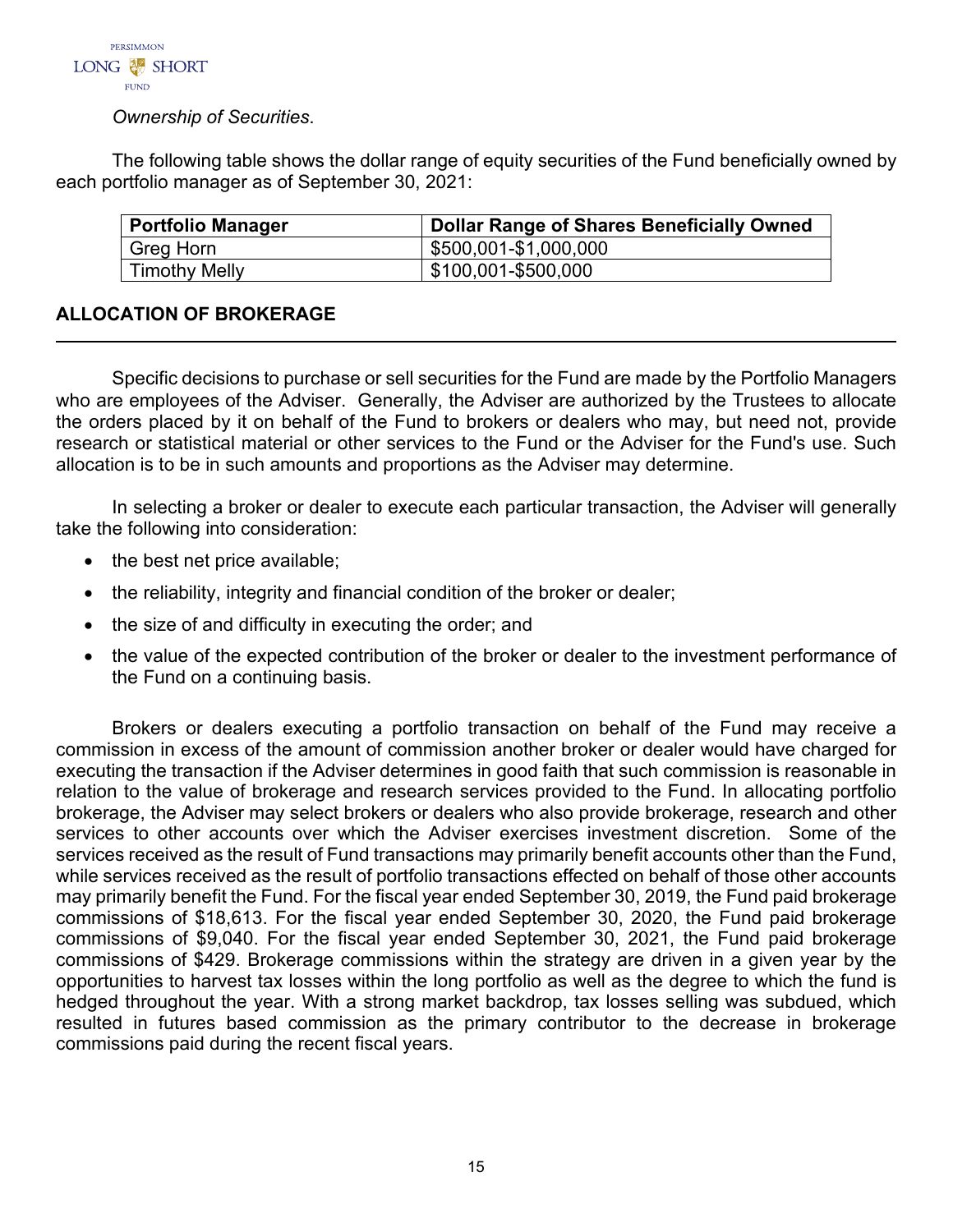# <span id="page-17-0"></span>**POLICIES AND PROCEDURES FOR DISCLOSURE OF PORTFOLIO HOLDINGS**

The Trust has adopted policies and procedures that govern the disclosure of the Fund's portfolio holdings. These policies and procedures are designed to ensure that such disclosure is in the best interests of Fund shareholders.

It is the Trust's policy to: (1) ensure that any disclosure of portfolio holdings information is in the best interest of Trust shareholders; (2) protect the confidentiality of portfolio holdings information; (3) have procedures in place to guard against personal trading based on the information; and (4) ensure that the disclosure of portfolio holdings information does not create conflicts between the interests of the Trust's shareholders and those of the Trust's affiliates.

The Fund discloses its portfolio holdings by distributing the annual and semi-annual reports to shareholders approximately two months after the end of the fiscal year and semi-annual period. In addition, the Fund discloses its portfolio holdings reports on Form N-CSR two months after the end of each semi-annual period and Form N-PORT 30 days after the end of each calendar quarter.

Under limited circumstances, as described below, the Fund's portfolio holdings may be disclosed to, or known by, certain third parties in advance of their filing with the SEC on Form N-CSR or Form N-PORT. In each case, a determination has been made by the Trust's Chief Compliance Officer that such advance disclosure is supported by a legitimate business purpose of the Fund and that the recipient is subject to a duty to keep the information confidential, including a duty not to trade on the information.

**Adviser.** Personnel of the Adviser, including personnel responsible for managing the Fund's portfolio, may have full daily access to Fund portfolio holdings since that information is necessary in order for them to provide management, administrative, and investment services to the Fund. As required for purposes of analyzing the impact of existing and future market changes on the prices, availability, demand and liquidity of such securities, as well as for the assistance of portfolio managers in the trading of such securities, Adviser personnel may also release and discuss certain portfolio holdings with various broker-dealers.

**Ultimus Fund Solutions, LLC.** Ultimus Fund Solutions, LLC is the transfer agent, fund accountant, administrator and custody administrator for the Fund; therefore, its personnel have full daily access to the Fund's portfolio holdings since that information is necessary in order for them to provide the agreedupon services for the Trust.

**U.S. Bank, N.A.** U.S. Bank, N.A. is custodian for the Fund; therefore, its personnel have full daily access to the Fund's portfolio holdings since that information is necessary in order for them to provide the agreed-upon services for the Trust.

**RSM US LLP.** RSM US LLP is the Fund's independent registered public accounting firm; therefore, its personnel have access to the Fund's portfolio holdings in connection with auditing of the Fund's annual financial statements and providing other audit, tax and related services for the Fund.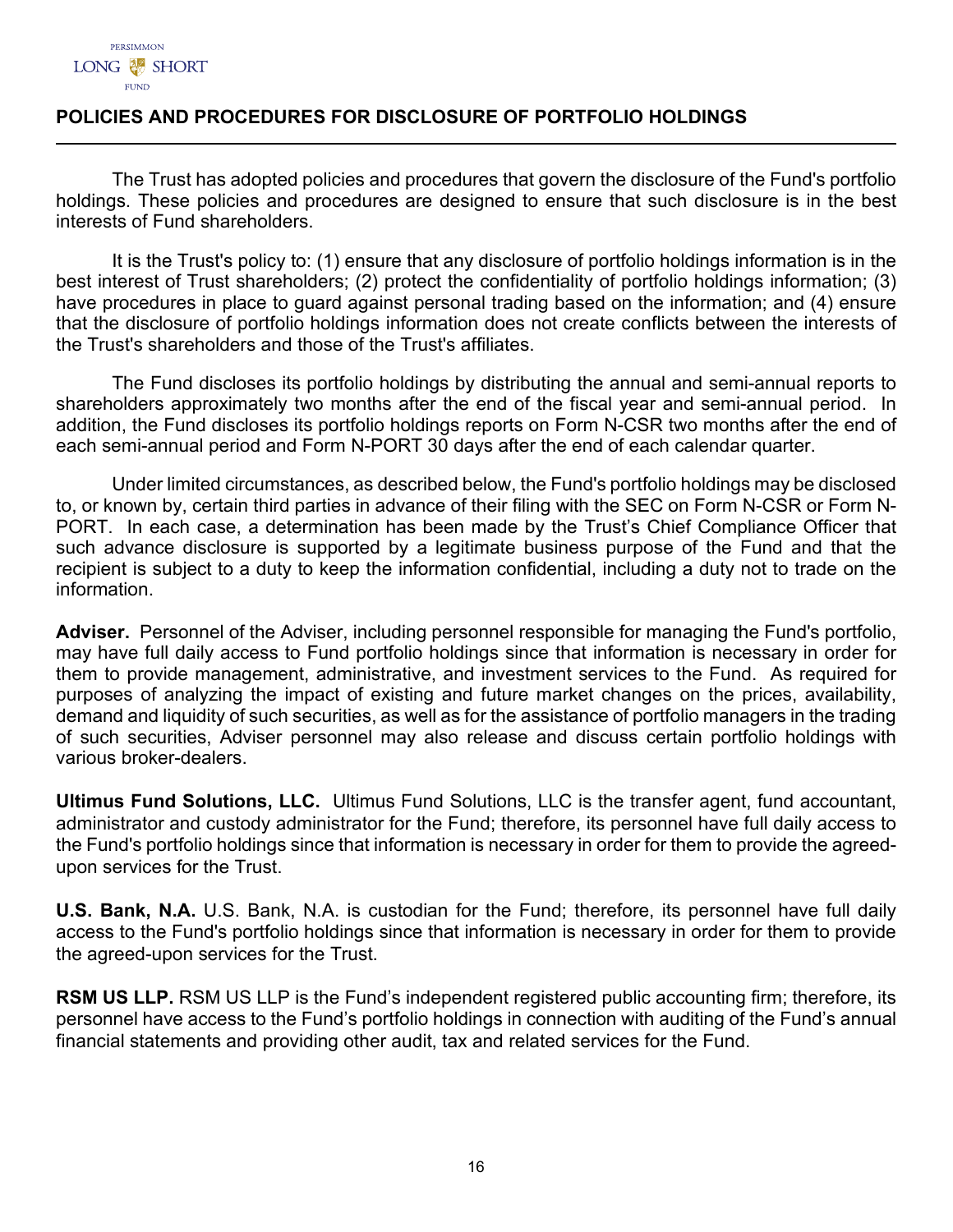

**Counsel to the Trust and Counsel to the Independent Trustees.** Counsel to the Trust, counsel to the Independent Trustees and their respective personnel have access to the Fund's portfolio holdings in connection with the review of the Fund's annual and semi-annual shareholder reports and SEC filings.

# **Additions to List of Approved Recipients**

The Trust's Chief Compliance Officer is the person responsible, and whose prior approval is required, for any disclosure of the Fund's portfolio securities at any time or to any persons other than those described above. In such cases, the recipient must have a legitimate business need for the information in connection with the operation or administration of the Fund, as determined by the Trust's Chief Compliance Officer, and must be subject to a duty to keep the information confidential and not to trade on any material non-public information. There are no ongoing arrangements in place with respect to the disclosure of portfolio holdings. In no event shall the Fund, the Adviser, or any other party receive any direct or indirect compensation in connection with the disclosure of information about the Fund's portfolio holdings.

# **Compliance With Portfolio Holdings Disclosure Procedures**

The Trust's Chief Compliance Officer will report periodically to the Board with respect to compliance with the Fund's portfolio holdings disclosure procedures, and from time to time will provide the Board any updates to the portfolio holdings disclosure policies and procedures.

There is no assurance that the Trust's policies on disclosure of portfolio holdings will protect the Fund from the potential misuse of holdings information by individuals or firms in possession of that information.

# <span id="page-18-0"></span>**OTHER SERVICE PROVIDERS**

# **Fund Administration, Fund Accounting and Transfer Agent Services**

Ultimus Fund Solutions, LLC ("UFS"), which has its principal office at 225 Pictoria Drive, Suite 450, Cincinnati, Ohio 45246, serves as administrator, fund accountant and transfer agent for the Fund pursuant to the Fund Services Agreement (the "Agreement") with the Trust and subject to the supervision of the Board. UFS is primarily in the business of providing administrative, fund accounting and transfer agent services to retail and institutional mutual funds. UFS is an affiliate of the Distributor (as defined below). UFS may also provide persons to serve as officers of the Fund. Such officers may be directors, officers or employees of UFS or its affiliates.

The Agreement became effective on August 26, 2021 and will remain in effect for two years from the effective date, and will continue thereafter in effect for successive twelve-month periods provided that such continuance is specifically approved at least annually by a majority of the Board. The Agreement is terminable by the Board or UFS on 90 days' written notice and may be assigned by either party, provided that the Trust may not assign the Agreement without the prior written consent of UFS. The Agreement provides that UFS shall be without liability for any action reasonably taken or omitted pursuant to the Agreement.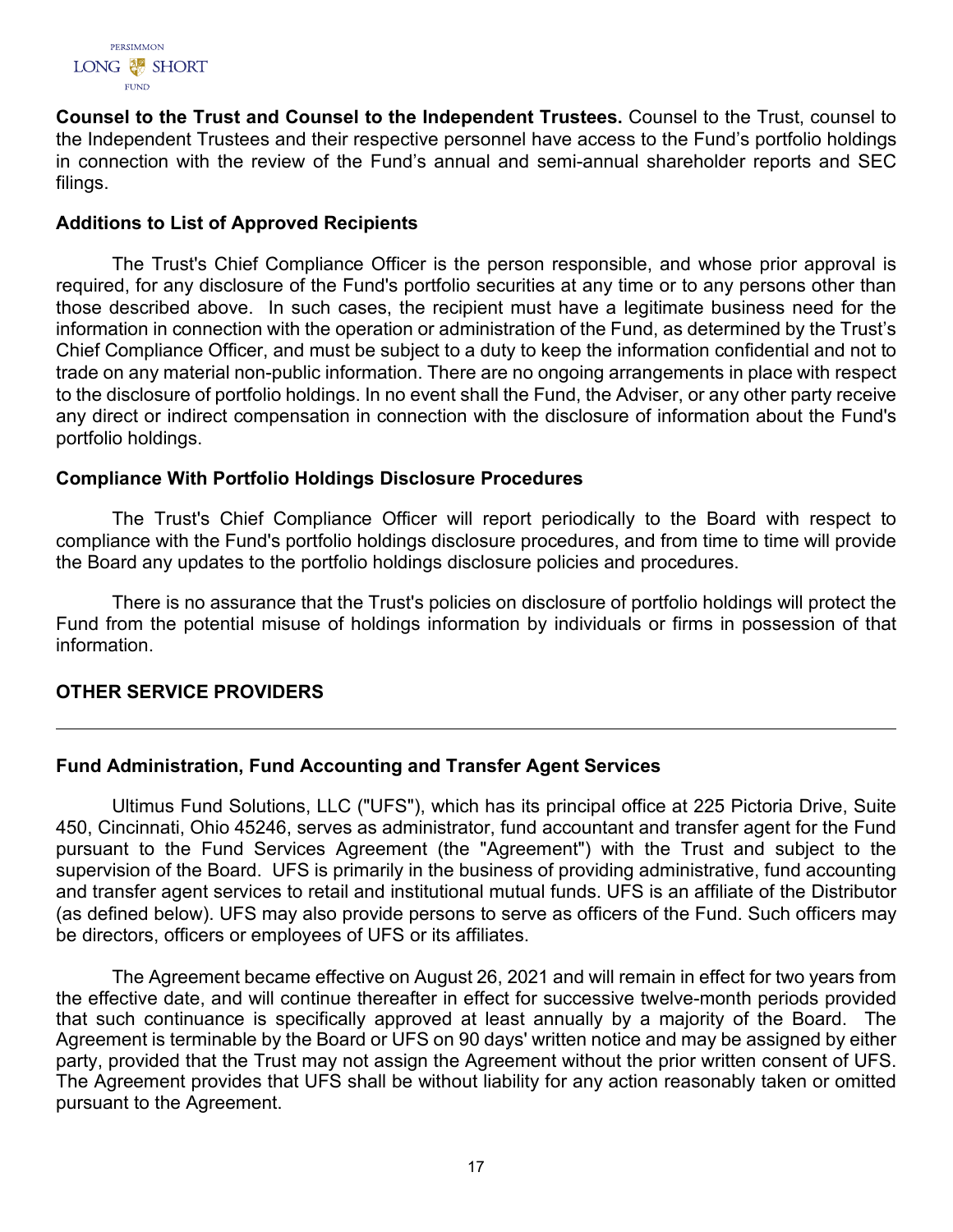Under the Agreement, UFS performs administrative services, including: (1) monitoring the performance of administrative and professional services rendered to the Trust by others service providers; (2) monitoring Fund holdings and operations for post-trade compliance with the Fund's registration statement and applicable laws and rules; (3) preparing and coordinating the printing of semi-annual and annual financial statements; (4) preparing selected management reports for performance and compliance analyses; (5) preparing and disseminating materials for and attending and participating in meetings of the Board; (6) determining income and capital gains available for distribution and calculating distributions required to meet regulatory, income, and excise tax requirements; (7) reviewing the Trust's federal, state, and local tax returns as prepared and signed by the Trust's independent public accountants; (8) preparing and maintaining the Trust's operating expense budget to determine proper expense accruals to be charged to the Fund to calculate its daily NAV; (9) assisting in and monitoring the preparation, filing, printing and where applicable, dissemination to shareholders of amendments to the Trust's Registration Statement on Form N-1A, periodic reports to the Trustees, shareholders and the SEC, notices pursuant to Rule 24f-2, proxy materials and reports to the SEC on Forms N-CEN, N-CSR, N-PORT and N-PX; (10) coordinating the Trust's audits and examinations by assisting the Fund's independent public accountants; (11) determining, in consultation with others, the jurisdictions in which shares of the Trust shall be registered or qualified for sale and facilitate such registration or qualification; (12) monitoring sales of shares and ensure that the shares are properly and duly registered with the SEC; (13) monitoring the calculation of performance data for the Fund; (14) preparing, or causing to be prepared, expense and financial reports; (15) preparing authorization for the payment of Trust expenses and pay, from Trust assets, all bills of the Trust; (16) providing information typically supplied in the Investment Company industry to companies that track or report price, performance or other information with respect to investment companies; (17) upon request, assisting the Fund in the evaluation and selection of other service providers, such as independent public accountants, printers, EDGAR providers and proxy solicitors (such parties may be affiliates of UFS); and (18) performing other services, recordkeeping and assistance relating to the affairs of the Trust as the Trust may, from time to time, reasonably request.

UFS also provides the Fund with accounting services, including: (i) daily computation of NAV; (ii) maintenance of security ledgers and books and records as required by the 1940 Act; (iii) production of the Fund's listing of portfolio securities and general ledger reports; (iv) reconciliation of accounting records; (v) calculation of yield and total return for the Fund; (vi) maintenance of certain books and records described in Rule 31a-1 under the 1940 Act, and reconciliation of account information and balances among the Custodian and Adviser; and (vii) monitoring and evaluation of daily income and expense accruals, and sales and redemptions of shares of the Fund.

UFS also acts as transfer, dividend disbursing, and shareholder servicing agent for the Fund pursuant to the Agreement. Under the Agreement, UFS is responsible for administering and performing transfer agent functions, dividend distribution, shareholder administration, and maintaining necessary records in accordance with applicable rules and regulations.

For the services rendered to the Fund by UFS, the Fund pays UFS the greater of an annual minimum fee or an asset-based fee, which scales downward based upon net assets for fund administration, fund accounting and transfer agency services. The Fund also pays UFS for any out-ofpocket expenses.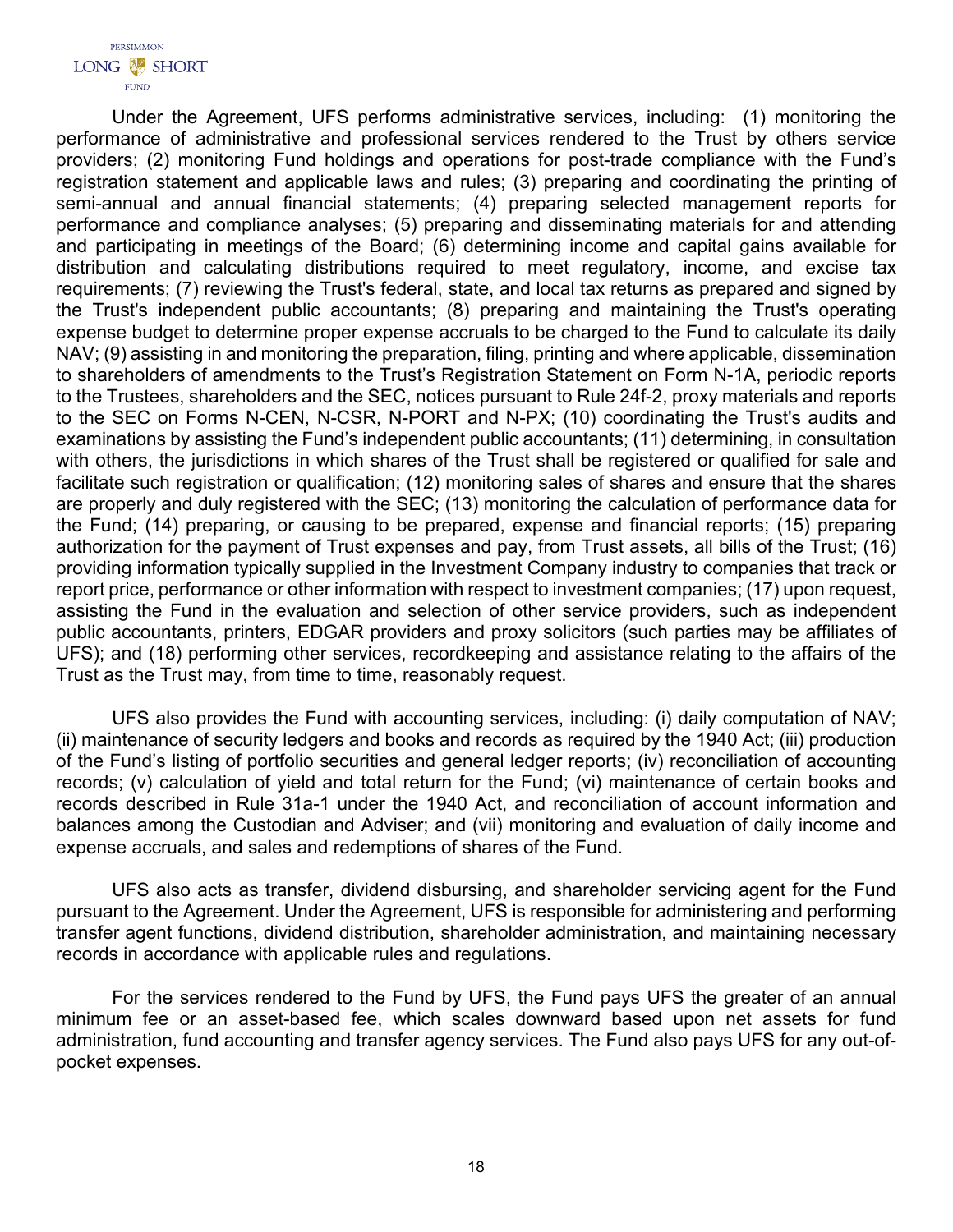

| <b>Services</b>        | 2019     | 2020     | 2021          |
|------------------------|----------|----------|---------------|
| Administration         | \$38,939 | \$44,453 | \$64.728      |
| <b>Fund Accounting</b> | \$26,806 | \$24.774 | \$26,078      |
| Transfer Agency        | \$30,354 | \$28,193 | .166<br>\$34. |

For the fiscal years ended September 30, the Fund paid the following fees to UFS:

# **Custodian**

U.S. Bank, N.A. (the "Custodian"), located at 1555 North River Center Drive, Suite 302, Milwaukee, WI 53212, serves as the custodian of the Fund's assets pursuant to a custody agreement (the "Custody Agreement") by and between the Custodian and the Trust on behalf of the Fund. The Custodian's responsibilities include safeguarding and controlling the Fund's cash and securities, handling the receipt and delivery of securities, and collecting interest and dividends on the Fund's investments. Pursuant to the Custody Agreement, the Custodian also maintains original entry documents and books of record and general ledgers; posts cash receipts and disbursements; and records purchases and sales based upon communications from the Adviser. The Fund may employ foreign sub-custodians that are approved by the Board to hold foreign assets.

# **Compliance Services**

Northern Lights Compliance Services, LLC ("NLCS"), located at 4221 North 203rd Street, Suite 100, Elkhorn, Nebraska 68022-3474, an affiliate of UFS and the Distributor, provides a Chief Compliance Officer to the Trust as well as related compliance services pursuant to a consulting agreement between NLCS and the Trust. NLCS's compliance services consist primarily of reviewing and assessing the policies and procedures of the Trust and its service providers pertaining to compliance with applicable federal securities laws, including Rule 38a-1 under the 1940 Act. For the services rendered to the Fund by the NLCS, the Fund pays NLCS an annual fixed fee and an asset based fee, which scales downward based upon the Fund's net assets. The Fund also pays NLCS for any out-of-pocket expenses. For the fiscal years ended September 30, 2019, September 30, 2020 and September 30, 2021, the Fund paid \$24,965, \$21,667 and \$24,411, respectively, for compliance services.

# <span id="page-20-0"></span>**INDEPENDENT REGISTERED PUBLIC ACCOUNTING FIRM**

The Board, on behalf of the Fund, has selected RSM US LLP, located at 555 17<sup>th</sup> Street, Suite 1200, Denver CO 80202 as the Fund's independent registered public accounting firm for the current fiscal year. The firm provides services including (i) audit of annual financial statements, and (ii) other audit, tax and related services to the Fund.

# <span id="page-20-1"></span>**LEGAL COUNSEL**

<span id="page-20-2"></span>Thompson Hine LLP, located at 41 South High Street, Suite 1700, Columbus, Ohio 43215 serves as the Trust's legal counsel.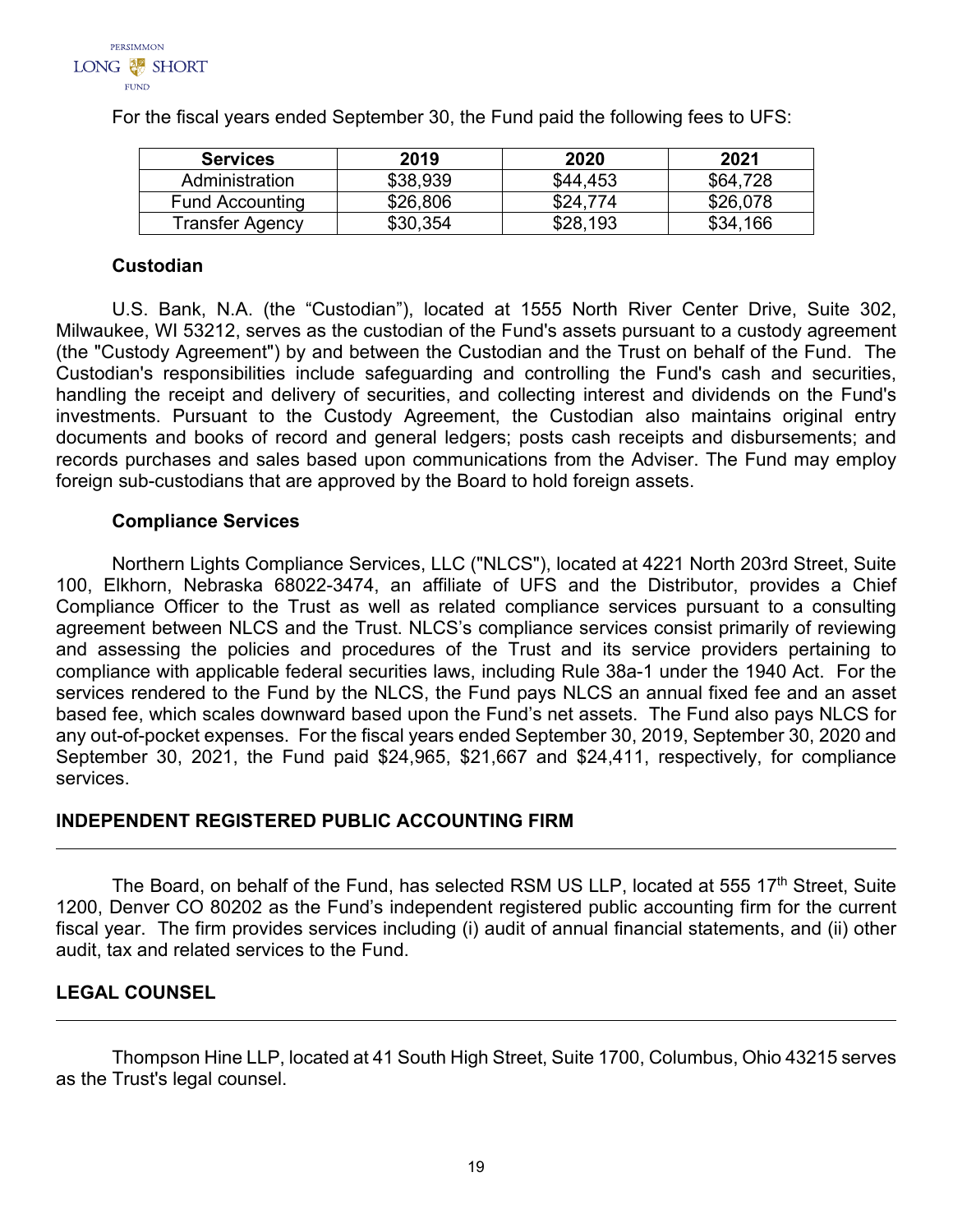

# **DISTRIBUTOR**

Northern Lights Distributors, LLC, located at 4221 North 203rd Street, Suite 100, Elkhorn, Nebraska 68022-3474 (the "Distributor") serves as the principal underwriter and national distributor for the shares of the Trust pursuant to an underwriting agreement with the Trust (the "Underwriting Agreement"). The Distributor is registered as a broker-dealer under the Securities Exchange Act of 1934 and each state's securities laws and is a member of FINRA. The offering of the Fund's shares are continuous. The Underwriting Agreement provides that the Distributor, as agent in connection with the distribution of Fund shares, will use reasonable efforts to facilitate the sale of the Fund's shares.

The Underwriting Agreement provides that, unless sooner terminated, it continues in effect for two years initially and shall continue from year to year, subject to annual approval by (a) the Board or a vote of a majority of the outstanding shares, and (b) by a majority of the Trustees who are not interested persons of the Trust or of the Distributor by vote cast in person at a meeting called for the purpose of voting on such approval.

The Underwriting Agreement may be terminated by the Fund at any time, without the payment of any penalty, by vote of a majority of the entire Board or by vote of a majority of the outstanding shares of the Fund on 60 days' written notice to the Distributor, or by the Distributor at any time, without the payment of any penalty, on 60 days' written notice to the Fund. The Underwriting Agreement will automatically terminate in the event of its assignment.

The following table sets forth the total compensation received by the Distributor from the Fund during the fiscal year ended September 30, 2021:

| <b>Fund</b>                             | <b>Net Underwriting Discounts</b><br>and Commissions | <b>Compensation on</b><br><b>Redemptions and</b><br><b>Repurchases</b> | <b>Brokerage</b><br><b>Commissions</b> | <b>Other</b><br><b>Compensation</b> |
|-----------------------------------------|------------------------------------------------------|------------------------------------------------------------------------|----------------------------------------|-------------------------------------|
| Persimmon<br>Long/Short Fund<br>Class I | \$0                                                  | \$0                                                                    | \$0                                    |                                     |

# <span id="page-21-0"></span>**DESCRIPTION OF SHARES**

Each share of beneficial interest of the Trust has one vote in the election of Trustees. Cumulative voting is not authorized for the Trust. This means that the holders of more than 50% of the shares voting for the election of Trustees can elect 100% of the Trustees if they choose to do so, and, in that event, the holders of the remaining shares will be unable to elect any Trustees.

Shareholders of the Trust and any other future series of the Trust will vote in the aggregate and not by series except as otherwise required by law or when the Board determines that the matter to be voted upon affects only the interest of the shareholders of a particular series or classes. Matters such as election of Trustees are not subject to separate voting requirements and may be acted upon by shareholders of the Trust voting without regard to series.

The Trust is authorized to issue an unlimited number of shares of beneficial interest. Each share has equal dividend, distribution and liquidation rights. There are no conversion or preemptive rights applicable to any shares of the Fund. All shares issued are fully paid and non-assessable.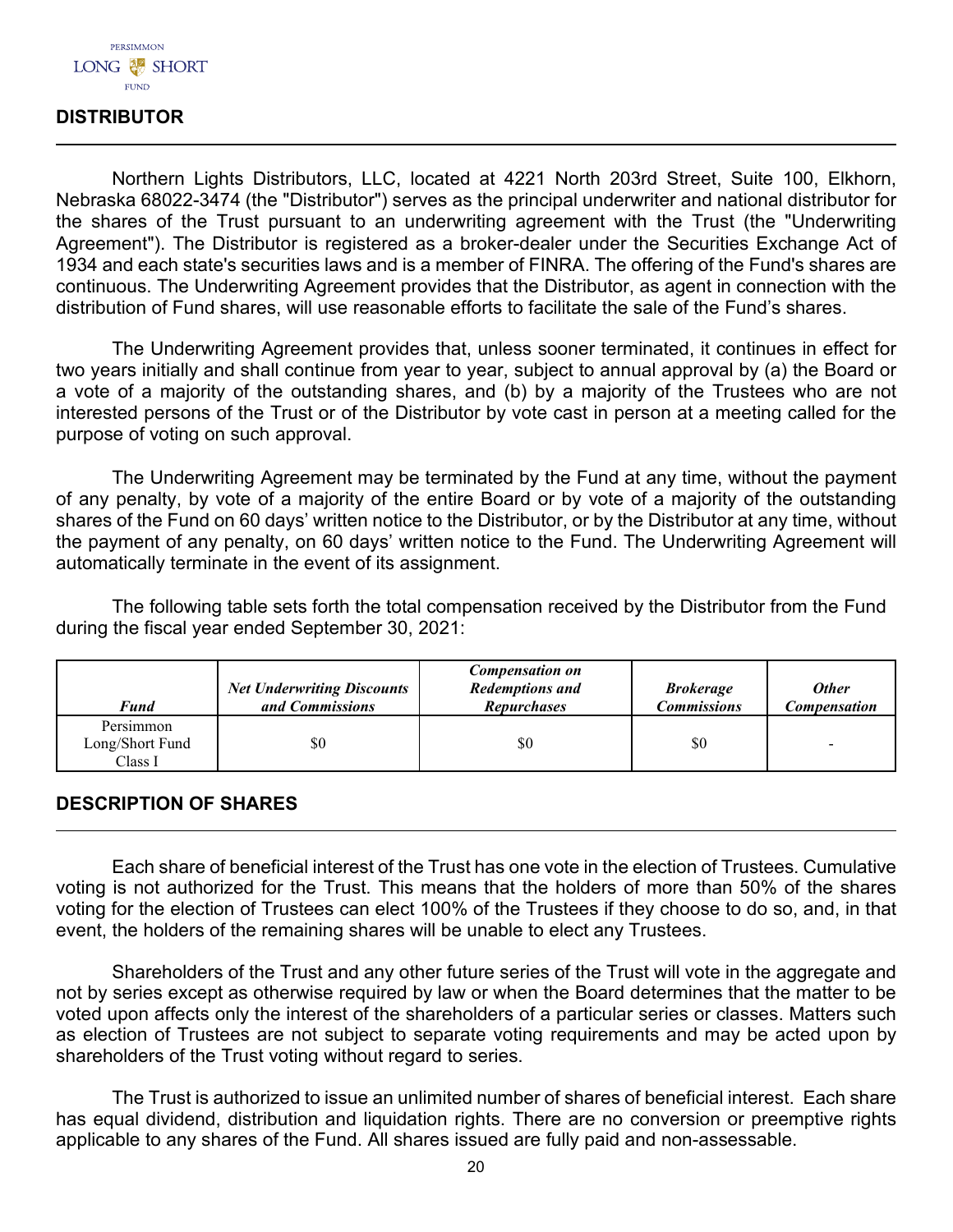# <span id="page-22-0"></span>**CODE OF ETHICS**

The Trust, the Adviser, and the Distributor have each adopted a code of ethics under Rule 17j-1 under the 1940 Act that governs the personal securities transactions of their board members, officers and employees who may have access to current trading information of the Trust. Under the code of ethics adopted by the Trust, the Trustees are permitted to invest in securities that may also be purchased by the Fund.

In addition, the Trust has adopted a code of ethics (the "Code"), which applies only to the Trust's executive officers to ensure that these officers promote professional conduct in the practice of corporate governance and management. The purpose behind these guidelines is to promote (i) honest and ethical conduct, including the ethical handling of actual or apparent conflicts of interest between personal and professional relationships; (ii) full, fair, accurate, timely, and understandable disclosure in reports and documents that a registrant files with, or submits to, the SEC and in other public communications made by the Fund; (iii) compliance with applicable governmental laws, rule and regulations; (iv) the prompt internal reporting of violations of this Code to an appropriate person or persons identified in the Code; and (v) accountability for adherence to the Code.

# <span id="page-22-1"></span>**PROXY VOTING POLICIES**

The Board has adopted Proxy Voting Policies and Procedures ("Policies") on behalf of the Trust, which delegate the responsibility for voting proxies to the Adviser or its designee, subject to the Board's continuing oversight. The Policies require that the Adviser or its designee vote proxies received in a manner consistent with the best interests of the Fund and shareholders. The Policies also require the Adviser or its designee to present to the Board, at least annually, the Adviser's Proxy Policies, or the proxy policies of the Adviser's designee, and a record of each proxy voted by the Adviser or its designee on behalf of the Fund, including a report on the resolution of all proxies identified by the Adviser as involving a conflict of interest.

Where a proxy proposal raises a material conflict between the Adviser's interests and the Fund's interests, the Adviser will resolve the conflict by voting in accordance with the policy guidelines or at the client's directive using the recommendation of an independent third party. If the third party's recommendations are not received in a timely fashion, the Adviser will abstain from voting the securities held by that client's account. A copy of the Adviser's proxy voting policies is attached hereto as Appendix A.

<span id="page-22-2"></span>Information regarding how the Fund voted proxies during the most recent 12-month period ended June 30 is available without charge, upon request, by calling toll free, 1-855-233-8300, or by accessing the information on proxy voting filed by the Fund on Form N-PX on the SEC's website at *[www.sec.gov](http://www.sec.gov/)*. In addition, a copy of the Policies is also available by calling 1-855-233-8300 and will be sent within three business days of receipt of a request.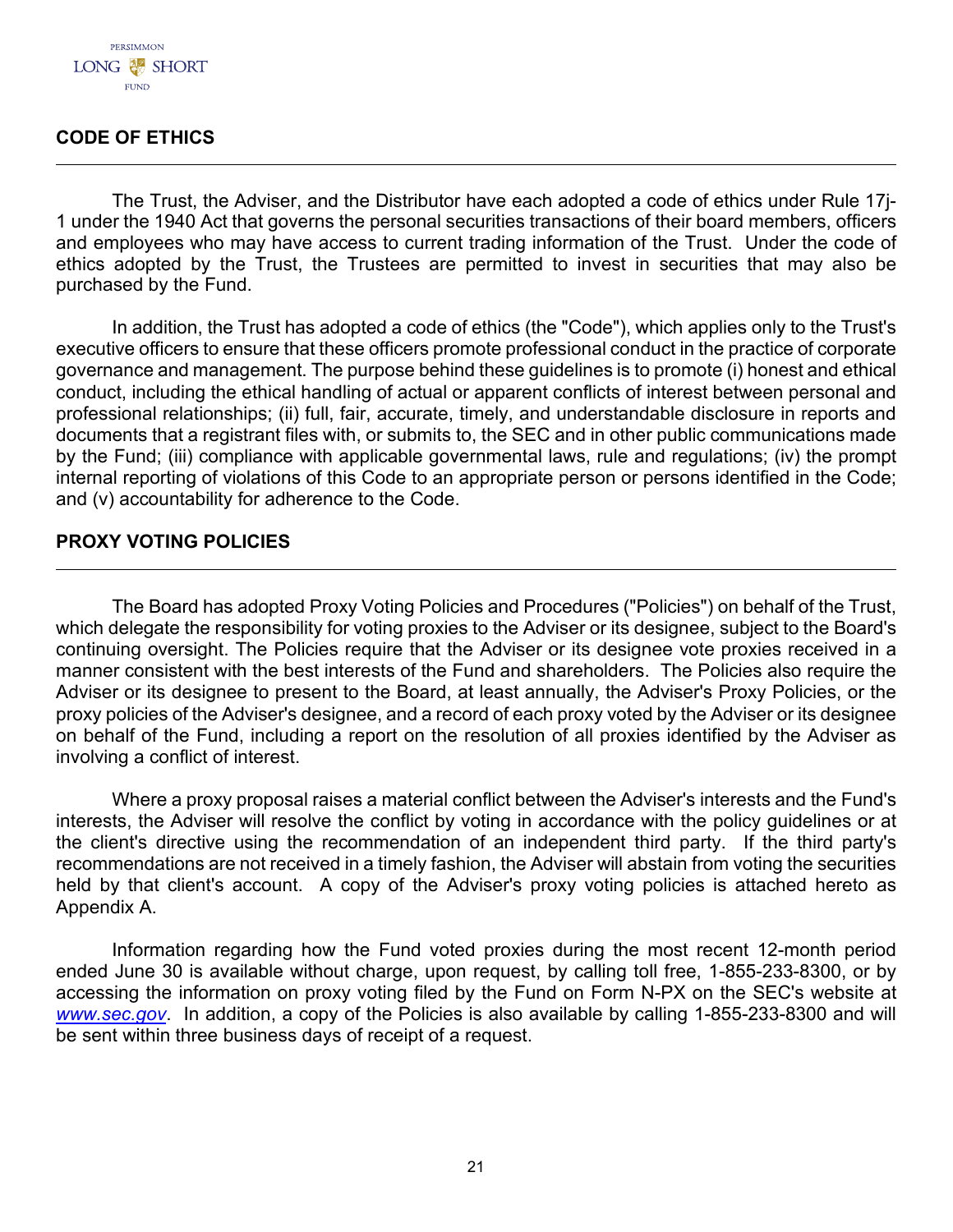

## **PURCHASE, REDEMPTION AND PRICING OF FUND SHARES**

#### Calculation of Share Price

As indicated in the Prospectus under the heading "How Shares are Priced," the NAV of the Fund's shares, by class, is determined by dividing the total value of the Fund's portfolio investments and other assets, less any liabilities, by the total number of shares outstanding of the Fund.

Generally, the Fund's domestic securities (including underlying ETFs which hold portfolio securities primarily listed on foreign (non-U.S.) exchanges) are valued each day at the last quoted sales price on each security's primary exchange. Securities traded or dealt in upon one or more securities exchanges for which market quotations are readily available and not subject to restrictions against resale shall be valued at the last quoted sales price on the primary exchange or, in the absence of a sale on the primary exchange, at the mean between the current bid and ask prices on such exchange. Securities primarily traded in the National Association of Securities Dealers' Automated Quotation System ("NASDAQ") National Market System for which market quotations are readily available shall be valued using the NASDAQ Official Closing Price. If market quotations are not readily available, securities will be valued at their fair market value as determined in good faith by the Fund's fair value committee in accordance with procedures approved by the Board and as further described below. Securities that are not traded or dealt in any securities exchange (whether domestic or foreign) and for which over-the-counter market quotations are readily available generally shall be valued at the last sale price or, in the absence of a sale, at the mean between the current bid and ask price on such over-thecounter market.

Certain securities or investments for which daily market quotes are not readily available may be valued, pursuant to guidelines established by the Board, with reference to other securities or indices. Debt securities not traded on an exchange may be valued at prices supplied by a pricing agent(s) based on broker or dealer supplied valuations or matrix pricing, a method of valuing securities by reference to the value of other securities with similar characteristics, such as rating, interest rate and maturity. Shortterm debt obligations having 60 days or less remaining until maturity, at the time of purchase, may be valued at amortized cost.

Exchange traded options are valued at the last quoted sales price or, in the absence of a sale, at the mean between the current bid and ask prices on the exchange on which such options are traded. Futures and options on futures are valued at the settlement price determined by the exchange. Other securities for which market quotes are not readily available are valued at fair value as determined in good faith by the Board or persons acting at their direction. Swap agreements and other derivatives are generally valued daily based upon quotations from market makers or by a pricing service in accordance with the valuation procedures approved by the Board.

Under certain circumstances, the Fund may use an independent pricing service to calculate the fair market value of foreign equity securities on a daily basis by applying valuation factors to the last sale price or the mean price as noted above. The fair market values supplied by the independent pricing service will generally reflect market trading that occurs after the close of the applicable foreign markets of comparable securities or the value of other instruments that have a strong correlation to the fairvalued securities. The independent pricing service will also take into account the current relevant currency exchange rate. A security that is fair valued may be valued at a price higher or lower than actual market quotations or the value determined by other funds using their own fair valuation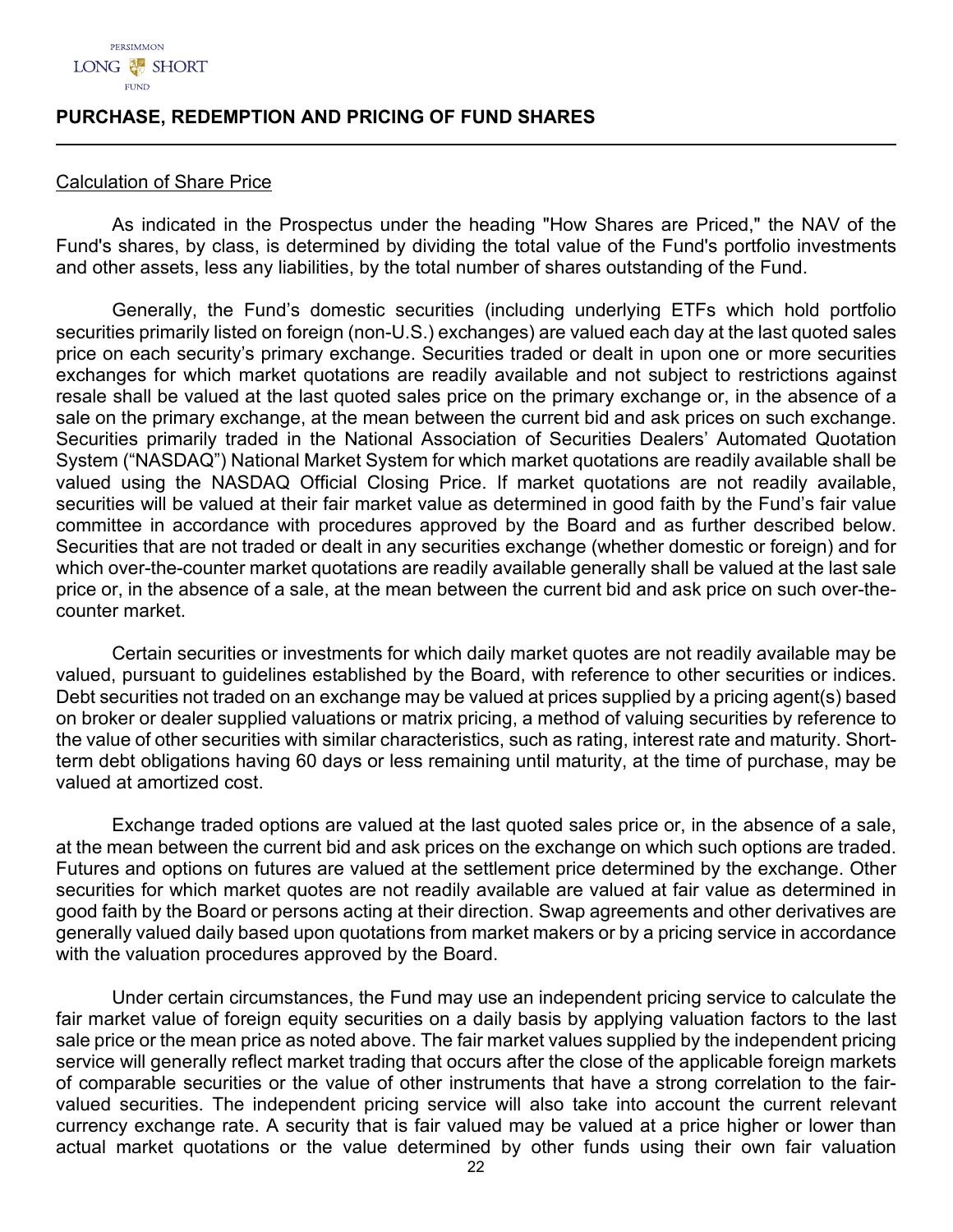

procedures. Because foreign securities may trade on days when Fund shares are not priced, the value of securities held by the Fund can change on days when Fund shares cannot be redeemed or purchased. In the event that a foreign security's market quotations are not readily available or are deemed unreliable (for reasons other than because the foreign exchange on which it trades closed before the Fund's calculation of NAV), the security will be valued at its fair market value as determined in good faith by the Fund's fair value committee in accordance with procedures approved by the Board as discussed below. Without fair valuation, it is possible that short-term traders could take advantage of the arbitrage opportunity and dilute the NAV of long-term investors. Fair valuation of the Fund's portfolio securities can serve to reduce arbitrage opportunities available to short-term traders, but there is no assurance that it will prevent dilution of the Fund's NAV by short-term traders. In addition, because the Fund may invest in underlying ETFs which hold portfolio securities primarily listed on foreign (non-U.S.) exchanges, and these exchanges may trade on weekends or other days when the underlying ETFs do not price their shares, the value of these portfolio securities may change on days when you may not be able to buy or sell Fund shares.

Investments initially valued in currencies other than the U.S. dollar are converted to U.S. dollars using exchange rates obtained from pricing services. As a result, the NAV of the Fund's shares may be affected by changes in the value of currencies in relation to the U.S. dollar. The value of securities traded in markets outside the United States or denominated in currencies other than the U.S. dollar may be affected significantly on a day that the New York Stock Exchange is closed and an investor is not able to purchase, redeem or exchange shares.

Fund shares are valued at the close of regular trading on the New York Stock Exchange (normally 4:00 p.m., Eastern time) (the "NYSE Close") on each day that the New York Stock Exchange is open. For purposes of calculating the NAV, the Fund normally use pricing data for domestic equity securities received shortly after the NYSE Close and does not normally take into account trading, clearances or settlements that take place after the NYSE Close. Domestic fixed income and foreign securities are normally priced using data reflecting the earlier closing of the principal markets for those securities. Information that becomes known to the Fund or its agents after the NAV has been calculated on a particular day will not generally be used to retroactively adjust the price of the security or the NAV determined earlier that day.

When market quotations are insufficient or not readily available, the Fund may value securities at fair value or estimate their value as determined in good faith by the Board or its designees, pursuant to procedures approved by the Board. Fair valuation may also be used by the Board if extraordinary events occur after the close of the relevant market but prior to the NYSE Close.

The Fund may hold securities, such as private placements, interests in commodity pools, other non-traded securities or temporarily illiquid securities, for which market quotations are not readily available or are determined to be unreliable. These securities will be valued at their fair market value as determined using the "fair value" procedures approved by the Board. The Board has delegated execution of these procedures to a fair value committee composed of one of more officers from each of the (i) Trust, (ii) administrator, and (iii) Adviser. The committee may also enlist third party consultants such as an audit firm or financial officer of a security issuer on an as-needed basis to assist in determining a security-specific fair value. The Board reviews and ratifies the execution of this process and the resultant fair value prices at least quarterly to assure the process produces reliable results.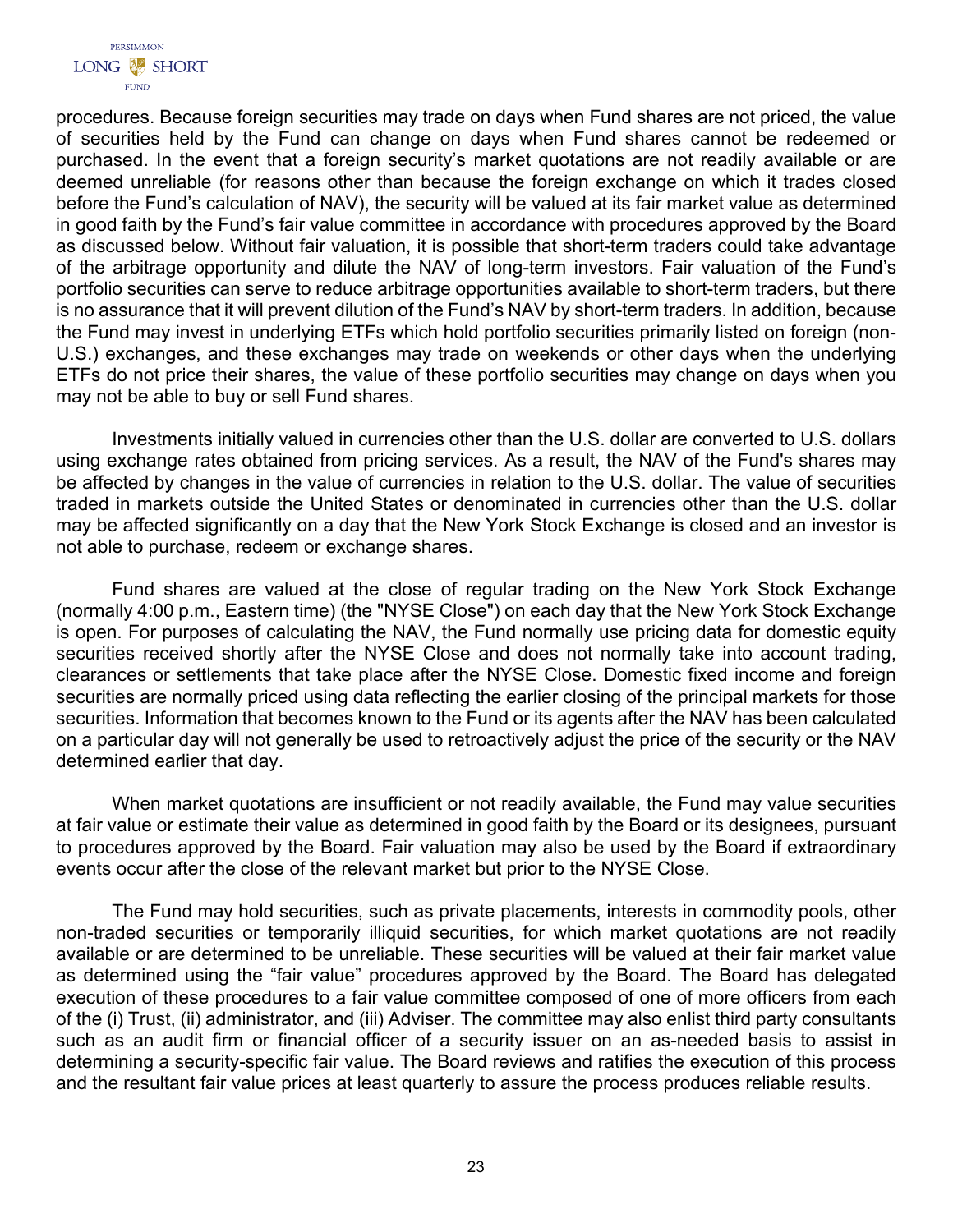*Fair Value Committee and Valuation Process*. The fair value committee is composed of one of more officers from each of the (i) Trust, (ii) administrator, and (iii) Adviser. The applicable investments are valued collectively via inputs from each of these groups. For example, fair value determinations are required for the following securities: (i) securities for which market quotations are insufficient or not readily available on a particular business day (including securities for which there is a short and temporary lapse in the provision of a price by the regular pricing source); (ii) securities for which, in the judgment of the Adviser, the prices or values available do not represent the fair value of the instrument. Factors which may cause the Adviser to make such a judgment include, but are not limited to, the following: only a bid price or an asked price is available; the spread between bid and asked prices is substantial; the frequency of sales; the thinness of the market; the size of reported trades; and actions of the securities markets, such as the suspension or limitation of trading; (iii) securities determined to be illiquid; (iv) securities with respect to which an event that will affect the value thereof has occurred (a "significant event") since the closing prices were established on the principal exchange on which they are traded, but prior to the Fund's calculation of its NAV. Specifically, interests in commodity pools or managed futures pools are valued on a daily basis by reference to the closing market prices of each futures contract or other asset held by a pool, as adjusted for pool expenses. Restricted or illiquid securities, such as private placements or non-traded securities are valued via inputs from the Adviser valuation based upon the current bid for the security from two or more independent dealers or other parties reasonably familiar with the facts and circumstances of the security (who should take into consideration all relevant factors as may be appropriate under the circumstances). If the Adviser is unable to obtain a current bid from such independent dealers or other independent parties, the fair value committee shall determine the fair value of such security using the following factors: (i) the type of security; (ii) the cost at date of purchase; (iii) the size and nature of the Fund's holdings; (iv) the discount from market value of unrestricted securities of the same class at the time of purchase and subsequent thereto; (v) information as to any transactions or offers with respect to the security; (vi) the nature and duration of restrictions on disposition of the security and the existence of any registration rights; (vii) how the yield of the security compares to similar securities of companies of similar or equal creditworthiness; (viii) the level of recent trades of similar or comparable securities; (ix) the liquidity characteristics of the security; (x) current market conditions; and (xi) the market value of any securities into which the security is convertible or exchangeable.

*Standards For Fair Value Determinations*. As a general principle, the fair value of a security is the amount that the Fund might reasonably expect to realize upon its current sale. The Trust has adopted Financial Accounting Standards Board Statement of Financial Accounting Standards Codification Topic 820, Fair Value Measurements and Disclosures ("ASC 820"). In accordance with ASC 820, fair value is defined as the price that the Fund would receive upon selling an investment in a timely transaction to an independent buyer in the principal or most advantageous market of the investment. ASC 820 establishes a three-tier hierarchy to maximize the use of observable market data and minimize the use of unobservable inputs and to establish classification of fair value measurements for disclosure purposes. Inputs refer broadly to the assumptions that market participants would use in pricing the asset or liability, including assumptions about risk, for example, the risk inherent in a particular valuation technique used to measure fair value including such a pricing model and/or the risk inherent in the inputs to the valuation technique. Inputs may be observable or unobservable. Observable inputs are inputs that reflect the assumptions market participants would use in pricing the asset or liability developed based on market data obtained from sources independent of the reporting entity. Unobservable inputs are inputs that reflect the reporting entity's own assumptions about the assumptions market participants would use in pricing the asset or liability, developed based on the best information available under the circumstances.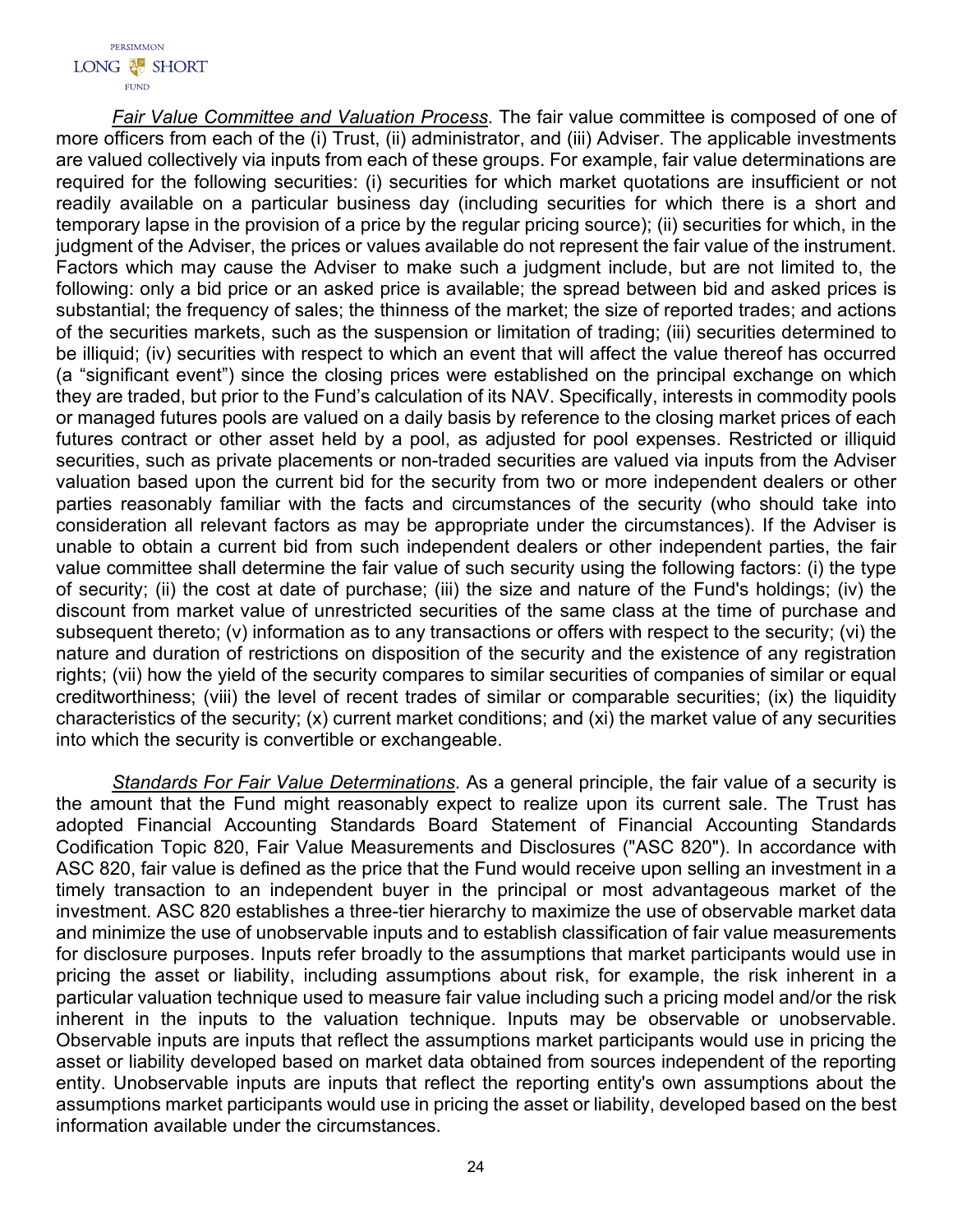

Various inputs are used in determining the value of the Fund's investments relating to ASC 820. These inputs are summarized in the three broad levels listed below.

Level 1 – quoted prices in active markets for identical securities.

Level 2 – other significant observable inputs (including quoted prices for similar securities, interest rates, prepayment speeds, credit risk, etc.)

Level 3 – significant unobservable inputs (including the Fund's own assumptions in determining the fair value of investments).

The fair value committee takes into account the relevant factors and surrounding circumstances, which may include: (i) the nature and pricing history (if any) of the security; (ii) whether any dealer quotations for the security are available; (iii) possible valuation methodologies that could be used to determine the fair value of the security; (iv) the recommendation of a portfolio manager of the Fund with respect to the valuation of the security; (v) whether the same or similar securities are held by other funds managed by the Adviser or other funds and the method used to price the security in those funds; (vi) the extent to which the fair value to be determined for the security will result from the use of data or formulae produced by independent third parties and (vii) the liquidity or illiquidity of the market for the security.

Board's Determination. The Board meets at least quarterly to consider the valuations provided by the fair value committee and to ratify the valuations made for the applicable securities. The Board considers the reports provided by the fair value committee, including follow up studies of subsequent market-provided prices when available, in reviewing and determining in good faith the fair value of the applicable portfolio securities.

The Trust expects that the New York Stock Exchange ("NYSE") will be closed on the following holidays: New Year's Day, Martin Luther King, Jr. Day, Presidents' Day, Good Friday, Memorial Day, Juneteenth, Independence Day, Labor Day, Thanksgiving Day, and Christmas Day.

## Purchase of Shares

Orders for shares received by the Fund in good order prior to the close of business on the NYSE on each day during such periods that the NYSE is open for trading are priced at the public offering price, which is NAV plus any sales charge, or at NAV per share (if no sales charges apply) computed as of the close of the regular session of trading on the NYSE. Orders received in good order after the close of the NYSE, or on a day it is not open for trading, are priced at the close of such NYSE on the next day on which it is open for trading at the next determined NAV per share plus sales charges, if any.

# Redemption of Shares

The Fund will redeem all or any portion of a shareholder's shares of the Fund when requested in accordance with the procedures set forth in the "How to Redeem Shares" section of the Prospectus. Under the 1940 Act, a shareholder's right to redeem shares and to receive payment therefore may be suspended at times: (a) when the NYSE is closed, other than customary weekend and holiday closings; (b) when trading on that exchange is restricted for any reason; (c) when an emergency exists as a result of which disposal by the Fund of securities owned is not reasonably practicable or it is not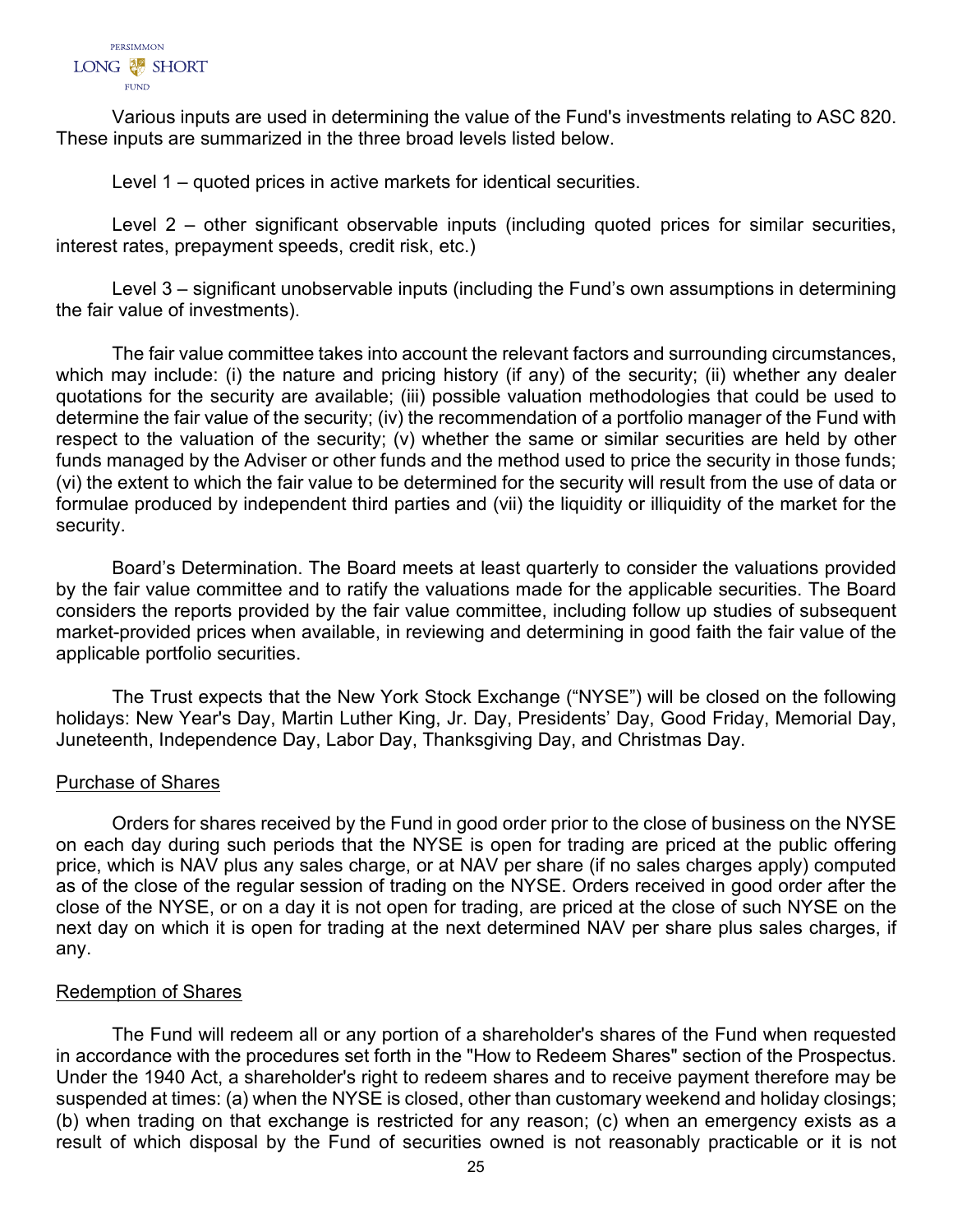

reasonably practicable for the Fund to fairly determine the value of net assets, provided that applicable rules and regulations of the SEC (or any succeeding governmental authority) will govern as to whether the conditions prescribed in (b) or (c) exist; or (d) when the SEC by order permits a suspension of the right to redemption or a postponement of the date of payment on redemption.

In case of suspension of the right of redemption, payment of a redemption request will be made based on the NAV next determined after the termination of the suspension.

Supporting documents in addition to those listed under "How to Redeem Shares" in the Prospectus will be required from executors, administrators, trustees, or if redemption is requested by someone other than the shareholder of record. Such documents include, but are not restricted to, stock powers, trust instruments, certificates of death, appointments as executor, certificates of corporate authority and waiver of tax required in some states when settling estates.

# Redemption Fees

A redemption fee of 1.00% of the amount redeemed is assessed on shares that have been redeemed within 60 days of purchase.

*Waivers of Redemption Fees:* The Fund has elected not to impose the redemption fee for:

- redemptions and exchanges of Fund shares acquired through the reinvestment of dividends and distributions;
- certain types of redemptions and exchanges of Fund shares owned through participant-directed retirement plans;
- redemptions or exchanges in discretionary asset allocation, fee based or wrap programs ("wrap programs") that are initiated by the sponsor/financial advisor as part of a periodic rebalancing;
- redemptions or exchanges in a fee based or wrap program that are made as a result of a full withdrawal from the wrap program or as part of a systematic withdrawal plan including the Fund's systematic withdrawal plan;
- involuntary redemptions, such as those resulting from a shareholder's failure to maintain a minimum investment in the Fund, or to pay shareholder fees; or
- other types of redemptions as the Adviser or the Trust may determine in special situations and approved by the Trust's or the Adviser's Chief Compliance Officer.

# Notice to Texas Shareholders

<span id="page-27-0"></span>Under section 72.1021(a) of the Texas Property Code, initial investors in the Fund who are Texas residents may designate a representative to receive notices of abandoned property in connection with Fund shares. Texas shareholders who wish to appoint a representative should notify the Trust's Transfer Agent by writing to the address below to obtain a form for providing written notice to the Trust:

# **PERSIMMON LONG/SHORT FUND**

c/o Ultimus Fund Solutions, LLC 225 Pictoria Drive, Suite 450 Cincinnati, Ohio 45246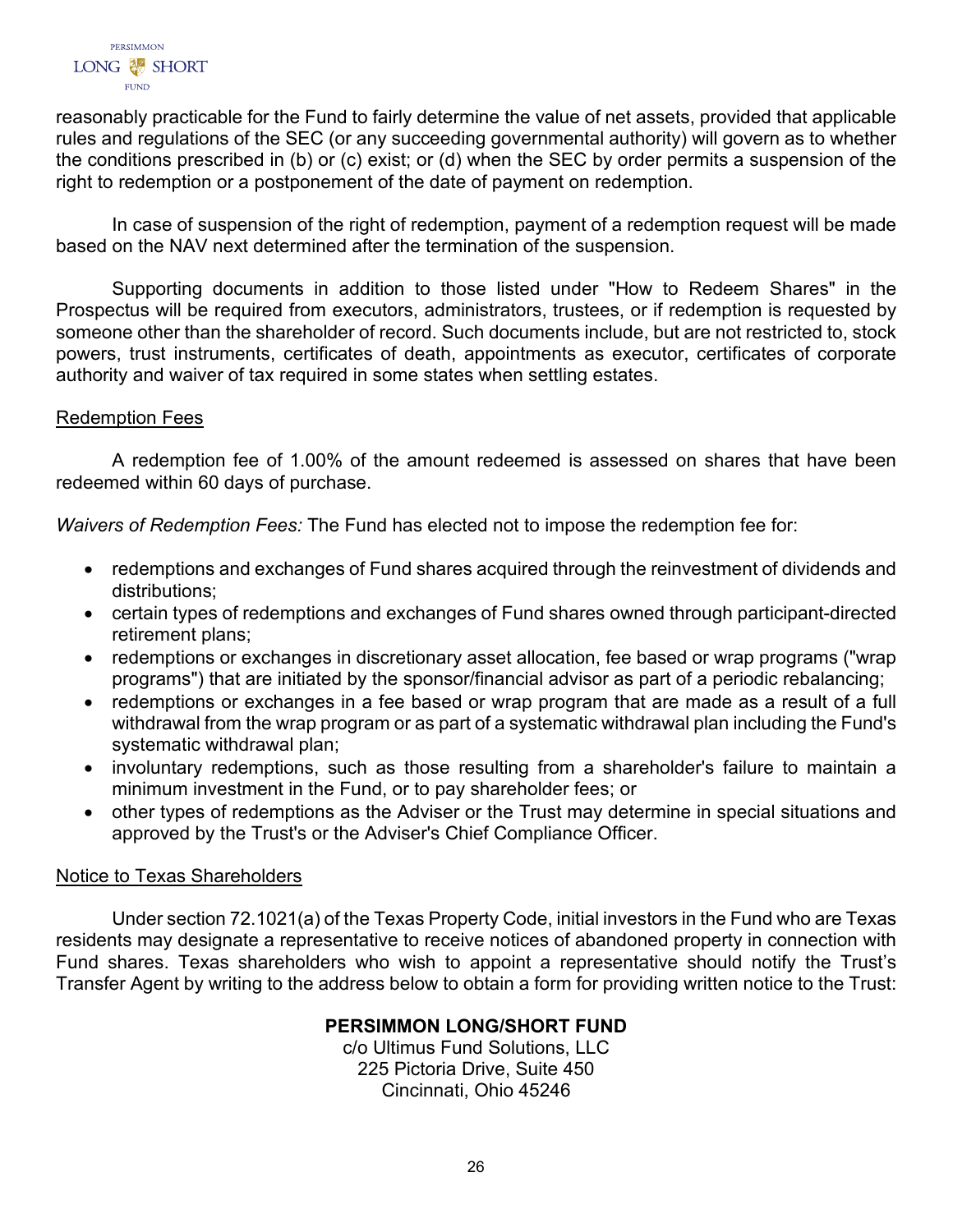# **TAX STATUS**

The following discussion is general in nature and should not be regarded as an exhaustive presentation of all possible tax ramifications. All shareholders should consult a qualified tax adviser regarding their investment in the Fund.

The Fund intends to continue qualifying as a regulated investment company under Subchapter M of the Internal Revenue Code of 1986, as amended (the "IRS Code"), which requires compliance with certain requirements concerning the sources of its income, diversification of its assets, and the amount and timing of its distributions to shareholders. Such qualification does not involve supervision of management or investment practices or policies by any government agency or bureau. By so qualifying, the Fund should not be subject to federal income or excise tax on its net investment income or net capital gain, which are distributed to shareholders in accordance with the applicable timing requirements. Net investment income and net capital gain of the Fund will be computed in accordance with Section 852 of the IRS Code.

As of September 30, 2021, the components of accumulated earnings/(deficit) on a tax basis were as follows:

| Undistributed | Undistributed | Post October Loss | Capital Loss | Other              | Unrealized     | Total               |
|---------------|---------------|-------------------|--------------|--------------------|----------------|---------------------|
| Ordinarv      | Long-Term     | and               | Carrv        | Book/Tax           | Appreciation/  | Accumulated         |
| Income        | Gains         | Late Year Loss    | Forwards     | <b>Differences</b> | (Depreciation) | Earnings/(Deficits) |
|               |               | (3.394.908)       | (535.301)    |                    | 12.446.447     | 8,516,238           |

Net investment income is made up of dividends and interest less expenses. Net capital gain for a fiscal year is computed by taking into account any capital loss carryforward of the Fund. Capital losses may be carried forward indefinitely and retain the character of the original loss. Capital loss carry forwards are available to offset future realized capital gains. To the extent that these carry forwards are used to offset future capital gains it is probable that the amount offset will not be distributed to shareholders.

The Fund intends to distribute all of its net investment income, any excess of net short-term capital gains over net long-term capital losses, and any excess of net long-term capital gains over net short-term capital losses in accordance with the timing requirements imposed by the IRS Code and therefore should not be required to pay any federal income or excise taxes. Distributions of net investment income and net capital gain will be made after the end of each fiscal year, and no later than December 31 of each year. Both types of distributions will be in shares of the Fund unless a shareholder elects to receive cash.

As of September 30, 2021, the Fund had capital loss carry forwards ("CLCF") for federal income tax purposes available to offset future capital gains, as follows:

|  | Non-Expiring Non-Expiring                |                  |  |
|--|------------------------------------------|------------------|--|
|  | Short-Term Long-Term Total CLCF Utilized |                  |  |
|  |                                          | $-$ \$535,301 \$ |  |

To be treated as a regulated investment company under Subchapter M of the IRS Code, the Fund must also (a) derive at least 90% of its gross income from dividends, interest, payments with respect to securities loans, net income from certain publicly traded partnerships and gains from the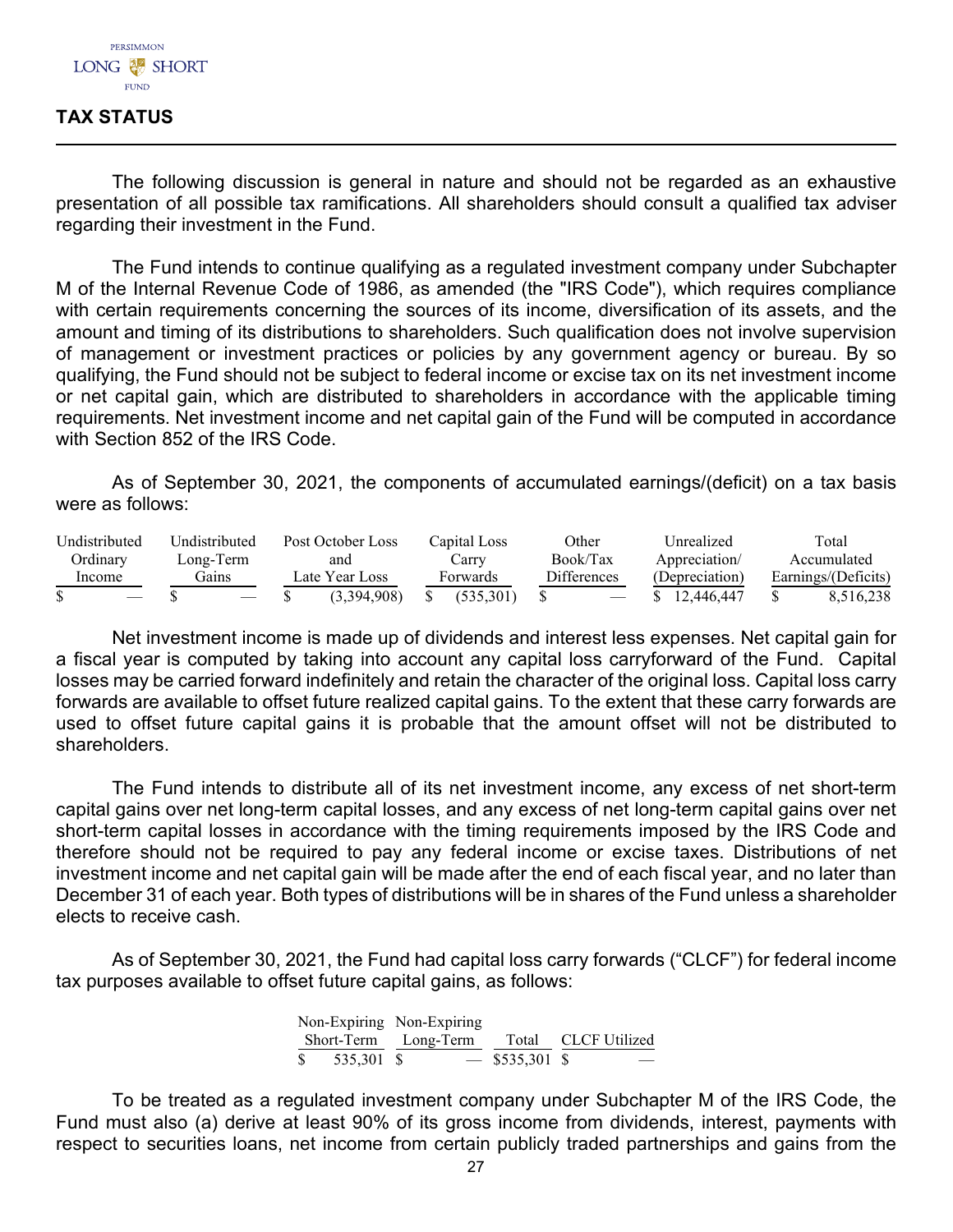

sale or other disposition of securities or foreign currencies, or other income (including, but not limited to, gains from options, futures or forward contracts) derived with respect to the business of investing in such securities or currencies, and (b) diversify its holdings so that, at the end of each fiscal quarter, (i) at least 50% of the market value of the Fund's assets is represented by cash, U.S. government securities and securities of other regulated investment companies, and other securities (for purposes of this calculation, generally limited in respect of any one issuer, to an amount not greater than 5% of the market value of the Fund's assets and 10% of the outstanding voting securities of such issuer) and (ii) not more than 25% of the value of its assets is invested in the securities of (other than U.S. government securities or the securities of other regulated investment companies) any one issuer, two or more issuers which the Fund controls and which are determined to be engaged in the same or similar trades or businesses, or the securities of certain publicly traded partnerships.

If the Fund fails to qualify as a regulated investment company under Subchapter M in any fiscal year, it will be treated as a corporation for federal income tax purposes. As such, the Fund would be required to pay income taxes on its net investment income and net realized capital gains, if any, at the rates generally applicable to corporations. Shareholders of the Fund generally would not be liable for income tax on the Fund's net investment income or net realized capital gains in their individual capacities. Distributions to shareholders, whether from the Fund's net investment income or net realized capital gains, would be treated as taxable dividends to the extent of current or accumulated earnings and profits of the Fund.

The Fund is subject to a 4% nondeductible excise tax on certain undistributed amounts of ordinary income and capital gain under a prescribed formula contained in Section 4982 of the IRS Code. The formula requires payment to shareholders during a calendar year of distributions representing at least 98% of the Fund's ordinary income for the calendar year and at least 98.2% of its capital gain net income (i.e., the excess of its capital gains over capital losses) realized during the oneyear period ending October 31 during such year plus 100% of any income that was neither distributed nor taxed to the Fund during the preceding calendar year. Under ordinary circumstances, the Fund expects to time its distributions so as to avoid liability for this tax.

The following discussion of tax consequences is for the general information of shareholders that are subject to tax. Shareholders that are IRAs or other qualified retirement plans are exempt from income taxation under the IRS Code.

Distributions of taxable net investment income and the excess of net short-term capital gain over net long-term capital loss are taxable to shareholders as ordinary income, unless such distributions are attributable to "qualified dividend income" eligible for the reduced federal income tax rates applicable to long-term capital gains, provided certain holding period and other requirements are satisfied.

Distributions of net capital gain ("capital gain dividends") generally are taxable to shareholders as long-term capital gain, regardless of the length of time the shares of the Fund have been held by such shareholders.

Certain U.S. shareholders, including individuals and estates and trusts, will be subject to an additional 3.8% Medicare tax on all or a portion of their "net investment income," which should include dividends from the Fund and net gains from the disposition of shares of the Fund. U.S. shareholders are urged to consult their own tax advisors regarding the implications of the additional Medicare tax resulting from an investment in the Fund.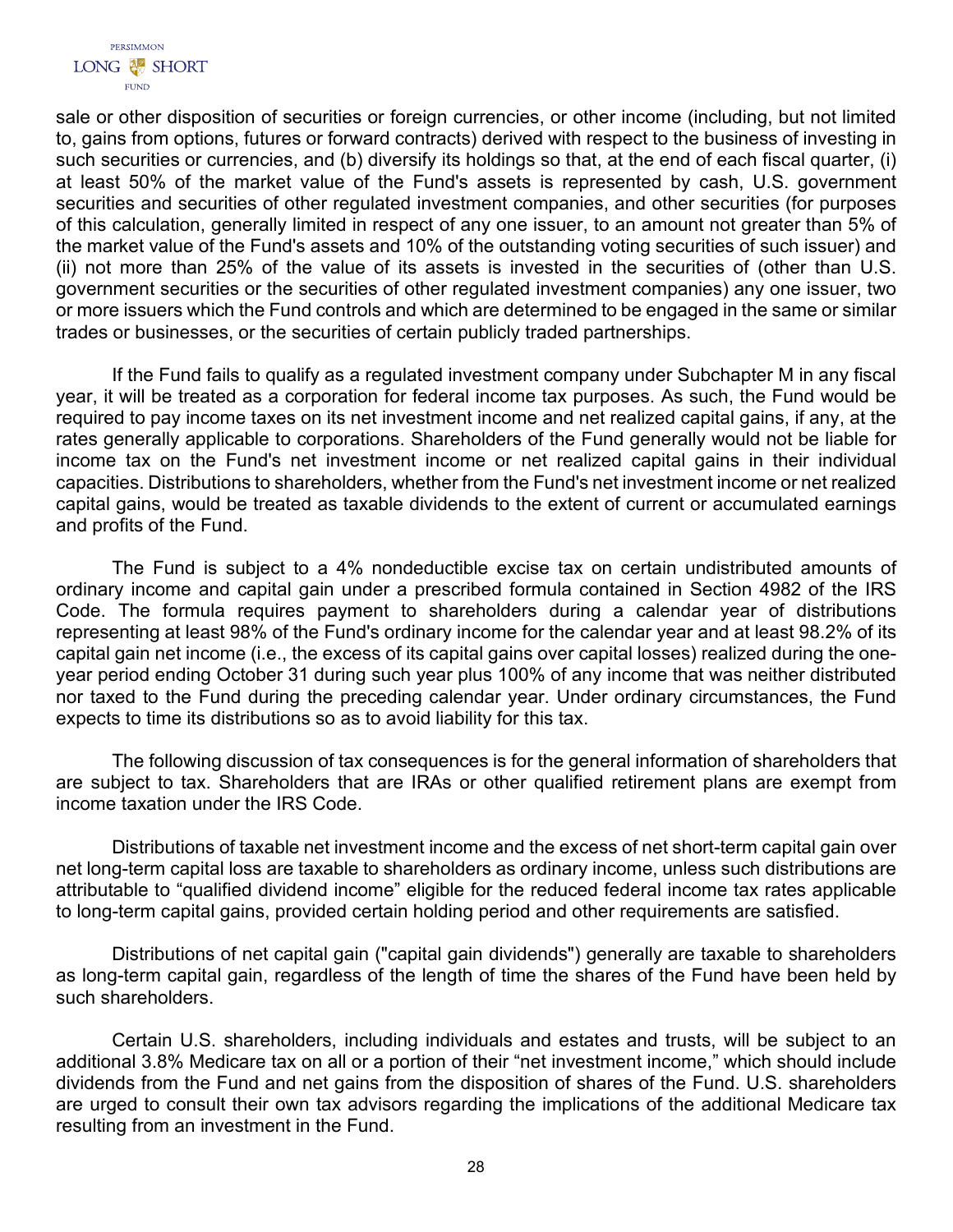A redemption of Fund shares by a shareholder will result in the recognition of taxable gain or loss in an amount equal to the difference between the amount realized and the shareholder's tax basis in his or her Fund shares. Such gain or loss is treated as a capital gain or loss if the shares are held as capital assets. However, any loss realized upon the redemption of shares within six months from the date of their purchase will be treated as a long-term capital loss to the extent of any amounts treated as capital gain dividends during such six-month period. All or a portion of any loss realized upon the redemption of shares may be disallowed to the extent shares are purchased (including shares acquired by means of reinvested dividends) within 30 days before or after such redemption.

Distributions of taxable net investment income and net capital gain will be taxable as described above, whether received in additional cash or shares. Shareholders electing to receive distributions in the form of additional shares will have a cost basis for federal income tax purposes in each share so received equal to the NAV of a share on the reinvestment date.

All distributions of taxable net investment income and net capital gain, whether received in shares or in cash, must be reported by each taxable shareholder on his or her federal income tax return. Dividends or distributions declared in October, November or December as of a record date in such a month, if any, will be deemed to have been received by shareholders on December 31, if paid during January of the following year. Redemptions of shares may result in tax consequences (gain or loss) to the shareholder and are also subject to these reporting requirements.

Under the IRS Code, the Fund will be required to report to the Internal Revenue Service all distributions of taxable income and capital gains as well as gross proceeds from the redemption or exchange of Fund shares, except in the case of certain exempt shareholders. Under the backup withholding provisions of Section 3406 of the IRS Code, distributions of taxable net investment income and net capital gain and proceeds from the redemption or exchange of the shares of a regulated investment company may be subject to withholding of federal income tax in the case of non-exempt shareholders who fail to furnish the Investment Company with their taxpayer identification numbers and with required certifications regarding their status under the federal income tax law, or if the Fund is notified by the IRS or a broker that withholding is required due to an incorrect TIN or a previous failure to report taxable interest or dividends. If the withholding provisions are applicable, any such distributions and proceeds, whether taken in cash or reinvested in additional shares, will be reduced by the amounts required to be withheld.

Payments to a shareholder that is either a foreign financial institution ("FFI") or a non-financial foreign entity ("NFFE") within the meaning of the Foreign Account Tax Compliance Act ("FATCA") may be subject to a generally nonrefundable 30% withholding tax on: (a) income dividends paid by the Fund and (b) certain capital gain distributions and the proceeds arising from the sale of Fund shares paid by the Fund. FATCA withholding tax generally can be avoided: (a) by an FFI, subject to any applicable intergovernmental agreement or other exemption, if it enters into a valid agreement with the IRS to, among other requirements, report required information about certain direct and indirect ownership of foreign financial accounts held by U.S. persons with the FFI and (b) by an NFFE, if it: (i) certifies that it has no substantial U.S. persons as owners or (ii) if it does have such owners, reports information relating to them. The Fund may disclose the information that it receives from its shareholders to the IRS, non-U.S. taxing authorities or other parties as necessary to comply with FATCA. Withholding also may be required if a foreign entity that is a shareholder of the Fund fails to provide the Fund with appropriate certifications or other documentation concerning its status under FATCA.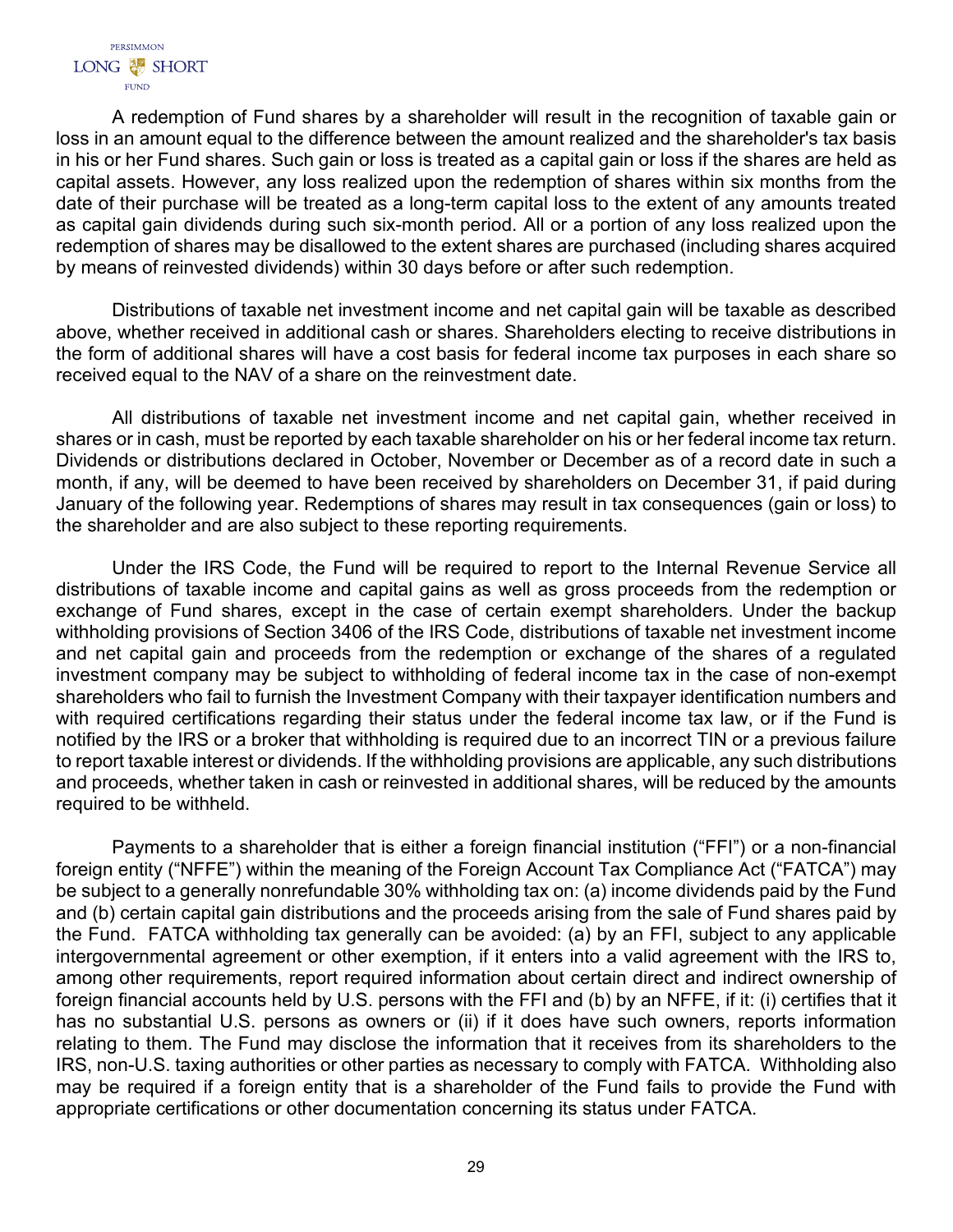# Options, Futures, Forward Contracts and Swap Agreements

To the extent such investments are permissible for the Fund, the Fund's transactions in options, futures contracts, hedging transactions, forward contracts, straddles and foreign currencies will be subject to special tax rules (including mark-to-market, constructive sale, straddle, wash sale and short sale rules), the effect of which may be to accelerate income to the Fund, defer losses to the Fund, cause adjustments in the holding periods of the Fund's securities, convert long-term capital gains into short-term capital gains and convert short-term capital losses into long-term capital losses. These rules could therefore affect the amount, timing and character of distributions to shareholders.

To the extent such investments are permissible, certain of the Fund's hedging activities (including its transactions, if any, in foreign currencies or foreign currency-denominated instruments) are likely to produce a difference between its book income and its taxable income. If the Fund's book income exceeds its taxable income, the distribution (if any) of such excess book income will be treated as (i) a dividend to the extent of the Fund's remaining earnings and profits (including earnings and profits arising from tax-exempt income), (ii) thereafter, as a return of capital to the extent of the recipient's basis in the shares, and (iii) thereafter, as gain from the sale or exchange of a capital asset. If the Fund's book income is less than taxable income, the Fund could be required to make distributions exceeding book income to qualify as a regular investment company that is accorded special tax treatment.

# Passive Foreign Investment Companies

Investment by the Fund in certain passive foreign investment companies ("PFICs") could subject the Fund to a U.S. federal income tax (including interest charges) on distributions received from the company or on proceeds received from the disposition of shares in the company, which tax cannot be eliminated by making distributions to Fund shareholders. However, the Fund may elect to treat a PFIC as a qualified electing fund ("QEF"), in which case the Fund will be required to include its share of the company's income and net capital gains annually, regardless of whether they receives any distribution from the company.

The Fund also may make an election to mark the gains (and to a limited extent losses) in such holdings "to the market" as though it had sold and repurchased its holdings in those PFICs on the last day of the Fund's taxable year. Such gains and losses are treated as ordinary income and loss. The QEF and mark-to-market elections may accelerate the recognition of income (without the receipt of cash) and increase the amount required to be distributed for the Fund to avoid taxation. Making either of these elections therefore may require the Fund to liquidate other investments (including when it is not advantageous to do so) to meet its distribution requirement, which also may accelerate the recognition of gain and affect the Fund's total return.

# Foreign Currency Transactions

The Fund's transactions in foreign currencies, foreign currency-denominated debt securities and certain foreign currency options, futures contracts and forward contracts (and similar instruments) may give rise to ordinary income or loss to the extent such income or loss results from fluctuations in the value of the foreign currency concerned.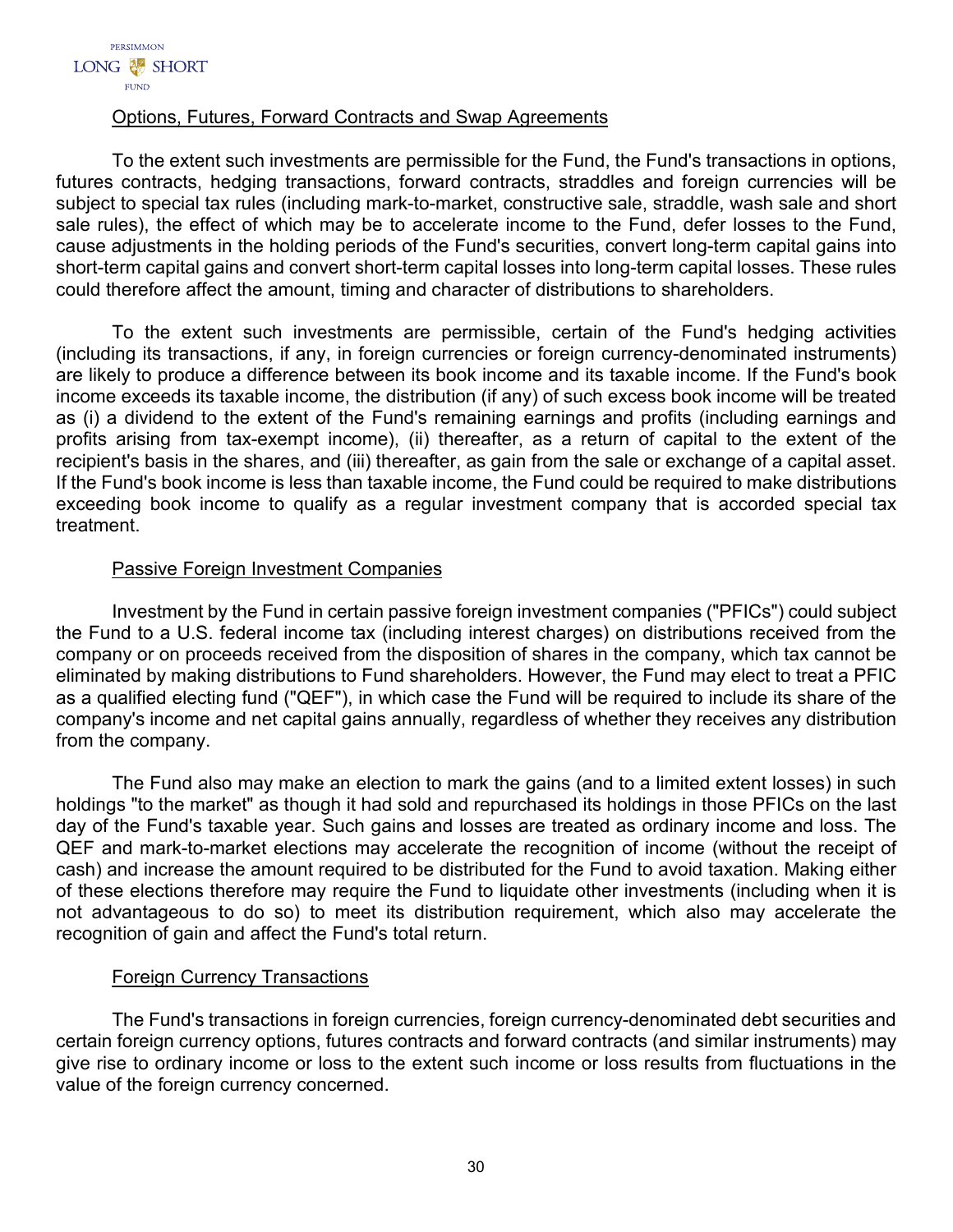

## Foreign Taxation

Income received by the Fund from sources within foreign countries may be subject to withholding and other taxes imposed by such countries. Tax treaties and conventions between certain countries and the U.S. may reduce or eliminate such taxes. If more than 50% of the value of the Fund's total assets at the close of its taxable year consists of securities of foreign corporations, the Fund may be able to elect to "pass through" to the Fund's shareholders the amount of eligible foreign income and similar taxes paid by the Fund. If this election is made, a shareholder generally subject to tax will be required to include in gross income (in addition to taxable dividends actually received) his or her pro rata share of the foreign taxes paid by the Fund, and may be entitled either to deduct (as an itemized deduction) his or her pro rata share of foreign taxes in computing his or her taxable income or to use it as a foreign tax credit against his or her U.S. federal income tax liability, subject to certain limitations. In particular, a shareholder must hold his or her shares (without protection from risk of loss) on the exdividend date and for at least 15 more days during the 30-day period surrounding the ex-dividend date to be eligible to claim a foreign tax credit with respect to a gain dividend. No deduction for foreign taxes may be claimed by a shareholder who does not itemize deductions. Each shareholder will be notified within 60 days after the close of the Fund's taxable year whether the foreign taxes paid by the Fund will "pass through" for that year.

Generally, a credit for foreign taxes is subject to the limitation that it may not exceed the shareholder's U.S. tax attributable to his or her total foreign source taxable income. For this purpose, if the pass-through election is made, the source of the Fund's income will flow through to shareholders of the Fund. With respect to the Fund, gains from the sale of securities will be treated as derived from U.S. sources and certain currency fluctuation gains, including fluctuation gains from foreign currencydenominated debt securities, receivables and payables will be treated as ordinary income derived from U.S. sources. The limitation on the foreign tax credit is applied separately to foreign source passive income, and to certain other types of income. A shareholder may be unable to claim a credit for the full amount of his or her proportionate share of the foreign taxes paid by the Fund. The foreign tax credit can be used to offset only 90% of the revised alternative minimum tax imposed on corporations and individuals and foreign taxes generally are not deductible in computing alternative minimum taxable income.

# Original Issue Discount and Pay-In-Kind Securities

Current federal tax law requires the holder of a U.S. Treasury or other fixed income zero coupon security to accrue as income each year a portion of the discount at which the security was purchased, even though the holder receives no interest payment in cash on the security during the year. In addition, pay-in-kind securities will give rise to income which is required to be distributed and is taxable even though the Fund holding the security receives no interest payment in cash on the security during the year.

Some of the debt securities (with a fixed maturity date of more than one year from the date of issuance) that may be acquired by the Fund may be treated as debt securities that are issued originally at a discount. Generally, the amount of the original issue discount ("OID") is treated as interest income and is included in income over the term of the debt security, even though payment of that amount is not received until a later time, usually when the debt security matures. A portion of the OID includable in income with respect to certain high-yield corporate debt securities (including certain pay-in-kind securities) may be treated as a dividend for U.S. federal income tax purposes.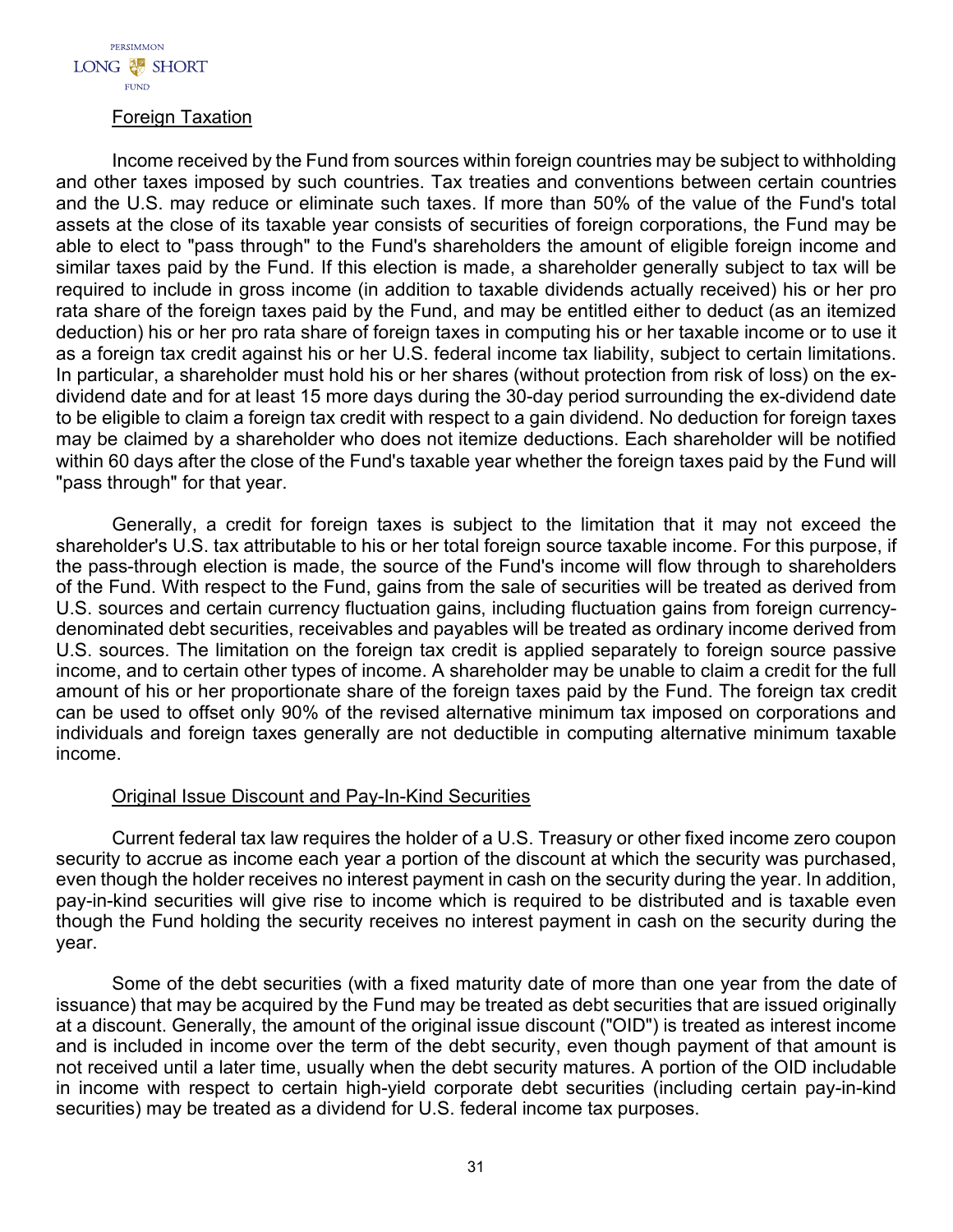Some of the debt securities (with a fixed maturity date of more than one year from the date of issuance) that may be acquired by the Fund in the secondary market may be treated as having market discount. Generally, any gain recognized on the disposition of, and any partial payment of principal on, a debt security having market discount is treated as ordinary income to the extent the gain, or principal payment, does not exceed the "accrued market discount" on such debt security. Market discount generally accrues in equal daily installments. The Fund may make one or more of the elections applicable to debt securities having market discount, which could affect the character and timing of recognition of income.

Some debt securities (with a fixed maturity date of one year or less from the date of issuance) that may be acquired by the Fund may be treated as having acquisition discount, or OID in the case of certain types of debt securities. Generally, the Fund will be required to include the acquisition discount, or OID, in income over the term of the debt security, even though payment of that amount is not received until a later time, usually when the debt security matures. The Fund may make one or more of the elections applicable to debt securities having acquisition discount, or OID, which could affect the character and timing of recognition of income.

If the Fund holds the foregoing kinds of securities, it may be required to pay out as an income distribution each year an amount, which is greater than the total amount of cash interest the Fund actually received. Such distributions may be made from the cash assets of the Fund or by liquidation of portfolio securities, if necessary (including when it is not advantageous to do so). The Fund may realize gains or losses from such liquidations. In the event the Fund realizes net capital gains from such transactions, its shareholders may receive a larger capital gain distribution, if any, than they would in the absence of such transactions.

Shareholders of the Fund may be subject to state and local taxes on distributions received from the Fund and on redemptions of the Fund's shares.

A brief explanation of the form and character of the distribution accompany each distribution. In January of each year the Fund issues to each shareholder a statement of the federal income tax status of all distributions.

Shareholders should consult their tax advisers about the application of federal, state and local and foreign tax law in light of their particular situation.

# <span id="page-33-0"></span>**ANTI-MONEY LAUNDERING PROGRAM**

The Trust has established an Anti-Money Laundering Compliance Program (the "Program") as required by the Uniting and Strengthening America by Providing Appropriate Tools Required to Intercept and Obstruct Terrorism Act of 2001 ("USA PATRIOT Act"). To ensure compliance with this law, the Program provides for the development of internal practices, procedures and controls, designation of anti-money laundering compliance officers, an ongoing training program and an independent audit function to determine the effectiveness of the Program. The Trust's secretary serves as its Anti-Money Laundering Compliance Officer.

Procedures to implement the Program include, but are not limited to, determining that the Distributor and Transfer Agent have established proper anti-money laundering procedures, reporting suspicious and/or fraudulent activity and a providing a complete and thorough review of all new opening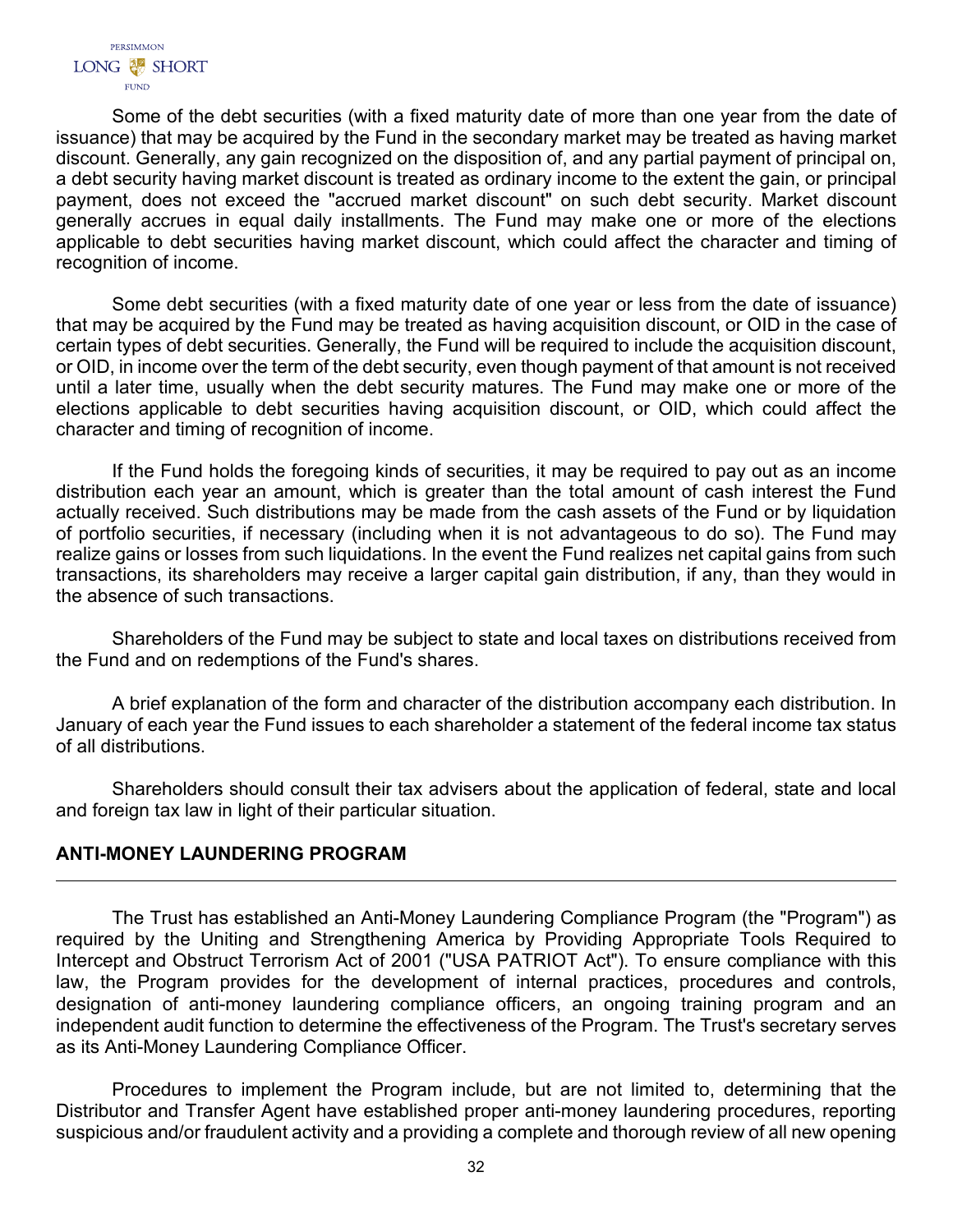

account applications. The Trust will not transact business with any person or entity whose identity cannot be adequately verified under the provisions of the USA PATRIOT Act.

As a result of the Program, the Trust may be required to "freeze" the account of a shareholder if the shareholder appears to be involved in suspicious activity or if certain account information matches information on government lists of known terrorists or other suspicious persons, or the Trust may be required to transfer the account or proceeds of the account to a governmental agency.

# <span id="page-34-0"></span>**CONTROL PERSONS AND PRINCIPAL HOLDERS OF SECURITIES**

A principal shareholder is any person who owns (either of record or beneficially) 5% or more of the outstanding shares of the Fund. A control person is one who owns, either directly or indirectly more than 25% of the voting securities of a company or acknowledges the existence of control. A shareholder owning of record or beneficially more than 25% of the Fund's outstanding shares may be considered a controlling person. That shareholder's vote could have more significant effect on matters presented at a shareholder's meeting than votes of other shareholders.

As of January 3, 2022, the following shareholder(s) of record owned 5% or more of the outstanding shares of the Fund.

| Name & Address                                                                                                                             | <b>Shares</b> | <b>Percentage of Class</b> |
|--------------------------------------------------------------------------------------------------------------------------------------------|---------------|----------------------------|
| CHARLES SCHWAB & CO INC/SPECIAL<br>CUSTODY A/C FBO<br><b>CUSTOMERS</b><br>ATTN: MUTUAL FUNDS<br>211 MAIN STREET<br>SAN FRANCISCO, CA 94105 | 989,808.2210  | 28.40%                     |
| <b>PERSHING LLC</b><br>P. O. BOX 2052<br><b>JERSEY CITY, NJ 07303-9998</b>                                                                 | 442,908.5120  | 12.71%                     |
| <b>PERSHING LLC</b><br>P. O. BOX 2052<br>JERSEY CITY, NJ 07303-9998                                                                        | 485,647.0200  | 13.94%                     |
| <b>PERSHING LLC</b><br>P. O. BOX 2052<br><b>JERSEY CITY, NJ 07303-9998</b>                                                                 | 430,978.7440  | 12.37%                     |
| <b>PERSHING LLC</b><br>P. O. BOX 2052<br><b>JERSEY CITY, NJ 07303-9998</b>                                                                 | 276,741.2780  | 7.94%                      |

<span id="page-34-1"></span>*Management Ownership Information.* As of January 3, 2022, the Trustees and officers of the Trust, as a group, beneficially owned less than 1% of the outstanding shares of the Fund.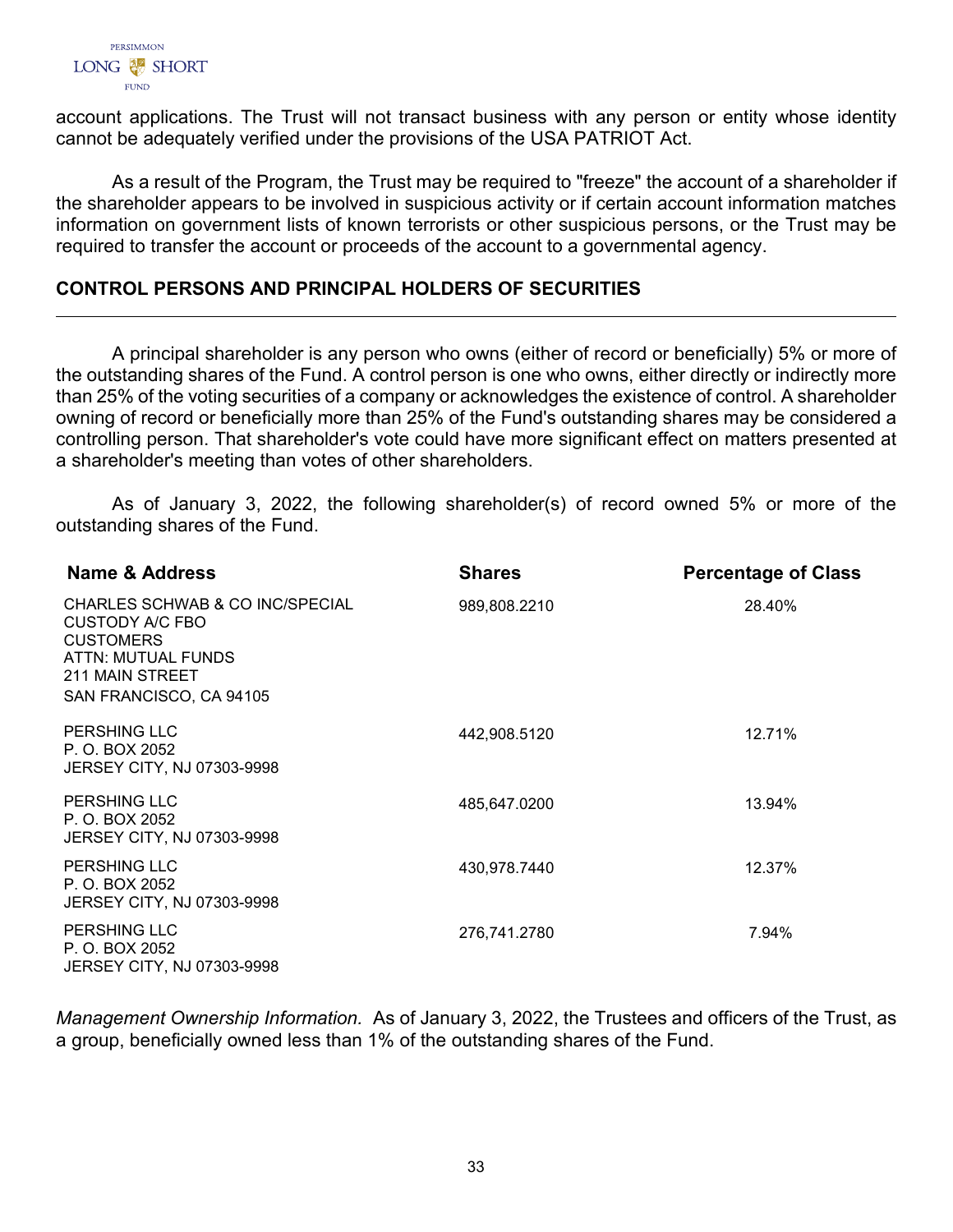

## **MANAGEMENT**

The business of the Trust is managed under the direction of the Board in accordance with the Agreement and Declaration of Trust and the Trust's By-laws (the "Governing Documents"), which have been filed with the SEC and are available upon request. The Board consists of four individuals, all of whom are not "interested persons" (as defined under the 1940 Act) of the Trust and the Adviser ("Independent Trustees"). Pursuant to the Governing Documents, the Trustees shall elect officers including a President, a Secretary, a Treasurer, a Principal Executive Officer and a Principal Accounting Officer. The Board retains the power to conduct, operate and carry on the business of the Trust and has the power to incur and pay any expenses, which, in the opinion of the Board, are necessary or incidental to carry out any of the Trust's purposes. The Trustees, officers, employees and agents of the Trust, when acting in such capacities, shall not be subject to any personal liability except for his or her own bad faith, willful misfeasance, gross negligence or reckless disregard of his or her duties.

*Board Leadership Structure*. The Board is led by John V. Palancia, who has served as the Chairman of the Board since 2014. The Board has not appointed a Lead Independent Trustee because all Trustees are Independent Trustees. Under the Governing Documents, the Chairman of the Board is responsible for (a) presiding at Board meetings, (b) calling special meetings on an as-needed basis, and (c) execution and administration of Trust policies, including (i) setting the agendas for Board meetings and (ii) providing information to the Board members in advance of each Board meeting and between Board meetings. Generally, the Trust believes it best to have a non-executive Chairman of the Board, who together with the President (principal executive officer), are seen by our shareholders, business partners and other stakeholders as providing strong leadership. The Trust believes that its Chairman/Lead Independent Trustee, the independent chair of the Audit Committee, and, as an entity, the full Board, provide effective leadership that is in the best interests of the Trust, its funds and each shareholder.

*Board of Trustees Risk Oversight*. The Board is comprised entirely of Independent Trustees with an Audit Committee with a separate chair. The Board is responsible for overseeing risk management, and the full Board regularly engages in discussions of risk management and receives compliance reports that inform its oversight of risk management from its Chief Compliance Officer at quarterly meetings and on an ad hoc basis, when and if necessary. The Audit Committee considers financial risk and reporting within its area of responsibilities. Generally, the Board believes that its oversight of material risks is adequately maintained through the compliance-reporting chain where the Chief Compliance Officer is the primary recipient and communicator of such risk-related information.

## *Trustee Qualifications*.

Generally, the Fund believes that each Trustee is competent to serve because of his or her individual overall merits including: (i) experience, (ii) qualifications, (iii) attributes and (iv) skills.

Patricia Luscombe, CFA, has more than 30 years in financial advisory and valuation services. She has delivered a broad range of corporate finance advice including fairness opinions and valuations. Ms. Luscombe joined Lincoln International in 2007 as a Managing Director and co-head of Lincoln's Valuations & Opinions Group. In this position, she assists regulated investment funds, business development companies, private equity funds and hedge funds in the valuation of illiquid securities for fair value accounting purposes. Ms. Luscombe's clients range from closely-held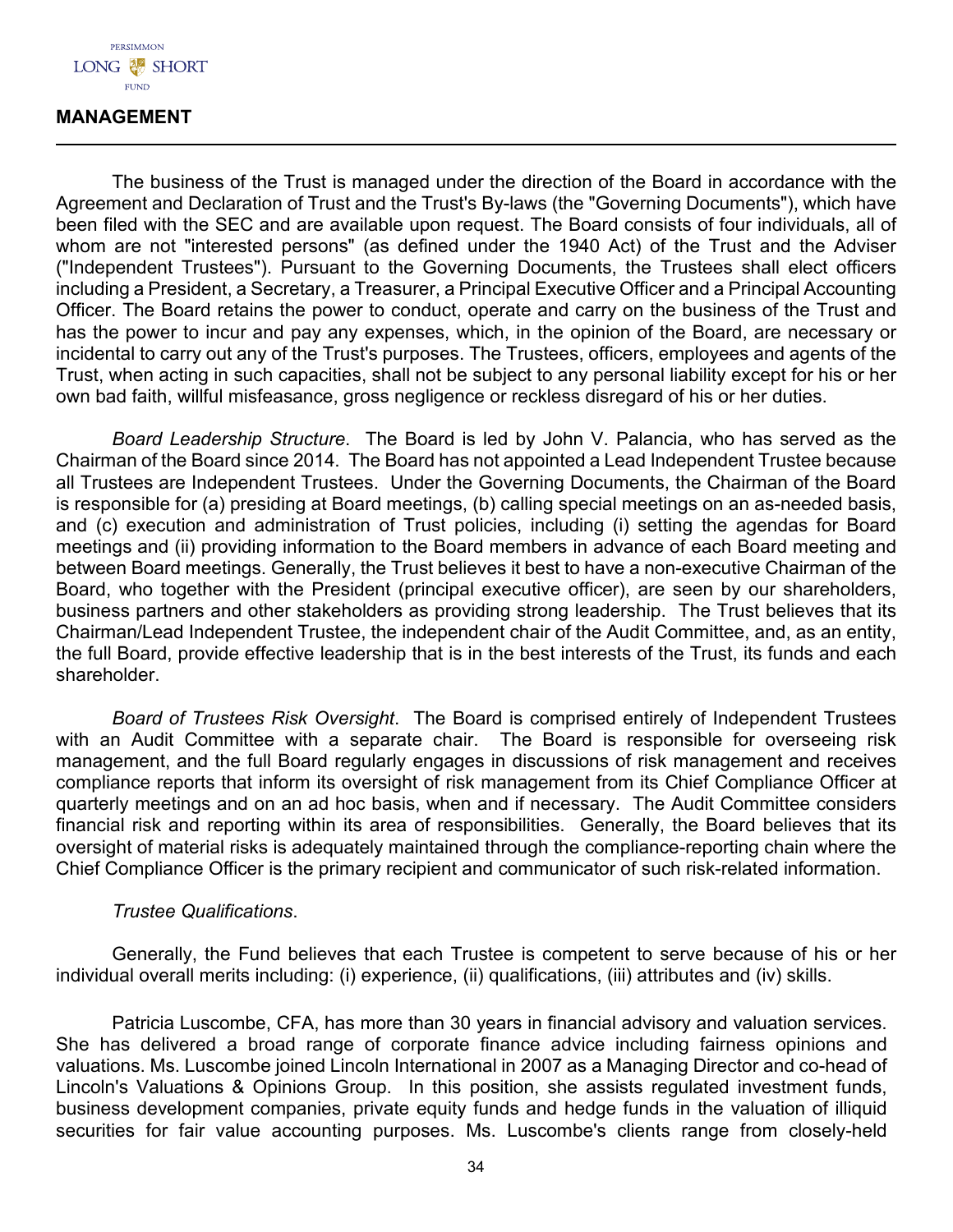

businesses to large, publicly-traded companies. Previously, Ms. Luscombe spent 16 years with Duff & Phelps Corporation, as a Managing Director in the firm's valuation and financial advisory business. Prior to joining Duff & Phelps Corporation, Ms. Luscombe was an Associate at Smith Barney, a division of Citigroup Capital Markets, Inc., where she managed a variety of financial transactions, including mergers and acquisitions, leveraged buyouts, and equity and debt financings. Ms. Luscombe is a member of the Chicago Chapter of the Association for Corporate Growth, the Chartered Financial Analyst Society of Chicago and former president of the Chicago Finance Exchange. Ms. Luscombe holds a Bachelor of Arts degree in economics from Stanford University, a Master's degree in economics from the University of Chicago and a Master of Business Administration degree from the University of Chicago Booth School of Business. In addition, Ms. Luscombe is licensed under the Series 24, 79 and 63 of FINRA.

John V. Palancia has over 40 years of business experience in the financial services industry including serving as the Director of Global Futures Operations for Merrill Lynch, Pierce, Fenner & Smith, Inc. ("Merrill Lynch"). Mr. Palancia possesses an in depth understanding of broker-dealer operations from having served in various management capacities and has held industry registrations in both securities and futures. Based on his service at Merrill Lynch, he also possesses a strong understanding of risk management, balance sheet analysis, compliance and the regulatory framework under which regulated financial entities must operate. Additionally, he is well versed in the regulatory framework under which investment companies must operate based on his service as a member of three other mutual fund boards. This practical and extensive experience in the securities industry provides valuable insight into fund operations and enhances his ability to effectively serve as chairman of the Board. Mr. Palancia is a member of the Investment Company Institute and Mutual Fund Directors Forum. Mr. Palancia holds a Bachelor of Science degree in Economics.

Mark H. Taylor has 30 years of academic and professional experience in the accounting and auditing fields which makes him particularly qualified to serve as the Trust's Audit Committee chair. He holds PhD, Master's and Bachelor's degrees in Accounting and is a licensed Certified Public Accountant. Dr. Taylor is a Director of the Lynn Pippenger School of Accountancy at the Muma College of Business at the University of South Florida. From 2017 to 2020, Dr. Taylor served a three-year term as Vice President-Finance on the Board of Directors of the American Accounting Association (AAA). From 2012 to 2015, he served in the Auditing Section of the AAA (as Vice-President 2012-2013, as President 2013-2014, and as Past President 2014-2015). Dr. Taylor serves as a member of two other mutual fund boards within the Northern Lights Fund Complex, and completed a fellowship in the Professional Practice Group of the Office of the Chief Accountant at the headquarters of the United States Securities Exchange Commission. He also served a three-year term on the AICPA's Auditing Standards Board (2010-2012). Dr. Taylor is a member of two research teams that recently received grants from the Center for Audit Quality to study how auditors manage the process of auditing fair value measurements in financial statements and how accounting firms' tone-at-the top messaging impacts audit performance. Dr. Taylor has published extensively in leading academic accounting journals, teaches corporate governance and accounting policy as well as auditing and assurance services at the graduate and undergraduate levels and possesses a strong understanding of the regulatory framework under which investment companies operate.

Jeffery D. Young has over 40 years of business management experience, including in the transportation industry and operations and information technologies. He is currently Co-owner and Vice President of the Latin America Agriculture Development Corporation, an agribusiness exporting fruit to the United States and other Central American countries. He has served as Assistant Vice President of Transportation Systems at Union Pacific Railroad Company, where he was responsible for the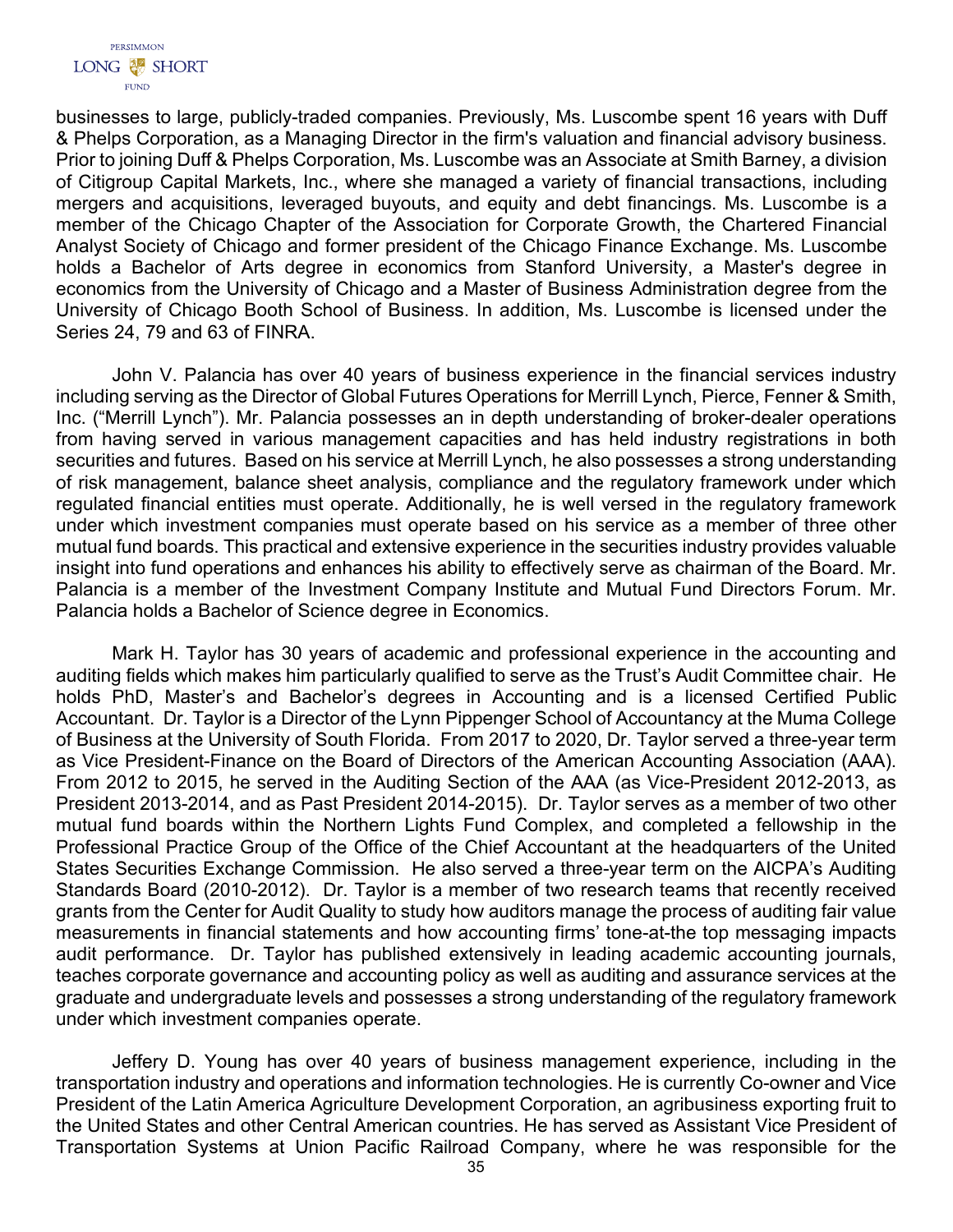

development and implementation of large scale command and control systems that support railroad operations and safety. In this position, Mr. Young was heavily involved in the regulatory compliance of safety and mission critical systems. Mr. Young also served as Chairman of the Association of American Railroads Policy Committee and represented both Union Pacific Railroad and the railroad industry in safety and regulatory hearings with the National Transportation Safety Board and the Federal Railroad Administration in Washington, DC. Mr. Young was a member of the Board of Directors of PS Technologies, a Union Pacific affiliate serving as a technology supplier to the railroad industry. His practical business experience and understanding of regulatory compliance provides a different perspective that brings diversity to Board deliberations.

*Trustees and Officers*. The Trustees and officers of the Trust, together with information as to their principal business occupations during the past five years and other information, are shown below. The business address of each Trustee and Officer is 225 Pictoria Drive, Suite 450, Cincinnati, OH 45246. All correspondence to the Trustees and Officers should be directed to c/o Ultimus Fund Solutions, LLC, P.O. Box 541150, Omaha, NE 68154.

| <b>Independent Trustees</b>                         |                                            |                                                                                    |                                                                                                                                                                                      |               |                                                                                                                                                                                                                                                           |  |  |
|-----------------------------------------------------|--------------------------------------------|------------------------------------------------------------------------------------|--------------------------------------------------------------------------------------------------------------------------------------------------------------------------------------|---------------|-----------------------------------------------------------------------------------------------------------------------------------------------------------------------------------------------------------------------------------------------------------|--|--|
| Name,<br>Address,<br><b>Year of</b><br><b>Birth</b> | Position(s) Held with<br><b>Registrant</b> | Length of<br><b>Service and</b><br>Term                                            | <b>Principal Occupation(S)</b><br>Principal Occupation(S) Overseen In The Held During Past 5<br><b>During Past 5 Years</b>                                                           | Fund Complex* | Years**                                                                                                                                                                                                                                                   |  |  |
| Patricia<br>Luscombe<br>1961                        | Trustee                                    | 2015,<br>Indefinite                                                                | Since January Managing Director of the<br>Valuations and Opinions<br>Group, Lincoln<br>International LLC (since<br>August 2007).                                                     |               | Northern Lights Fund<br>Trust III (for series not<br>affiliated with the Fund<br>since 2015); Monetta<br>Mutual Funds (since<br>November 2015).                                                                                                           |  |  |
| John V.<br>lPalancia<br>1954                        | Trustee, Chairman                          | February<br>2012,<br>Indefinite;<br>Chairman of<br>the Board<br>since May<br>2014. | Trustee, since Retired (since 2011);<br>Formerly, Director of<br><b>Global Futures</b><br>Operations Control,<br>Merrill Lynch, Pierce,<br>Fenner & Smith, Inc.<br>$(1975 - 2011)$ . |               | Northern Lights Fund<br>Trust III (for series not<br>affiliated with the Fund<br>since 2012); Northern<br>Lights Fund Trust (since<br>2011); Northern Lights<br>Variable Trust (since<br>2011); Alternative<br><b>Strategies Fund (since</b><br>$2012$ ). |  |  |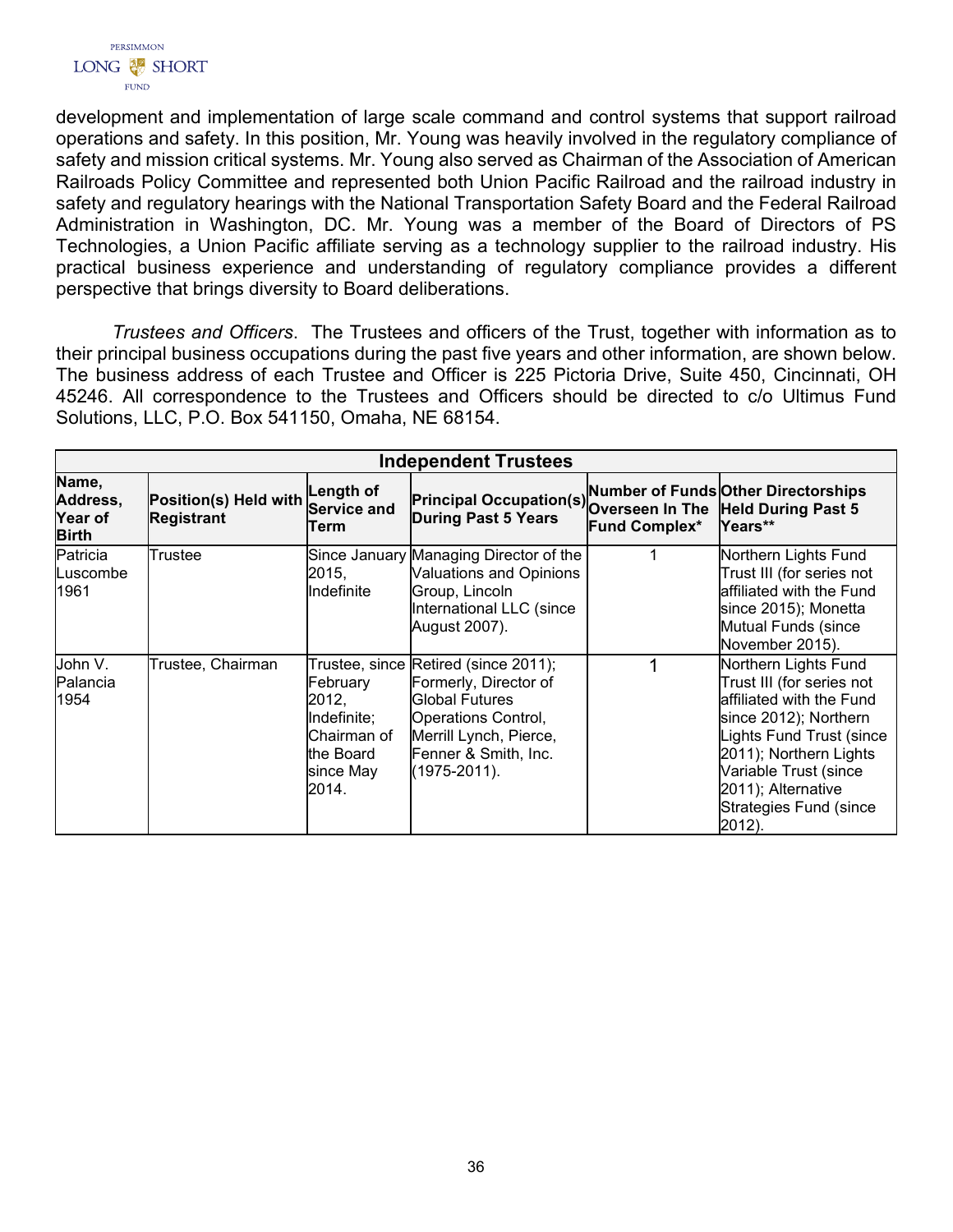

|                                                     |                                             |                                          | <b>Independent Trustees</b>                                                                                                                                                                                                                                                                                                                                                                                                                                                                                                                                                                                                                                                                                                           |                                  |                                                                                                                                                                                                                                                                    |
|-----------------------------------------------------|---------------------------------------------|------------------------------------------|---------------------------------------------------------------------------------------------------------------------------------------------------------------------------------------------------------------------------------------------------------------------------------------------------------------------------------------------------------------------------------------------------------------------------------------------------------------------------------------------------------------------------------------------------------------------------------------------------------------------------------------------------------------------------------------------------------------------------------------|----------------------------------|--------------------------------------------------------------------------------------------------------------------------------------------------------------------------------------------------------------------------------------------------------------------|
| Name,<br>Address,<br><b>Year of</b><br><b>Birth</b> | Position(s) Held with<br><b>Registrant</b>  | Length of<br>Service and<br>Term         | <b>Principal Occupation(s)</b><br><b>During Past 5 Years</b>                                                                                                                                                                                                                                                                                                                                                                                                                                                                                                                                                                                                                                                                          | Overseen In The<br>Fund Complex* | <b>Number of Funds Other Directorships</b><br><b>Held During Past 5</b><br>Years**                                                                                                                                                                                 |
| Mark H.<br>Taylor<br>1964                           | Trustee, Chairman of<br>the Audit Committee | Since<br>February<br>2012,<br>Indefinite | Director, Lynn Pippenger<br>School of Accountancy,<br>Muma College of<br>Business, University of<br>South Florida (since<br>August 2019); Chair,<br>Department of<br>Accountancy and<br>Andrew D. Braden<br>Professor of Accounting<br>and Auditing,<br>Weatherhead School of<br>Management, Case<br><b>Western Reserve</b><br>University (2009-2019);<br>Vice President-Finance,<br><b>American Accounting</b><br>Association (2017-2020);<br>President, Auditing<br>Section of the American<br><b>Accounting Association</b><br>(2012-15); AICPA<br><b>Auditing Standards</b><br>Board Member (2009-<br>2012). Former<br>Academic Fellow, United<br><b>States Securities and</b><br><b>Exchange Commission</b><br>$(2005 - 2006)$ . |                                  | Northern Lights Fund<br>Trust III (for series not<br>affiliated with the Fund<br>since 2012); Northern<br><b>Lights Fund Trust (since</b><br>2007); Northern Lights<br>Variable Trust (since<br>2007); Alternative<br><b>Strategies Fund (since</b><br>June 2010). |
| Jeffery D.<br>Young<br>1956                         | Trustee                                     | 2015,<br>Indefinite                      | Since January Co-owner and Vice<br>President, Latin America<br><b>Agriculture Development</b><br>Corp. (since May 2015);<br>Formerly Asst. Vice<br>President -<br>Transportation Systems,<br><b>Union Pacific Railroad</b><br>Company (June 1976 to<br>April 2014); President,<br><b>Celeritas Rail Consulting</b><br>(since June 2014).                                                                                                                                                                                                                                                                                                                                                                                              | 1                                | Northern Lights Fund<br>Trust III (for series not<br>affiliated with the Fund<br>since 2015).                                                                                                                                                                      |

\* As of December 31, 2021, the Trust was comprised of 33 active portfolios managed by 17 unaffiliated investment advisers. The term "Fund Complex" applies only to the Fund. The Fund does not hold itself out as related to any other series within the Trust for investment purposes, nor does it share the same investment adviser with any other series.

\*\* Only includes directorships held within the past 5 years in a company with a class of securities registered pursuant to Section 12 of the Securities Exchange Act of 1934 or subject to the requirements of Section 15(d) of the Securities Exchange Act of 1934, or any company registered as an investment company under the 1940 Act.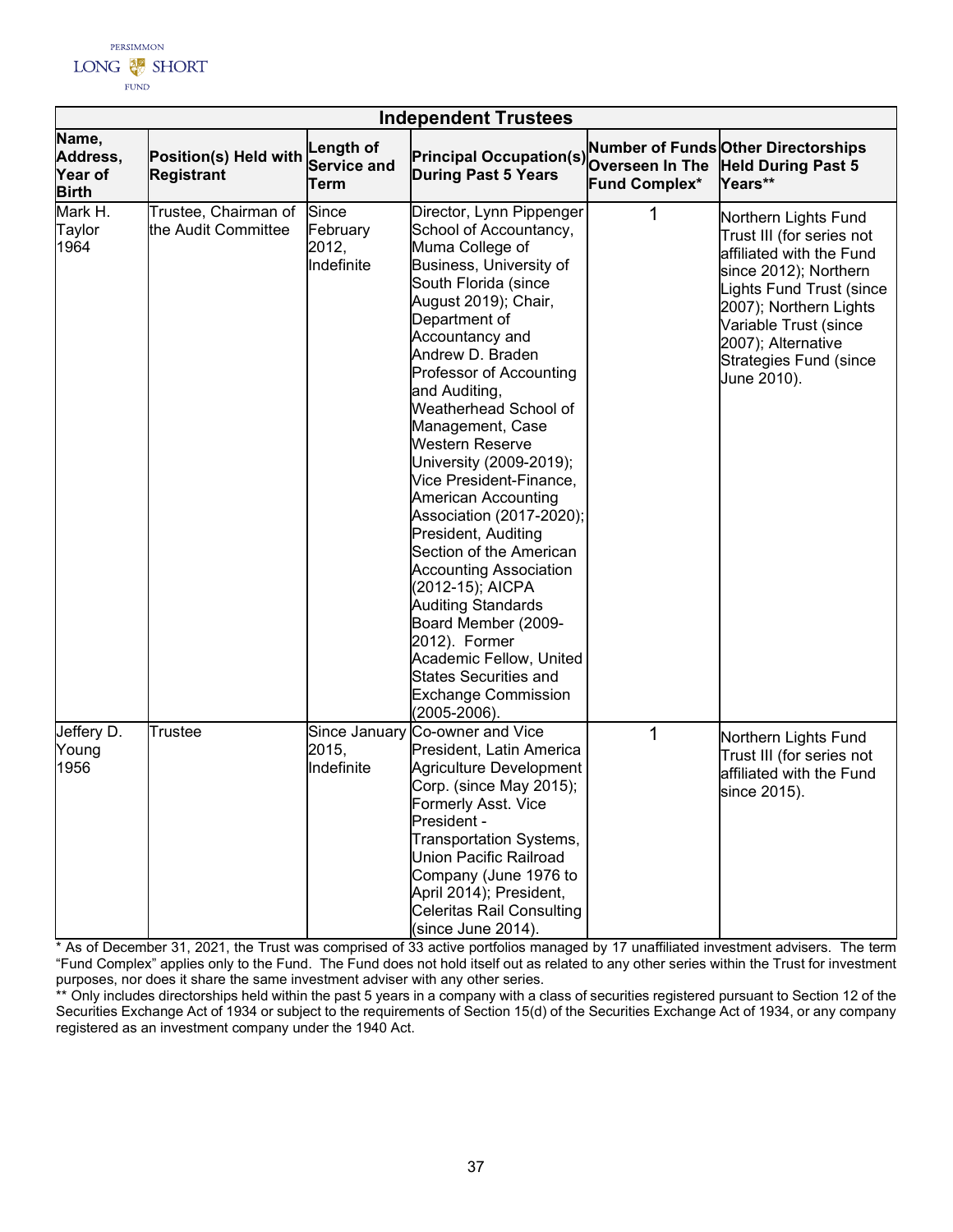

# **Officers of the Trust**

| Name, Address, Year<br>of Birth   | <b>Position</b><br><b>Held with</b><br><b>Registrant</b> | Length of<br><b>Service and</b><br>Term  | <b>Principal Occupation(s) During Past 5 Years</b>                                                                                                                                                                                                                                                                                                                                                                                                                                                                                        |
|-----------------------------------|----------------------------------------------------------|------------------------------------------|-------------------------------------------------------------------------------------------------------------------------------------------------------------------------------------------------------------------------------------------------------------------------------------------------------------------------------------------------------------------------------------------------------------------------------------------------------------------------------------------------------------------------------------------|
| <b>Richard Malinowski</b><br>1983 | President                                                | Since<br>August 2017,<br>indefinite      | Senior Vice President and Senior Managing Counsel, Ultimus Fund<br>Solutions, LLC, (since 2020); Senior Vice President Legal<br>Administration, Gemini Fund Services, LLC (2017-2020); Vice<br>President and Counsel (2016-2017) and AVP and Staff Attorney<br>(2012-2016).                                                                                                                                                                                                                                                               |
| <b>Brian Curley</b><br>1970       | Treasurer                                                | Since<br>February<br>2013,<br>indefinite | Vice President, Ultimus Fund Solutions, LLC (since 2020), Vice<br>President, Gemini Fund Services, LLC (2015-2020), Assistant Vice<br>President, Gemini Fund Services, LLC (2012-2014); Senior<br>Controller of Fund Treasury, The Goldman Sachs Group, Inc. (2008-<br>2012); Senior Associate of Fund Administration, Morgan Stanley<br>(1999-2008).                                                                                                                                                                                     |
| <b>Eric Kane</b><br>1981          | Secretary                                                | Since<br>November<br>2013,<br>indefinite | Vice President and Managing Counsel, Ultimus Fund Solutions, LLC<br>(since 2020); Vice President and Counsel, Gemini Fund Services,<br>LLC (2017-2020), Assistant Vice President, Gemini Fund Services,<br>LLC (2014-2017), Staff Attorney, Gemini Fund Services, LLC (2013-<br>2014), Law Clerk, Gemini Fund Services, LLC (2009-2013), Legal<br>Intern, NASDAQ OMX (2011), Hedge Fund Administrator, Gemini<br>Fund Services, LLC (2008), Mutual Fund Accountant/Corporate<br>Action Specialist, Gemini Fund Services, LLC (2006-2008). |
| <b>William Kimme</b><br>1962      | Chief<br>Compliance<br>Officer                           | Since<br>February<br>2012,<br>indefinite | Senior Compliance Officer of Northern Lights Compliance Services,<br>LLC (since 2011); Due Diligence and Compliance Consultant, Mick<br>& Associates (2009-2011); Assistant Director, FINRA (2000-2009).                                                                                                                                                                                                                                                                                                                                  |

*Audit Committee.* The Board has an Audit Committee that consists solely of Trustees who are not "interested persons" of the Trust within the meaning of the 1940 Act. The Audit Committee's responsibilities include: (i) recommending to the Board the selection, retention or termination of the Trust's independent auditors; (ii) reviewing with the independent auditors the scope, performance and anticipated cost of their audit; (iii) discussing with the independent auditors certain matters relating to the Trust's financial statements, including any adjustment to such financial statements recommended by such independent auditors, or any other results of any audit; (iv) reviewing on a periodic basis a formal written statement from the independent auditors with respect to their independence, discussing with the independent auditors any relationships or services disclosed in the statement that may impact the objectivity and independence of the Trust's independent auditors and recommending that the Board take appropriate action in response thereto to satisfy itself of the auditor's independence; and (v) considering the comments of the independent auditors and management's responses thereto with respect to the quality and adequacy of the Trust's accounting and financial reporting policies and practices and internal controls. The Audit Committee operates pursuant to an Audit Committee Charter. Dr. Taylor is Chairman of the Audit Committee. During the past fiscal year, the Audit Committee held four meetings.

*Compensation of Directors*. Effective January 1, 2022, each Trustee who is not affiliated with the Trust or an investment adviser to any series of the Trust receives a quarterly fee of \$26,000, allocated among each of the various portfolios comprising the Trust, for his or her attendance at the regularly scheduled meetings of the Board, to be paid in advance of each calendar quarter, as well as reimbursement for any reasonable expenses incurred. Effective January 1, 2022, in addition to the quarterly fees and reimbursements, the Chairman of the Board receives a quarterly fee of \$6,250, and the Audit Committee Chairman receives a quarterly fee of \$4,500. From January 1, 2021 through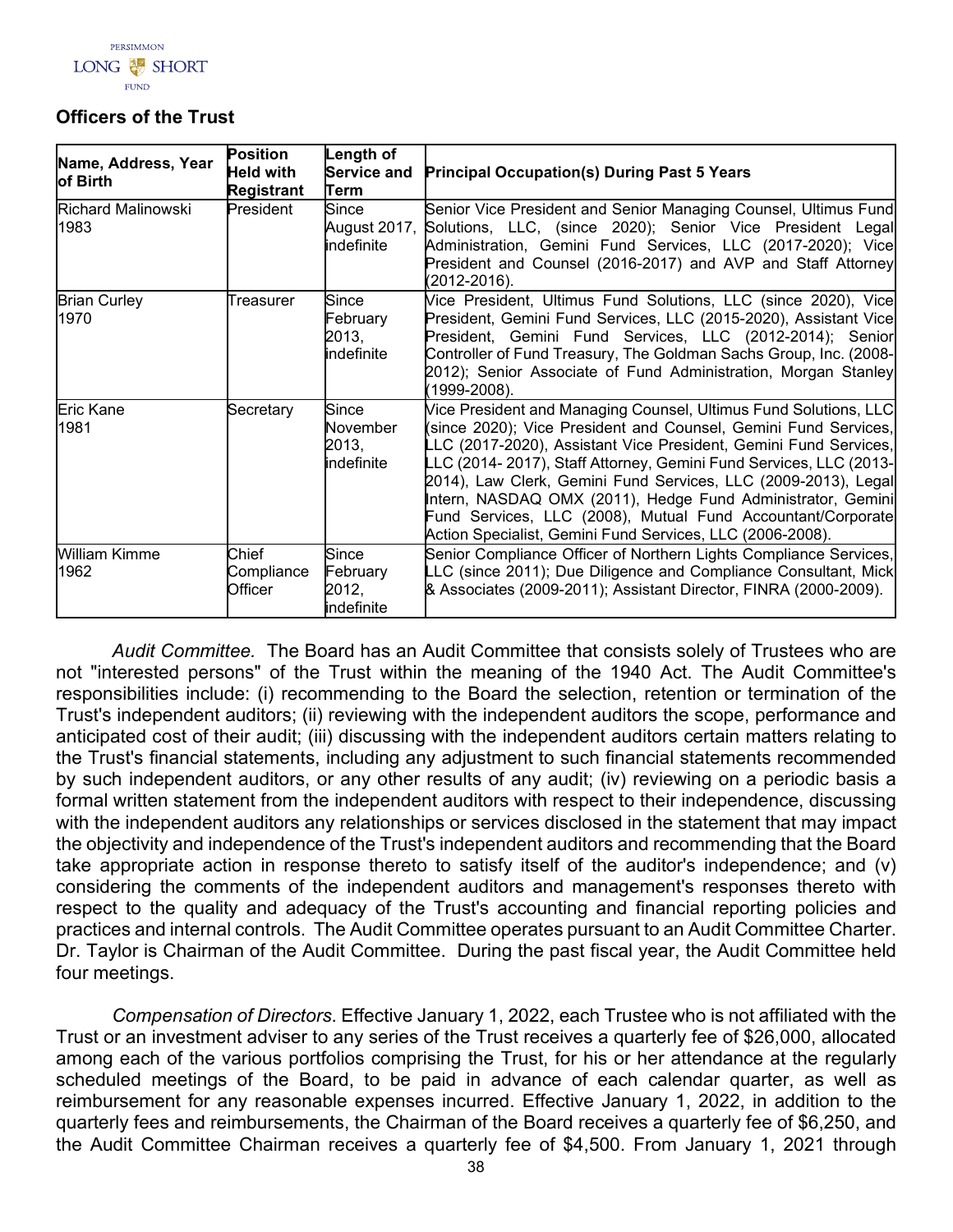

December 31, 2021, each Trustee who was not affiliated with the Trust or an investment adviser to any series of the Trust received a quarterly fee of \$23,500, allocated among each of the various portfolios comprising the Trust, for his or her attendance at the regularly scheduled meetings of the Board of Trustees, paid in advance of each calendar quarter, as well as reimbursement for any reasonable expenses incurred. From April 1, 2019 through December 31, 2020, each Trustee who was not affiliated with the Trust or an investment adviser to any series of the Trust received a quarterly fee of \$21,500, allocated among each of the various portfolios comprising the Trust, for his or her attendance at the regularly scheduled meetings of the Board, paid in advance of each calendar quarter, as well as reimbursement for any reasonable expenses incurred. From January 1, 2017 through December 31, 2021, in addition to the quarterly fees and reimbursements, the Chairman of the Board received a quarterly fee of \$5,000, and the Audit Committee Chairman received a quarterly fee of \$3,750.

Additionally, in the event an in person meeting of the Board other than its regularly scheduled meetings (a "Special Meeting") is required, each Independent Trustee receives a fee of \$2,500 per Special Meeting, as well as reimbursement for any reasonable expenses incurred, to be paid by the relevant series of the Trust or its investment adviser depending on the circumstances necessitating the Special Meeting. None of the executive officers receive compensation from the Trust.

The table below details the amount of compensation the Trustees received from the Persimmon Long/Short Fund during the fiscal year ended September 30, 2021. The Trust does not have a bonus, profit sharing, pension or retirement plan.

| Name and Position | <b>Persimmon</b><br><b>Long/Short Fund</b> | <b>Pension or</b><br><b>Retirement</b><br><b>Benefits Accrued</b><br>as Part of Fund<br><b>Expenses</b> | <b>Estimated Annual</b><br><b>Benefits Upon</b><br><b>Retirement</b> | <b>Total Compensation</b><br><b>From Fund Complex*</b><br><b>Paid to Trustees</b> |
|-------------------|--------------------------------------------|---------------------------------------------------------------------------------------------------------|----------------------------------------------------------------------|-----------------------------------------------------------------------------------|
| James U. Jensen** | \$603.92                                   | None                                                                                                    | None                                                                 | \$603.92                                                                          |
| Patricia Luscombe | \$2,699.67                                 | None                                                                                                    | None                                                                 | \$2,699.67                                                                        |
| John V. Palancia  | \$3,599.56                                 | None                                                                                                    | None                                                                 | \$3,599.56                                                                        |
| Mark H. Taylor    | \$3,299.59                                 | None                                                                                                    | None                                                                 | \$3,299.59                                                                        |
| Jeffery D. Young  | \$2,699.67                                 | None                                                                                                    | None                                                                 | \$2,699.67                                                                        |

\* There are currently numerous series comprising the Trust. The term "Fund Complex" refers only to the Fund, and not to any other series of the Trust. For the fiscal year ended September 30, 2021, the aggregate independent Trustees' fees paid by the entire Trust were \$403,000.

\*\* Mr. Jensen retired from the Board on December 31, 2020.

*Trustees' Ownership of Shares in the Fund*. As of December 31, 2021, the Trustees beneficially owned the following amounts in the Fund:

<span id="page-40-0"></span>

| Name of Trustee   | Dollar Range of Equity<br>Securities in the Fund | Aggregate Dollar Range of Equity<br>Securities in All Registered Investment<br>Companies Overseen by Trustee in<br>Family of Investment Companies |
|-------------------|--------------------------------------------------|---------------------------------------------------------------------------------------------------------------------------------------------------|
| Patricia Luscombe | None                                             | \$10,001-\$50,000                                                                                                                                 |
| John V. Palancia  | None                                             | \$10,001-\$50,000                                                                                                                                 |
| Mark H. Taylor    | None                                             | \$10,001-\$50,000                                                                                                                                 |
| Jeffery D. Young  | None                                             | None                                                                                                                                              |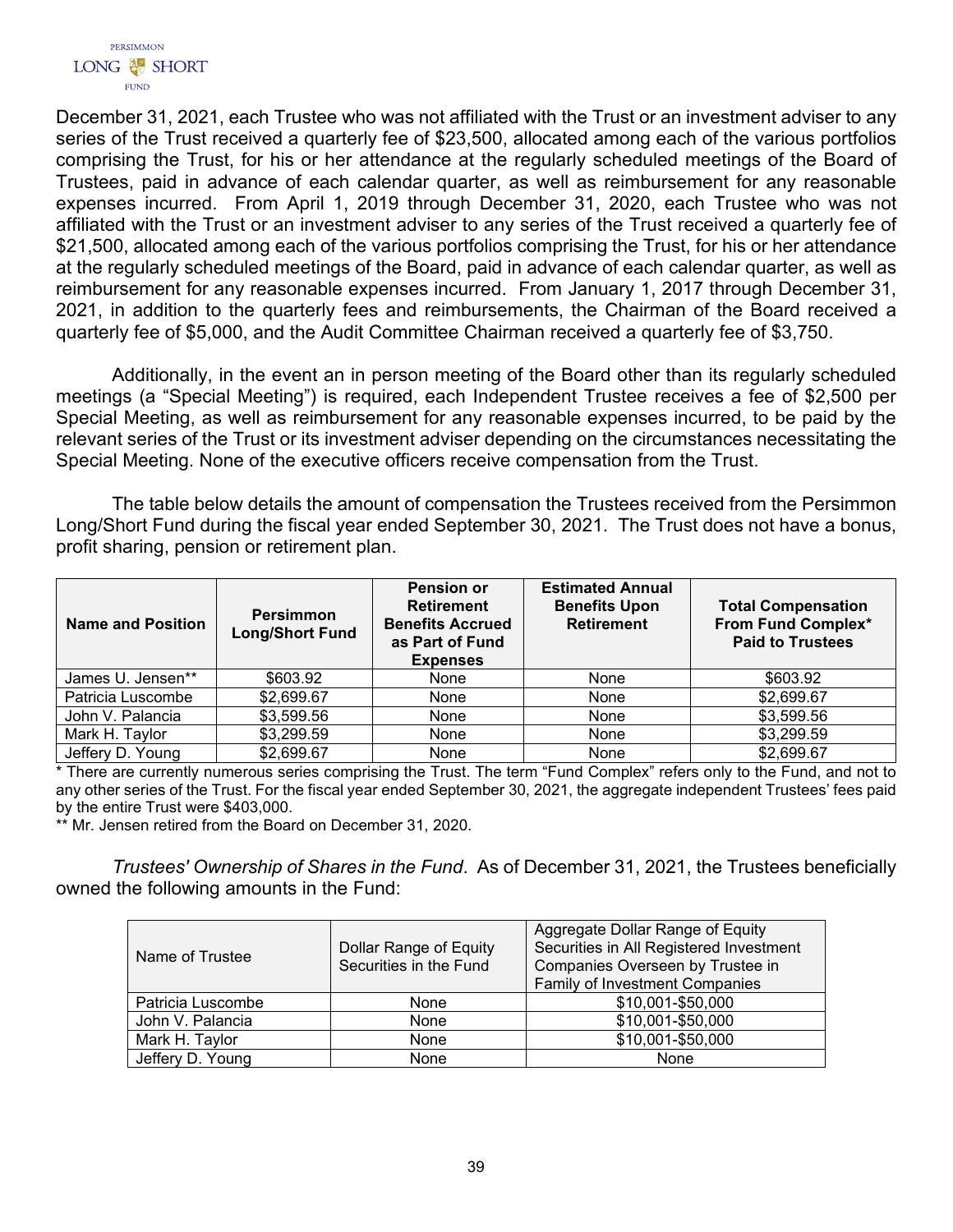

## **FINANCIAL STATEMENTS**

The financial statements and report of the independent registered public accounting firm required to be included in this SAI are hereby incorporated by reference to the Annual Report for the Fund for [the fiscal year ended September 30, 2021.](https://www.sec.gov/Archives/edgar/data/1537140/000158064221005756/persimmon_ncsr.htm) You can obtain a copy of the financial statements contained in the Fund's Annual or Semi-Annual Report without charge by calling the Fund at 1-855-233-8300.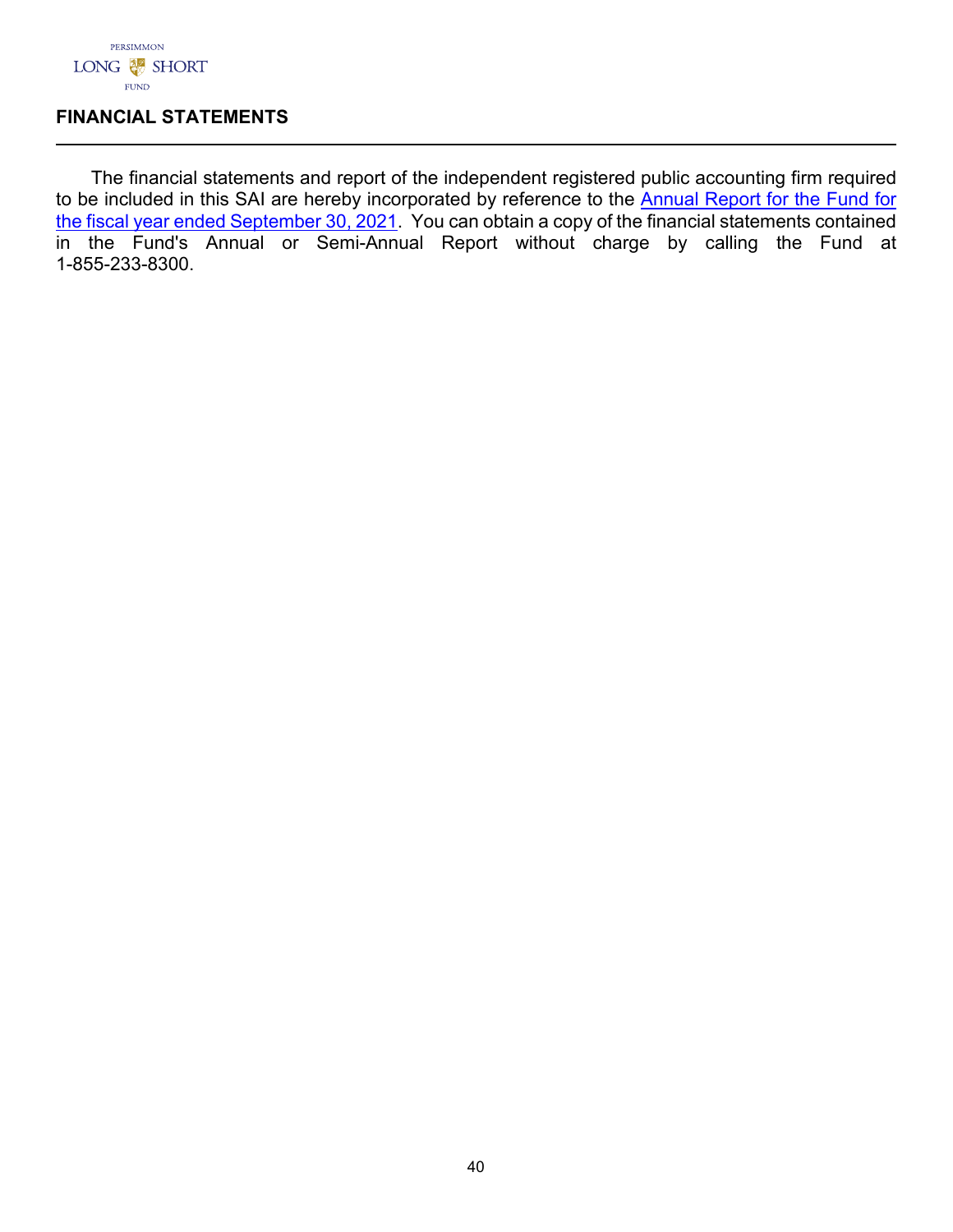# **APPENDIX A PROXY VOTING POLICIES AND PROCEDURES**

## <span id="page-42-0"></span>**Dakota Wealth Management, LLC**

#### **I. Overview**

In accordance with the Advisor's fiduciary duty owed to Clients, the Advisor, has adopted and implemented these Proxy Voting Policies and Procedures (the "Policies") that are believed to be reasonably designed to ensure that proxies are voted in the best interests of Clients. Because the authority to vote proxies on behalf of Clients is established in the Advisory Agreement with Clients, the Policies have been tailored to reflect these specific contractual obligations.

#### **II. Statement of Proxy Voting Policy**

It is the policy of the Advisor to vote all proxies in the best interests and for the benefit of its clients. We believe that this means voting in accordance with our judgment as to what voting decision is most likely to balance the risk of permanent capital loss with the desire to maximize total return to the client as an investor in the company whose securities are being voted, including, where applicable, returns to the client on positions held in non-voting securities of that issuer or securities of other issuers that may be materially affected by the outcome of the vote.

Some of the proxies received by the Advisor with respect to securities held in client accounts may relate to special situations, such as the restructuring of an issuer that is emerging or recently emerged from bankruptcy, that is in financial distress or that has significant debt obligations but improving fundamentals. the Advisor believes that it is not appropriate, in most cases, to vote proxies with respect to the securities of such issuers in accordance with fixed, predetermined guidelines. Accordingly, the Advisor generally reviews and makes a voting decision on each matter presented in such proxy on an individual, case-by-case basis. the Advisor generally gives similar, case-by-case treatment to proxies with respect to securities of other issuers. Normally, voting decisions are made by the Supervised Person responsible at the time of the vote for monitoring the corporate events of the particular issuer of the securities to be voted. the Advisor believes such individualized consideration of proxy voting decisions best serves our Clients' interests.

For certain more routine matters that are commonly presented to shareholders for vote and that do not involve issuers in special situations or other circumstances requiring individual analysis, the Advisor has established general voting guidelines in this policy. However, with respect to any particular proxy, the Advisor is not obligated to follow these general voting guidelines.

In certain circumstances, the Advisor may elect to not vote proxies with respect to securities held in client accounts, including, but not limited to, situations where (a) the securities are no longer held in a client's account; (b) the proxy or related materials are not received in sufficient time to allow the Advisor to analyze the material or cast an informed vote by the voting deadline; or (c) the Advisor concludes that the costs of voting a proxy outweigh any potential benefits to its clients.

#### **III. Proxy Voting Procedures**

The respective delegated Supervised Person is responsible for coordinating the review and voting of client proxies. With respect to pending proxy matters, the respective Supervised Person reviews the information provided to us electronically or by paper copy by the custodians for our clients (generally, in whose name (or nominee name) the security has been registered).

Following receipt of a proxy, the respective Supervised Person reviews the proxy and the matters to be voted therein. The respective Supervised Person also cross-checks the shareholdings information contained in the proxy with the applicable client holdings report to confirm that the ownership information on file with the custodian and/or the issuer matches our internal records; to the extent that it does not, the respective Supervised Person will attempt to reconcile the discrepancy directly with the applicable custodian. Furthermore, any material conflicts of interest identified by the respective Supervised Person are resolved as described in Section IV below. The respective Supervised Person then reviews the proxy in accordance with the procedures outlined in Section II above. If the respective Supervised Person is aware of any matter that may constitute a material conflict of interest, s/he will contact the appropriate parties such that the conflict may be addressed in accordance with the procedures described in Section IV below. Otherwise, the respective Supervised Person votes the proxy either electronically or via paper ballot, as applicable. After the respective Supervised Person has voted the proxy, the Advisor keeps a copy of the proxy, together with a completed internal checklist of proxy procedures maintained by the Advisor (the form of which is attached hereto as Exhibit A), for record keeping purposes.

#### **IV. Conflicts of Interest**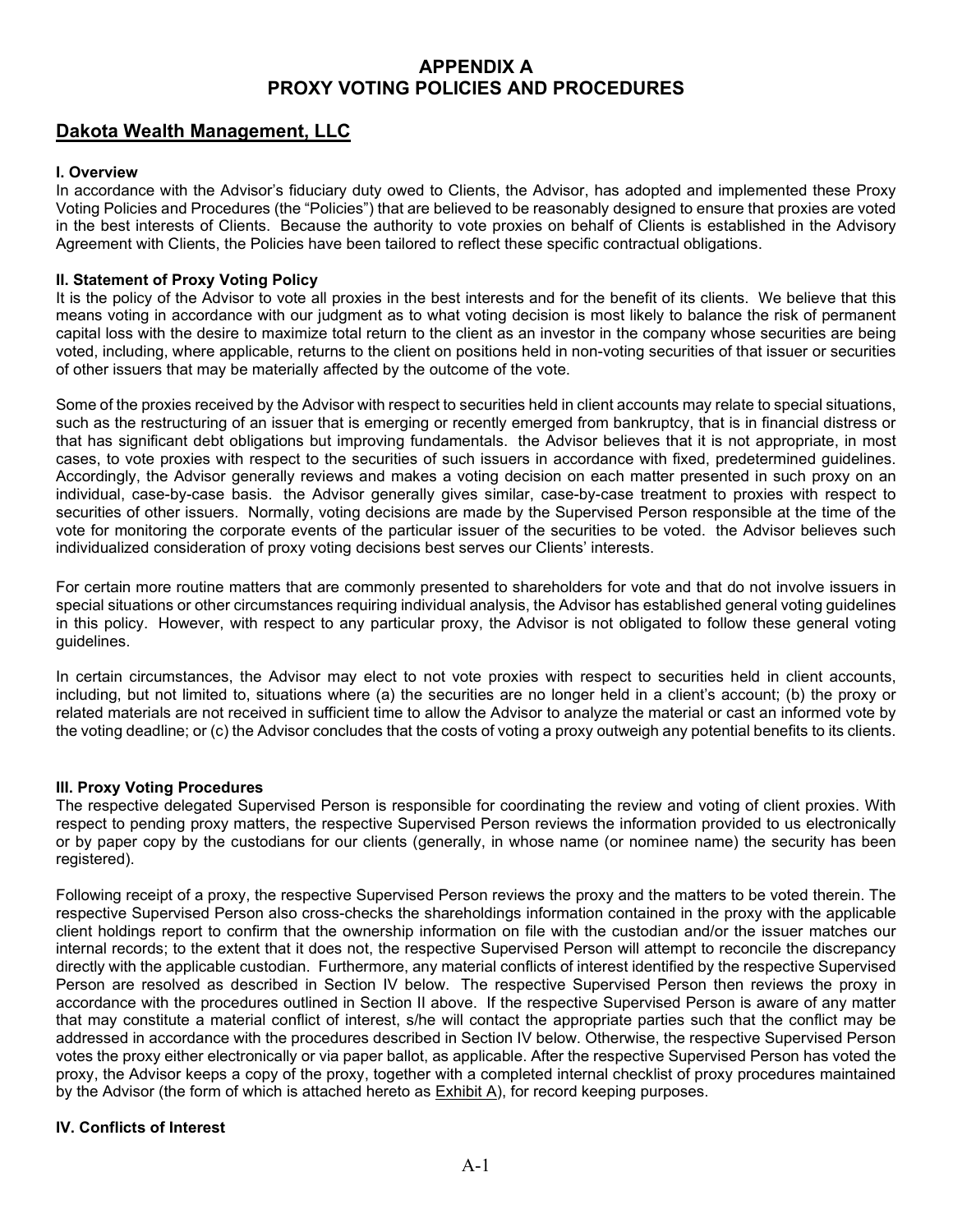From time to time, the Advisor (and/or its affiliates) may have a material conflict of interest with respect to a matter to be voted. For example, it is possible that the Advisor (or one of its affiliates) may have a very significant business relationship with either the company whose stock is being voted, the person soliciting the proxy or a third-party that has a material interest in the outcome of the proxy vote. If the respective Supervised Person identifies or is notified of a potential material conflict of interest, the respective Supervised Person will convene a meeting of the partners of the Advisor personnel to determine whether voting on such proxy matter presents a material conflict of interest. In the event that the partners of the Advisor personnel conclude that there is a material conflict of interest, the Advisor generally will request a waiver of the conflict or voting instructions from the client, a representative of the client or an appropriate independent thirdparty. Specifically:

- for investment fund clients of the Advisor that have established an independent board of advisors, the Advisor will disclose the conflict to such board of advisers of the applicable investment fund, and either vote the proxy as instructed by the applicable board or obtain a waiver for the Advisor to vote the proxy;
- for investment fund clients of the Advisor that have not established a board of advisors, the Advisor will disclose the conflict (a) to such fund's independent accountants or another unaffiliated third-party advisor selected by the Advisor, and vote the proxy in accordance with the instructions of such proxy advisor, or (b) to the underlying investors (e.g., limited partners) of such investment fund and seek either voting instructions or a waiver of the conflict directly from a majority in interest with respect to such investors;
- for any commingled vehicle established as a trust, the Advisor will disclose the conflict to the trustee of such entity (provided that the trustee is unaffiliated with the Advisor), and seek either voting instructions or a waiver of the conflict from such trustee;
- for ERISA accounts, the Advisor will disclose the conflict to the plan sponsor, trustee or other named fiduciary for the plan and seek either voting instructions or a waiver of the conflict from such fiduciary; and
- for other non-ERISA separate accounts, the Advisor will disclose the conflict to the underlying client and seek either voting instructions or a waiver of the conflict directly from such client.

In the event that the client, client representative or other third-party, as the case may be, does not desire to direct the vote of the proxy matter in question, the Advisor may, as circumstances warrant, take other steps, such as consulting with its outside legal counsel or an independent third-party service, which steps are designed to result in a decision that is demonstrably based on the clients' best interests and not the product of the conflict. If a material conflict cannot be resolved as described above, the Advisor will not vote the proxy.

#### **V. Maintenance of Proxy Voting Records**

The Advisor is required to and maintains records of proxies that it has voted on behalf of its clients in a similar standard to that which is required by Rule 204-2 under the Advisers Act. These records include:

- 1. a copy of the Advisor's internal policies and procedures with respect to proxy voting, as updated from time to time;
- 2. copies of proxy statements received regarding securities held in client accounts, unless the materials are available electronically through the SEC's EDGAR system;
- 3. a record of each vote cast on behalf of our clients;
- 4. a copy of any internal documents, if any, created by the Advisor that were material to making the decision how to vote proxies on behalf of its clients; and
- 5. each written client request for proxy voting records and the Advisor's written response to any (written or oral) client request for such records.

With respect to accounts managed on behalf of any plan subject to ERISA, the Advisor also maintains accurate proxy voting records to enable the named fiduciary of such accounts to determine whether the Advisor is fulfilling its ERISA obligations with respect to a particular account. the Advisor will maintain these proxy voting books and records for a period of six years.

#### **VI. Disclosure**

The Advisor will provide Clients with information with respect to how they voted proxies on behalf of such client. Additionally, at the request of the Client, the Advisor will provide each client copies of its Proxy Voting Policies and Procedures.

#### **VII. Proxy Voting Guidelines**

The following guidelines are not exhaustive and do not include all potential voting issues. Because proxy voting issues and the circumstances of individual portfolio companies are so varied, there may be instances when the Advisor will not vote in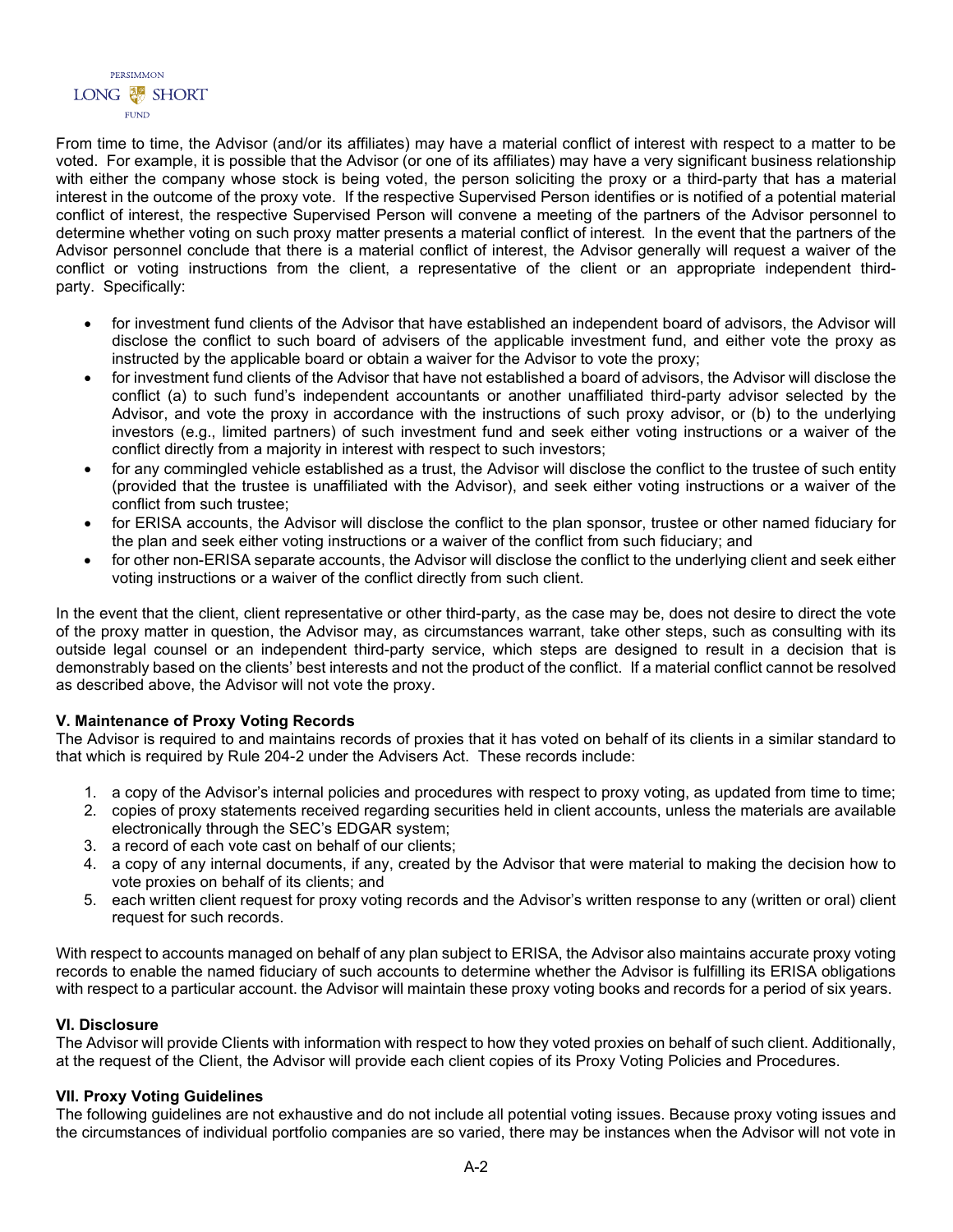strict adherence to these guidelines. In addition, votes on matters not covered by these guidelines will be determined in accordance with the proxy voting principles set forth above in Section II. For example, proxy votes that present companyspecific issues of a non-routine nature may be more appropriately handled on a case-by-case basis, as described above. At any time, the Advisor may seek voting instructions from some or all of the clients holding the securities to be voted, and, as a result, client instructions may cause the Advisor to vote differently for different clients on the same matter.

#### The Board of Directors

- Director Nominees in Uncontested Elections
	- $\circ$  Vote on a case-by-case basis for director nominees, taking into account the following factors:
		- long-term corporate performance record of the company and
		- composition of board and key board committees.
	- $\circ$  In certain cases, and when information is readily available, we may also review:
		- **COPPORATEM** corporate governance provisions and takeover activity;
		- **board decisions regarding executive pay;**
		- board decisions regarding majority-supported shareholder proposals in back-to-back years;
		- **director compensation; and**
		- number of other board seats held by nominee.
- Majority of Independent Directors
	- $\circ$  Vote for proposals that the board be comprised of a majority of independent directors.
	- o Vote **for** proposals that request that the board audit, compensation and/or nominating committees include independent directors exclusively.
- Director and Officer Indemnification and Liability Protection
	- o Vote on a **case-by-case** basis proposals concerning director and officer indemnification and liability protection.
	- o Vote **against** proposals to limit or eliminate entirely director and officer liability for monetary damages for violating the duty of care.
	- o Vote **against** indemnification proposals that would expand coverage beyond just legal expenses to include coverage for acts or omissions, such as gross negligence or worse, that are more serious violations of fiduciary obligations than mere carelessness.
	- o Vote **for** only those proposals that provide such expanded coverage in cases when a director's or officer's legal defense was unsuccessful if: (1) the director or officer was found to have acted in good faith and in a manner that he reasonably believed was in the best interests of the company, *and* (2) only if the director's legal expenses would be covered.

#### Proxy Contests

- Director Nominees in Contested Elections
	- Vote on a **case-by-case** basis when the election of directors is contested, taking into consideration some or all of the following factors:
		- **If** long-term financial performance of the company;
		- **nanagement's track record;**<br>**background to the proxy con**
		- background to the proxy contest;
		- **qualifications of director nominees (both slates);**
		- evaluation of what each side is offering shareholders, as well as the likelihood that the proposed objectives and goals can be met; and
		- stock ownership positions of director nominees.

#### Auditors

- Ratifying Auditors
	- $\circ$  Vote for proposals to ratify auditors, unless it appears that: an auditor has a financial interest in or association with the company that impairs the auditor's independence; or there is reason to believe that the independent auditor has rendered an opinion which is accurate nor indicative of the company's financial position.

#### Proxy Contest Defenses

- Shareholder Ability to Call Special Meetings
	- $\circ$  Vote against proposals to restrict or prohibit shareholder ability to call special meetings.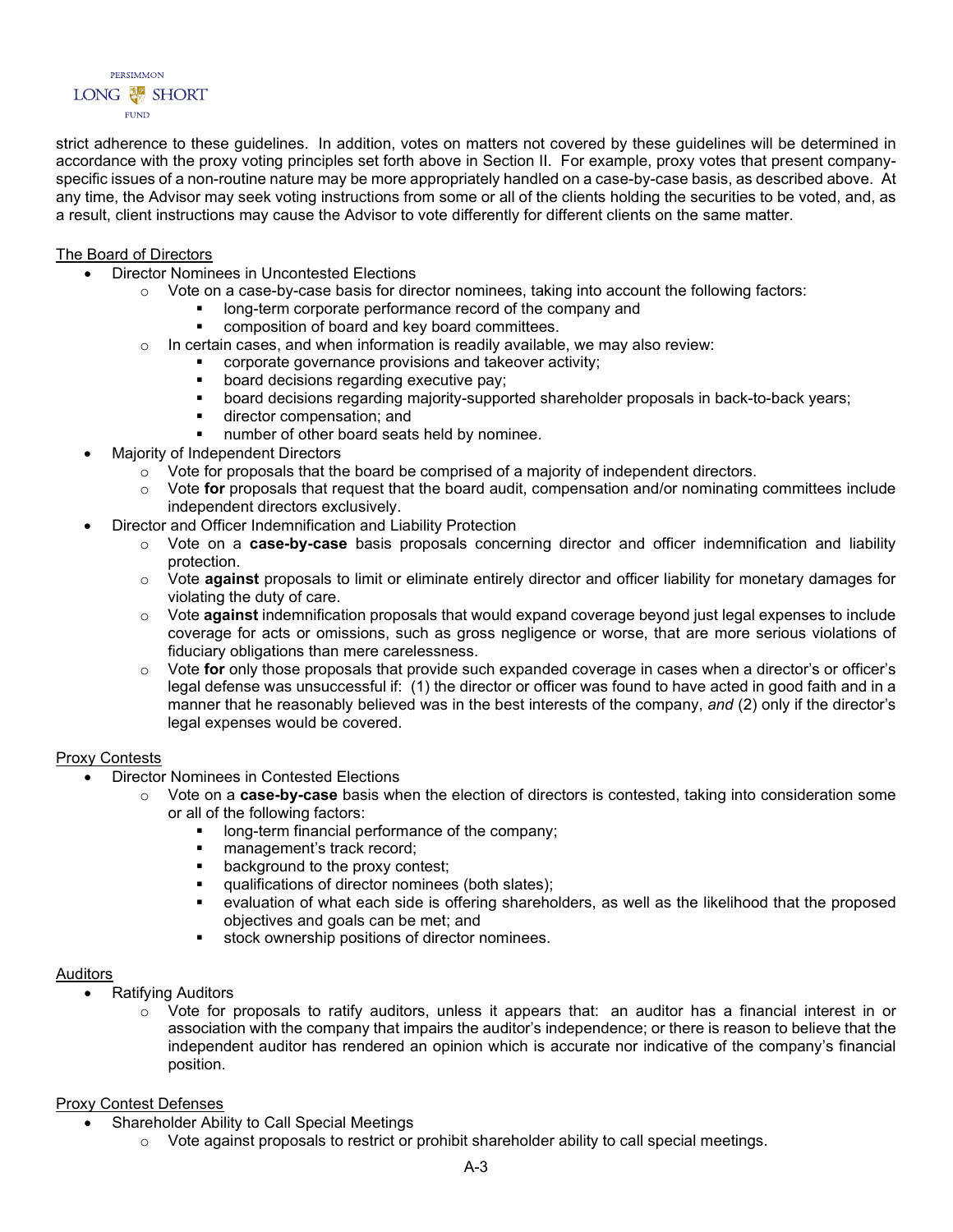- o Vote for proposals that remove restrictions on the right of shareholders to act independently of management.
- Shareholder Ability to Act by Written Consent
	- $\circ$  Vote against proposals to restrict or prohibit shareholder ability to take action by written consent.
	- $\circ$  Vote for proposals to allow or make easier shareholder action by written consent.
- Shareholder Ability to Alter the Size of the Board
	- o Vote for proposals that seek to fix the size of the board.
	- $\circ$  Vote against proposals that give management the ability to alter the size of the board without shareholder approval.

#### **V. Capital Structure**

- Common Stock Authorization
	- $\circ$  Vote on a case-by-case basis proposals to increase the number of shares of common stock authorized for issue.
- Stock Distributions: Splits and Dividends
	- $\circ$  Vote for management proposals to increase common share authorization for a stock split, provided that the split does not result in an increase of authorized but unissued shares of more than 100% after giving effect to the shares needed for the split.
- Reverse Stock Splits
	- $\circ$  Vote on a case-by-case basis with management proposals to implement a reverse stock split.
- Share Repurchase Programs
	- $\circ$  Vote on a case-by-case basis management proposals to institute open-market share repurchase plans in which all shareholders may participate on equal terms.

#### **VI. Executive and Director Compensation**

In general, we vote on a case-by-case basis on executive and director compensation plans, with the view that viable compensation programs reward the creation of stockholder wealth by having a high payout sensitivity to increases in shareholder value.

In evaluating a pay plan, we may consider its dilutive effect both on shareholder wealth and on voting power. We may consider equity-based compensation along with cash components of pay. Administrative features may also be factored into our vote. For example, our policy is that the plan should generally be overseen by a committee of independent directors; insiders should not generally serve on compensation committees.

Other factors, such as repricing underwater stock options without shareholder approval, may cause us to vote against a plan. Additionally, in some cases we would vote against a plan deemed unnecessary.

- Proposals to Limit Executive and Director Pay
	- $\circ$  Vote on a case-by-case basis all proposals that seek additional disclosure of executive and director pay information.
	- $\circ$  Vote on a case-by-case basis all other proposals that seek to limit executive and director pay.
	- $\circ$  Vote for proposals to expense options, unless the company has already publicly committed to expensing options by a specific date.
- Employee Stock Ownership Plans (ESOPs)
	- $\circ$  Vote on a case-by-case basis proposals that request shareholder approval in order to implement an ESOP or to increase authorized shares for existing ESOPs, except in cases when the number of shares allocated to the ESOP is "excessive" (i.e., generally greater than 5% of outstanding shares).
- 401(k) Employee Benefit Plans
	- $\circ$  Vote for proposals to implement a 401(k) savings plan for employees.

#### **VII. Mergers and Corporate Restructurings**

Vote on a case-by-case basis proposals related to mergers and acquisitions, taking into account some or all of the following factors:

- anticipated financial and operating benefits;
- offer price (cost vs. premium);
- prospects of the combined companies;